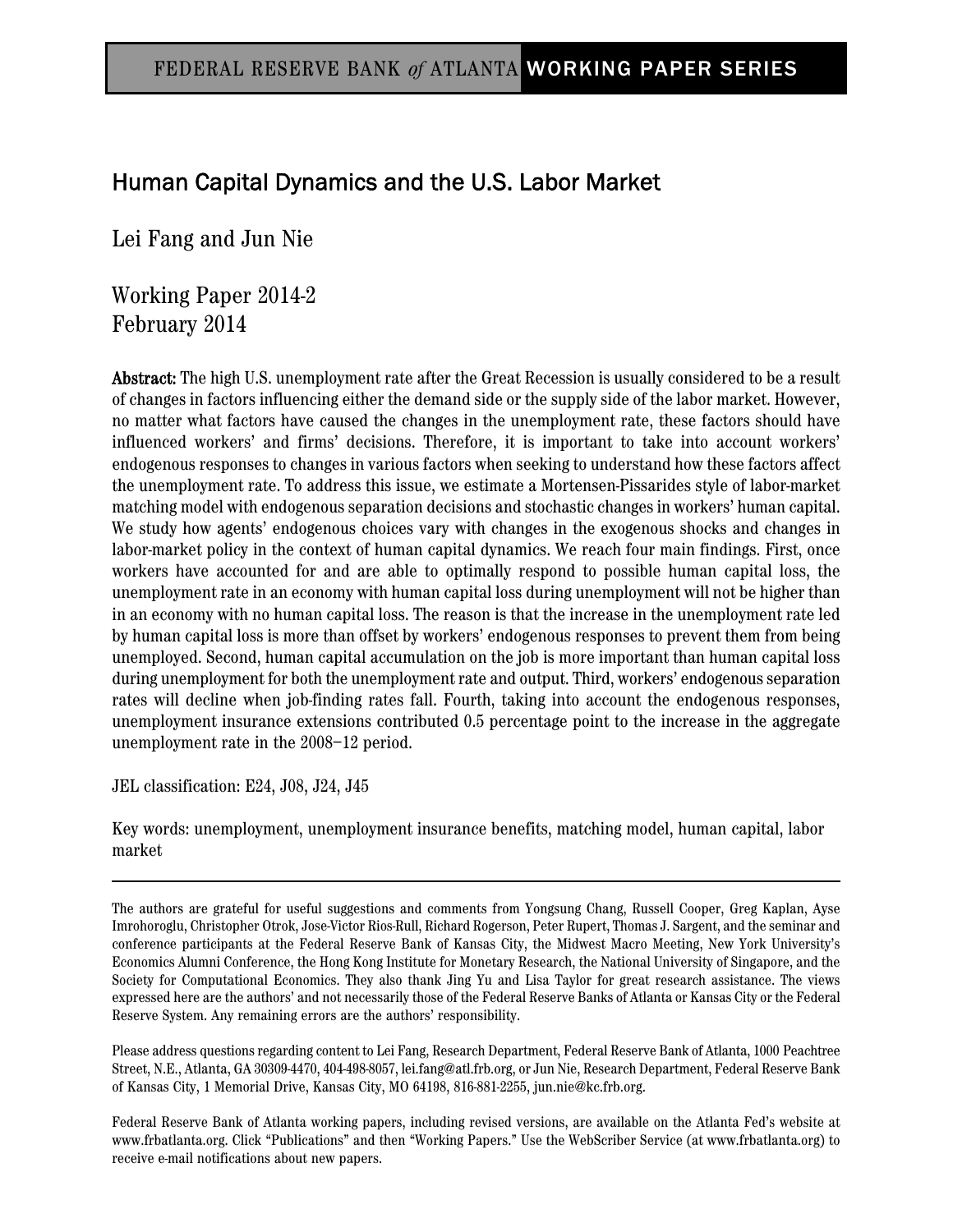# 1 Introduction

The U.S. unemployment rate rose sharply in the 2007-2009 recession but fell only gradually after the end of the recession. The unemployment rate rose from 5% to 10%, peaking in the middle of 2010, and more than four years after the end of the recession (as officially dated by NBER), it was still above 7%. Researchers generally agree that the persistence in the high unemployment rate is due to the persistently low unemployment-to-employment transition rate (see, for example, Elsby, Hobijn, and Sahin (2010)). What is less agreed upon is whether this low job finding rate is mainly due to factors leading to weak demand for labor (literally, there are fewer job opportunities in the economy) or factors that influence the supply side, such as skill deterioration, a decline in job-search intensity, and extensions of Unemployment Insurance (UI) benefits.<sup>1</sup>

However, no matter which factors have changed, causing changes in the unemployment rate, these factors should be those that have influenced workers and firms' decisions. For example, intuitively, if there are fewer jobs in the economy, workers should be less willing to leave their current jobs; if there is skill deterioration, unemployed workers should respond by trying to leave the unemployment pool as soon as they can. In addition, when conditions in these factors have changed (such as when the number of job opportunities has increased or decreased, or when skill deterioration has become larger or smaller), workers and firms should re-optimize their decisions to account for these changes. Therefore, to understand how different factors affect the unemployment rate, it is important to account for the endogenous responses of key participants in the labor market to changes in these factors. These considerations become the main motivation of this paper.

In this paper, we construct and estimate a Mortensen-Pissarides style labor-market matching model with endogenous separation decisions and stochastic changes in workers' human capital as in Ljungqvist and Sargent (1998). To quantitatively investigate the points discussed above, we first use micro data to estimate the model to match the labor market dynamics and wage moments for different educational groups in the 2003-2007 period (a relatively stable period). We then conduct a series of experiments to study how agents' endogenous choices vary with changes in the exogenous shocks (which represent changes in economic conditions) and changes in labor-market policy (which capture the multiple extensions in UI benefits) in the context of human capital dynamics (which include possible human capital variations in the unemployment period and employment

<sup>1</sup>These discussions constitute the core part of the long-lasting debate on whether the increase in the U.S. unemployment rate in the past few years is cyclical or structural.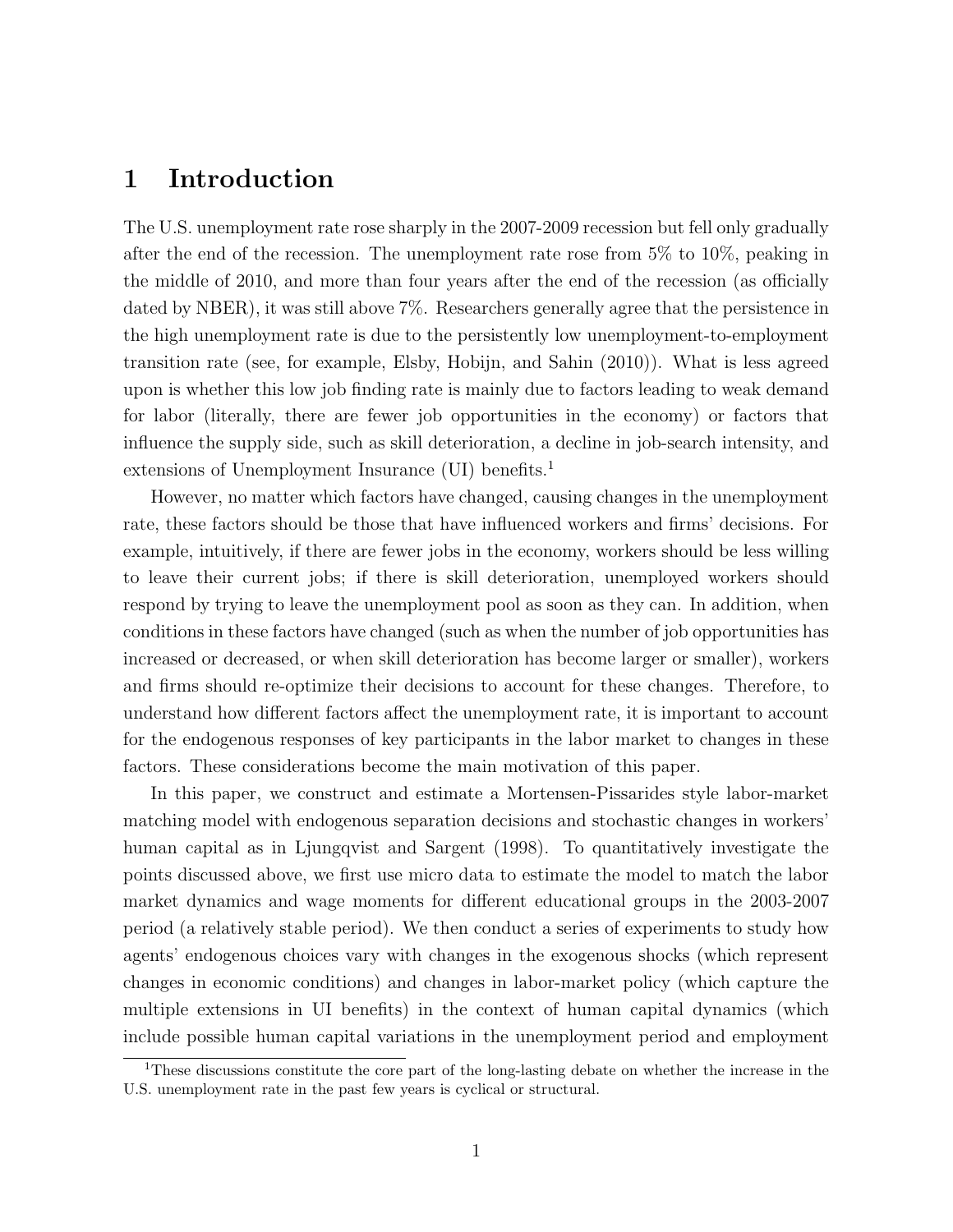period).

Our key modeling elements are motivated by several observations from the data. First, the increase in the unemployment rate during the Great Recession was especially large for less-educated groups. The unemployment rate rose 2.8 percentage points for college graduates and rose 6.8 percentage points for non-college graduates. A similar pattern emerges for the employment-to-unemployment (E-U) transition rate. The E-U transition rate increased significantly for each educational group, and the increase was more dramatic for non-college graduates. The unemployment-to-employment (U-E) transition rate dropped from 50% to 20% and stayed low, but there was no significant difference between educational groups.

Second, the experience of a job loss is normally accompanied by a substantial earnings loss.<sup>2</sup> The wage decline after job loss may be due to the loss of human capital. Such human capital may be associated with a particular task, firm, industry, or occupation. On the other hand, the employment experience is associated with substantial wage gain. Using data from the Survey of Income and Program Participation (SIPP), we find that unemployed workers on average experience 4-5% of wage loss and employed workers on average experience 2-3% of wage increase in a year.

Motivated by these observations, we develop a model with human capital dynamics to study the aggregate and disaggregate (by education level) labor market dynamics in the Great Recession. The model builds on Ljungqvist and Sargent (2007). The economy is populated by a continuum of agents with different education levels who may either be employed or unemployed. When employed, workers can accumulate specific human capital, and when unemployed, workers may lose some of their specific human capital. The job markets are segmented by education. Firms can choose to post vacancies in different markets. There is a matching technology in each market to match unemployed workers with vacancies. A matched worker-and-job pair draws a match-specific productivity, and the productivity evolves over a match's life. The production value depends on both education and the specific human capital. Unemployed workers may be entitled to Unemployment Insurance (UI) benefits based on their past employment histories. The wage is determined by generalized Nash bargaining.

We estimate the steady state of this model to match the pre-crisis period labor market statistics using data from the Current Population Survey (CPS) and the Survey of Income and Program Participation (SIPP). We then simulate the estimated economy to match

<sup>2</sup>See, for example, Couch and Placzek (2010), von Wachter et al. (2011), Farber (2011), and Fujita (2012).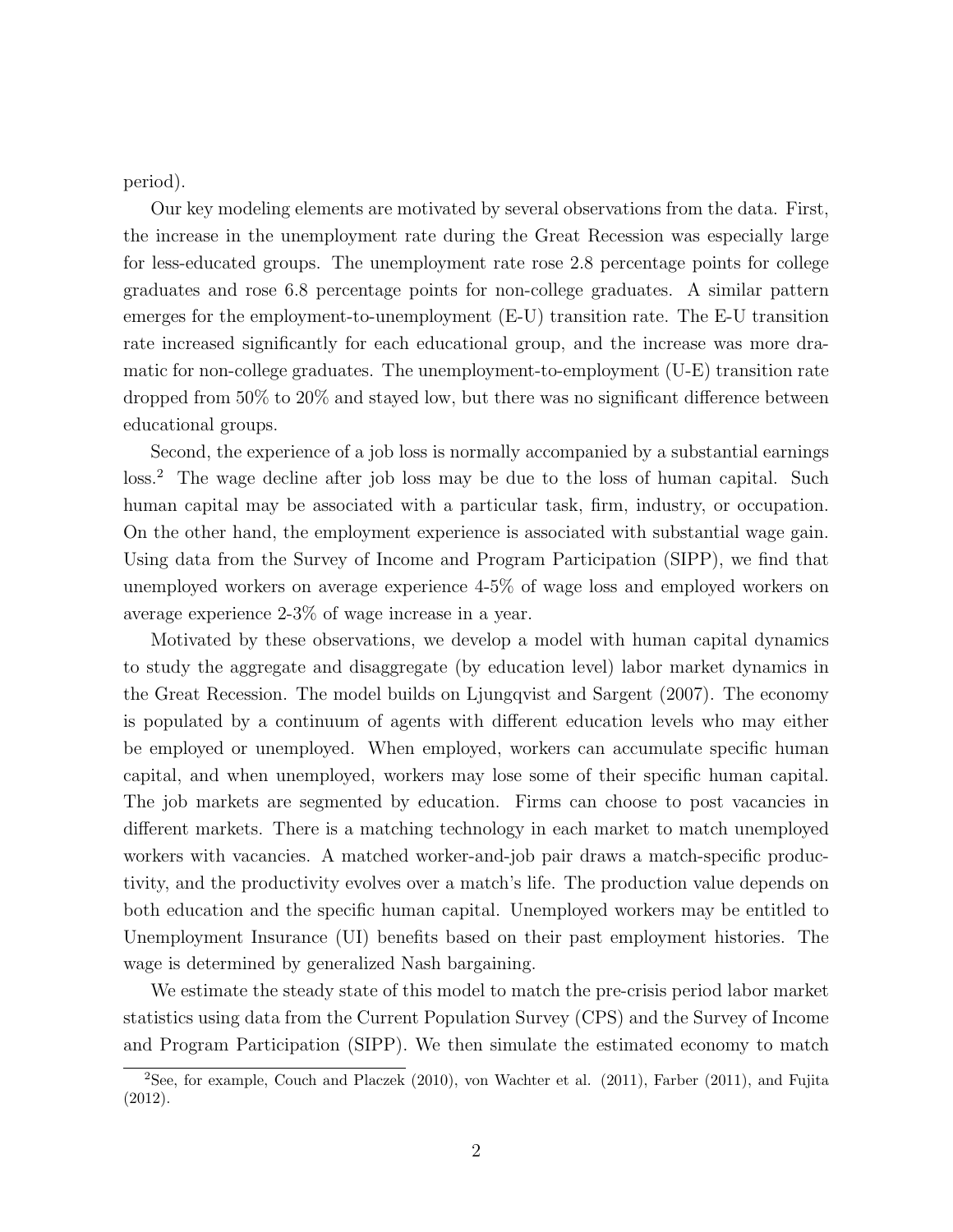the labor market dynamics in the Great Recession taking into account the productivity shock, exogenous separation shock, matching efficiency shock and the extensions of UI benefits. To understand how workers respond to changes in different factors, we perform various experiments by shutting down the factors one at a time.

The key message from these experiments is that workers' human capital dynamics and endogenous responses are important in understanding U.S. labor market dynamics. Four main findings are summarized as follows. First, once workers have accounted for and are able to optimally respond to possible human capital loss, the unemployment rate in an economy with human capital loss during unemployment will not be higher than in an economy with no human capital loss. The reason is that the increase in the unemployment rate led by human capital loss is more than offset by workers' endogenous responses to prevent them from being unemployed. Second, compared to human capital loss during unemployment, human capital accumulation on the job is quantitatively more important for both the unemployment rate and output. Third, workers' endogenous separation rates will decline when job finding rates fall. Quantitatively, the decline in the job finding rates in the 2008-2012 period caused the endogenous separation rates to decline by almost 1 percentage point in the same period. Fourth, taking into account the endogenous responses, UI extensions in the 2008-2012 period contributed 0.5 percentage point to the increase in the aggregate U.S. unemployment rate, with the impact on highly-educated workers larger than on low-educated workers.

This paper is related to Nakajima (2012), who also investigates labor market dynamics in a structural model but focuses on the effect of UI extensions and does not explore the effect of human capital changes on labor market variables. And his model assumes that all separations are occurring exogenously thus cannot study how separation rates vary with changes in economic conditions. This paper is also related to Ljungqvist and Sargent (1998, 2007), who argue skill loss upon unemployment and the differences in the UI system can help explain the different unemployment rates in European countries and the U.S. Our model shares the same features on human capital dynamics as in Ljungqvist and Sargent (1998, 2007). But this paper is different from Ljungqvist and Sargent (1998, 2007) in three main dimensions. First, in addition to examining the steady-state effects of human capital, we also examine the cyclical effects of human capital transitions, including not only skill loss upon unemployment but also skill depreciation during unemployment and skill accumulation during employment. Second, we have used micro data to estimate the model parameters, including the information on wage changes conditional on unemployment and employment experience to identify human capital transition param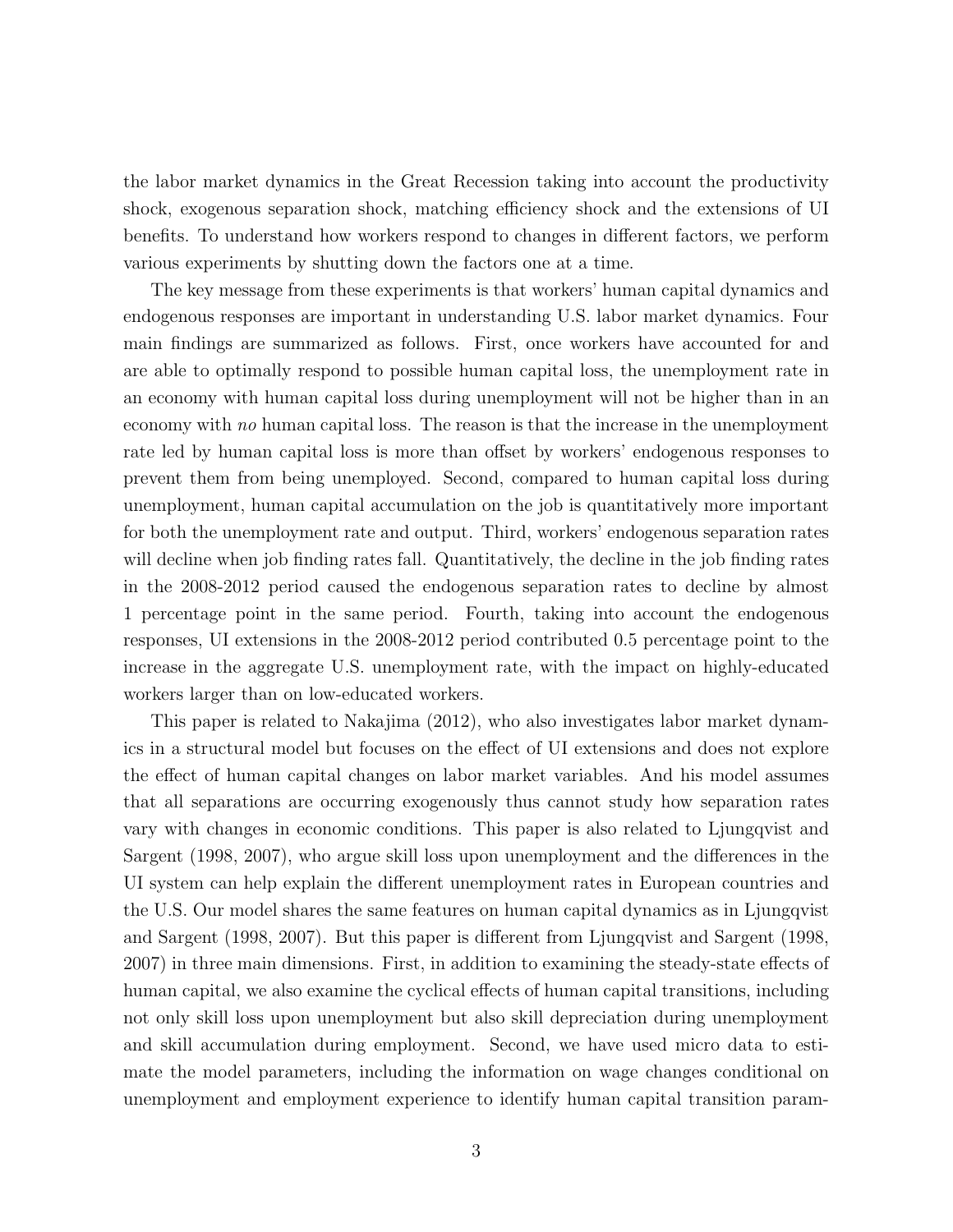eters. Third, we have applied the model to study the different labor-market dynamics between different educational groups, including the differences in human capital transitions in different educational groups. This paper is also related to Nie (2010), who uses German micro data to estimate a structural model with human capital dynamics. While Nie (2010) focuses on interactions between UI benefits and training programs, the two major labor-market policies used in European countries, this paper focuses on the U.S. labor market and introduces endogenous-separation decisions into Nie (2010).

There is also a literature that emphasizes the importance of human capital dynamics in affecting the cyclical dynamics of labor market variables. Laureys (2012) finds that the loss of skill during unemployment generates an externality in job creation. Chang, Gomes, and Schorfheide (2002) show that incorporating skill accumulation improves the ability of an RBC model to fit the dynamics of aggregate output and hours. Cairo and Cajner (2012) also explore the differences in labor market statistics of different educational groups and find that training, or human capital accumulation, is the main reason for the observed difference in statistical volatility of labor market variables for different educational groups. Since training can only increase human capital, their paper can not account for the wage loss after unemployment. In addition to modeling human capital accumulation, we also model human capital loss during an unemployment spell. Hence our treatment of human capital dynamics is richer and can account for both wage loss and wage growth. More importantly, in contrast to these papers, our focus differs in that we emphasize the effect of the endogenous response of agents to human capital transitions on the labor market dynamics in the business cycle.

The rest of the paper is organized as follows. Section 2 presents empirical evidence that motivates this paper. Section 3 develops a matching model with human capital transitions. Section 4 describes the calibration and estimation of the model and reports the results. Section 5 conducts a series experiments and provide discussions on the key findings. Section 6 concludes.

# 2 Data and Facts

This section documents the empirical evidence discussed in the introduction. We first investigate the labor market statistics using the Current Population Survey (CPS). We then explore the wage moments using the Survey of Income and Program Participation (SIPP).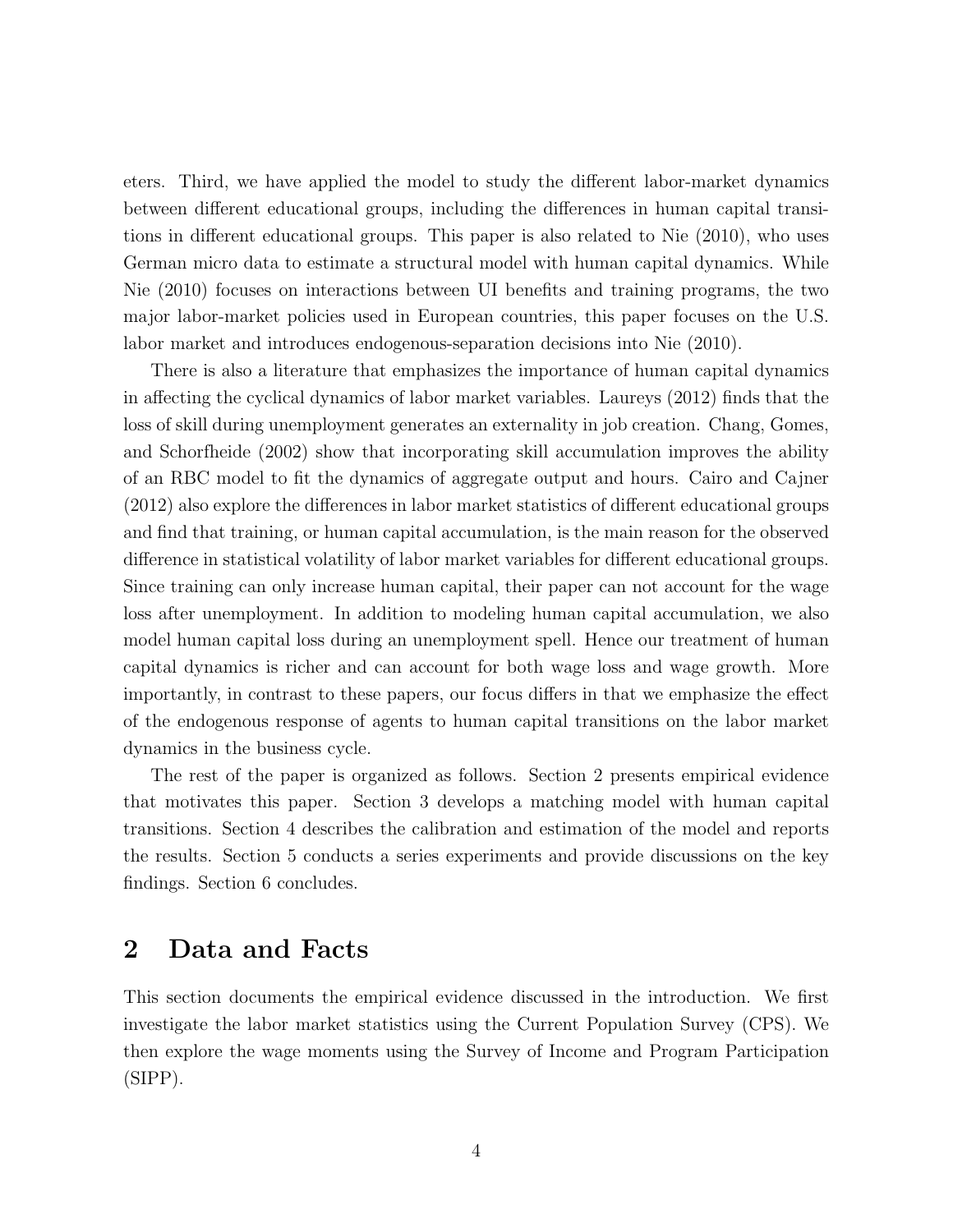# 2.1 Labor Market Statistics

This section explores several labor market statistics by education. We use monthly data from the Current Population Survey (CPS) to construct unemployment rate and transition rates between employment and unemployment.<sup>3</sup> The CPS has four rotation groups every month. Each group is in the survey for four month, out for eight month, and in again for another four month. Hence roughly there are three-quarters of the households are surveyed in the two consecutive months. We use these observations to construct the monthly transition rates between employment and unemployment. We restrict our sample to be individuals aged between 25 and 60. The lower bound is chosen because most of people have completed their education by age 25. The upper bound is chosen to exclude individuals who are close to the retirement age since these individuals' labor market behavior may be different from the younger groups. We apply the continuoustime correction for time aggregation bias developed by Shimer (2012) to each education group.<sup>4</sup> This correction takes into account that some workers who become unemployed managed to find a new job before the next CPS survey arrives. Please refer to the appendix for the details on constructing the labor market statistics.

Figure 1 plots the overall unemployment rate and the percentage of the unemployed who are long-term unemployed (unemployed for more than 26 weeks). The U.S. unemployment rate was roughly 5% in 2007 and then rose sharply after 2007 and peaked around 10% in early 2010 and decreased slowly since then. Meanwhile the long-term unemployment rate more than doubled after 2007. The job finding rate also declines with the unemployment length as shown in Figure 2. By contrast, after a sharp decline, GDP starts to grow in summer 2009 and the NBER officially announced the end of the recession. However the unemployment rate still remained above 9%.

Figure 3 plots the unemployment rates by education group. The trend in the unemployment rate for each education group closely follows the trend in the aggregate unemployment rate. The less educated workers have higher unemployment rates in both recessionary and expansionary periods. More importantly, the increase in unemployment rate during the Great Recession is more dramatic for low education group. The differences in the behavior of unemployment rate by education groups are mainly due to differences in separation rates, rather than job finding rates. Figure 4 and Figure 5 plot the E-U and

<sup>3</sup>The data can be obtained from http://www.nber.org/cps/.

<sup>&</sup>lt;sup>4</sup>We also calculated the transition rates using the discrete-time correction method for time aggregation bias suggested by Elsby, Michaels, and Solon (2009). The differences between the two methods were quantitatively neglectable.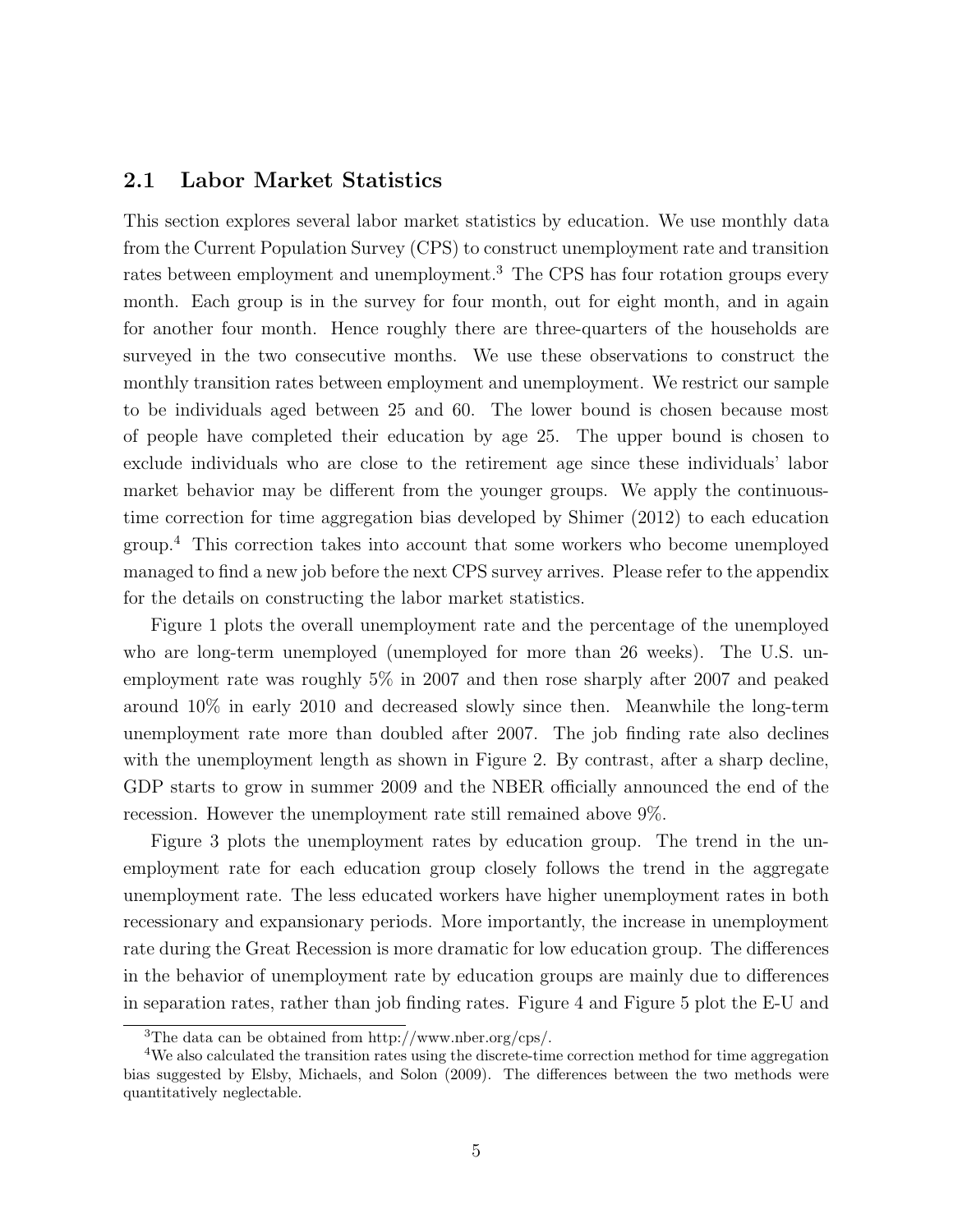U-E transition rates by education group. Specifically, the less educated group has larger separation rate before the recession and also has larger increase in the separation rate during the Great Recession, while the difference in the job finding rate across education groups is small.

To simplify the computation, we restrict the model proposed in the next section to two education groups. To parameterize the model, we aggregate the data into two education group: less than college and college and above. Table 1 reports the average of the labor market statistics for these two groups between 2003 and 2007, which we use to estimating the model.

| <b>Statistics</b>  |         | Less than College College and Above |
|--------------------|---------|-------------------------------------|
| Unemployment rate  | $6.0\%$ | $2.5\%$                             |
| Job finding rate   | 55%     | 46\%                                |
| Separation rate    | $3.4\%$ | 1.1%                                |
| Employment share   | 69.9%   | 30.1%                               |
| Unemployment share | 85.5%   | 14.5%                               |

Table 1: Labor Market Statistics (2003-2007 average)

### 2.2 Wage Statistics

This section explores wage loss on unemployment as well as wage growth on employment. For this purpose, we analyze the wage data from SIPP. SIPP is a national representative panel that surveys each individual every four month but records labor market status, wage and other labor market information for each month. The SIPP also contains demographic information. The panel normally lasts 3-4 years since 1996 but lasts shorter before 1996. The high-frequency and longitudinal features of the SIPP make our analysis feasible because unemployment is a short-lived situation for most individuals, information at the monthly frequency is essential for comparing wages before and after unemployment.

For our analysis, we use the most recent 6 panels before the Great Recession.<sup>5</sup> We exclude the panel starts in 2008 because we will parameterize the wage loss and wage growth in the steady state of the model using estimates obtained from SIPP before the Great Recession. We include more than one panel to to increase the number of observations. We select individuals aged between 25 and 60 for the same reason as our selection

<sup>5</sup>The panels start at 1991, 1992, 1993, 1996, 2001, 2004.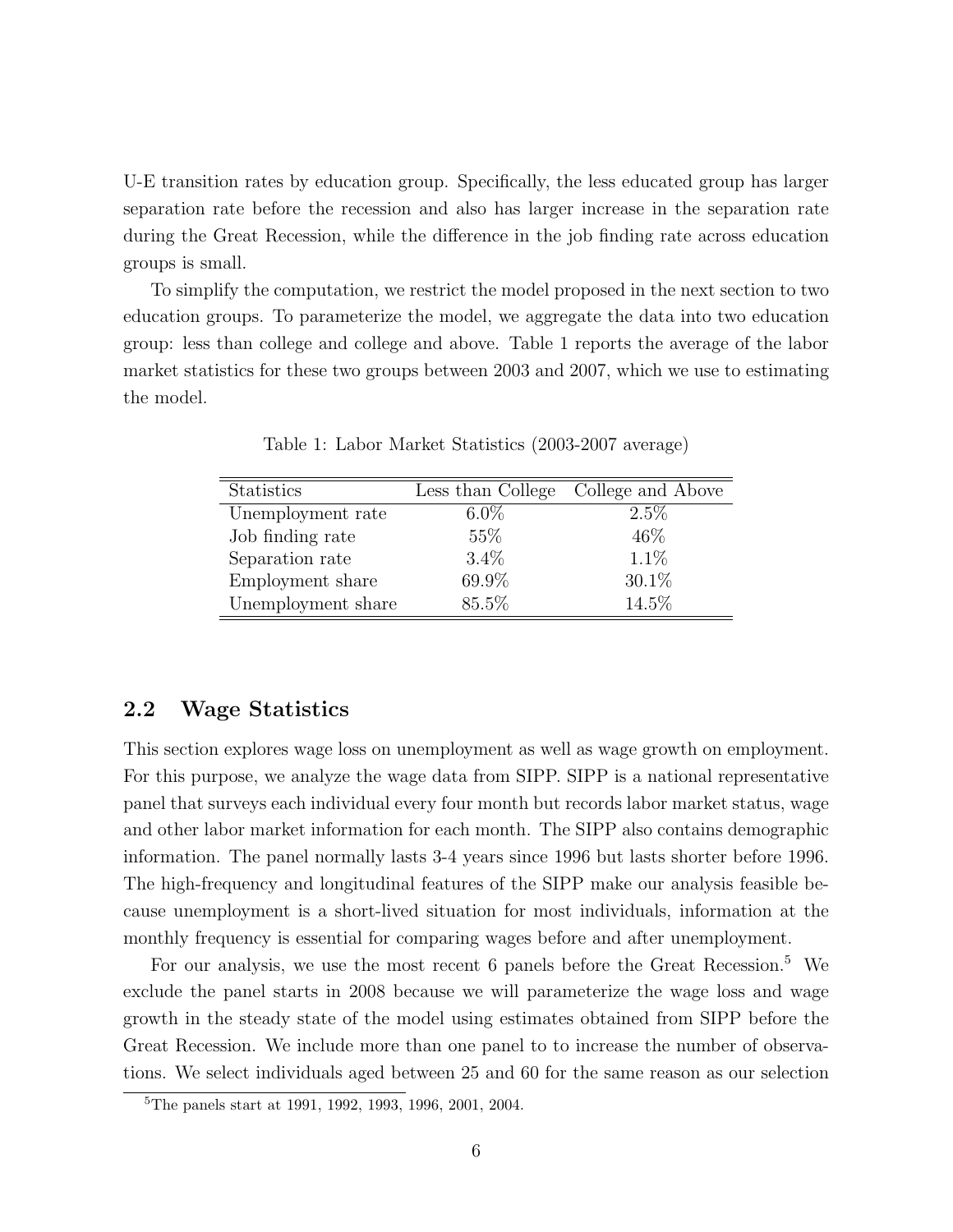| Statistics        | 2007              | 2008      | 2009     | 2010              | 2011     | 2012   |  |  |
|-------------------|-------------------|-----------|----------|-------------------|----------|--------|--|--|
|                   |                   |           |          | <b>Total</b>      |          |        |  |  |
|                   |                   |           |          |                   |          |        |  |  |
| Unemployment rate | $4.44\%$          | $5.45\%$  | $8.65\%$ | 8.96\%            | 8.32\%   | 7.53%  |  |  |
| U-E rate          | 55.02%            | $46.61\%$ | 29.27%   | 25.94%            | 29\%     | 30.46% |  |  |
| E-U rate          | 2.58%             | $2.95\%$  | $2.94\%$ | 2.47%             | $2.52\%$ | 2.43%  |  |  |
|                   | Less than College |           |          |                   |          |        |  |  |
|                   |                   |           |          |                   |          |        |  |  |
| Unemployment rate | 5.47\%            | $6.72\%$  | 10.58\%  | 11.05%            | 10.34\%  | 9.38%  |  |  |
| $U-E$ rate        | 56.15%            | 48\%      | 29.82%   | 26.11\%           | 29.41%   | 30.81% |  |  |
| E-U rate          | 3.28%             | 3.76%     | 3.73\%   | 3.15%             | $3.23\%$ | 3.12%  |  |  |
|                   |                   |           |          | College and Above |          |        |  |  |
|                   |                   |           |          |                   |          |        |  |  |
| Unemployment rate | $2.09\%$          | $2.62\%$  | $4.45\%$ | $4.51\%$          | $4.16\%$ | 3.87%  |  |  |
| U-E rate          | 48.45\%           | 38.71%    | 26.37%   | 24.97%            | 26.86%   | 28.64% |  |  |
| E-U rate          | 1.05%             | 1.23%     | 1.32%    | 1.13%             | 1.14\%   | 1.13%  |  |  |

Table 2: Labor Market Statistics (2007-2012)

for CPS. For the purpose of exploring the change in human capital, it is important to have a precise measure for the price of labor. Measurement errors in hours and unrecorded overtime work that plague total earnings responses often contaminate wages computed for salaried workers. Hence we focus on hourly paid workers only. The hourly paid workers consist roughly half of all workers. We use the real wage data by deflating the nominal wage by monthly CPI.

To analyze the wage loss on unemployment, we select the episode in which an individual move from employment to unemployment and to employment again (EUE) with at least of one reported month as unemployed. The unemployment spell is measured as the number of month that an individual is unemployed and searching for jobs. We exclude the observations with an EUE spell but report the reason for unemployment as retirement, schooling and training, and quitting to take another job. Because these individuals are either not experiencing a real unemployment spell or are participating in activities to increase their human capital. We then run the following regression using the selected EUE spells for the two education groups defined earlier:

$$
\triangle log(w) = cons + a * uspell + a_1 * controls + error
$$
\n(1)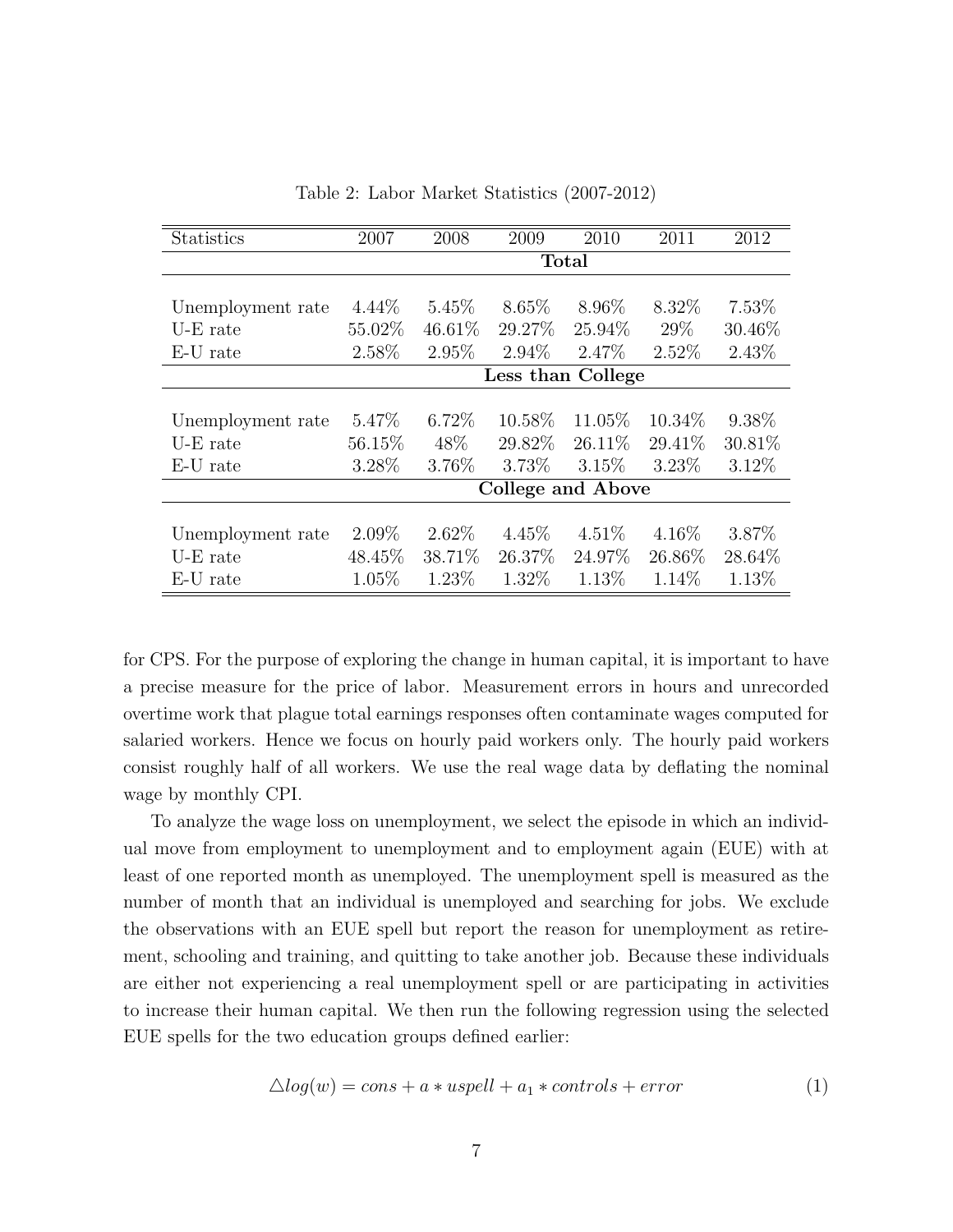$\triangle log(w)$  is the log real wage change before and after an unemployment spell. uspell is the length of observed unemployment spell. The regression coefficient a denotes the monthly wage change during unemployment. The controls include panel dummy, age and unemployment rate. As demonstrated by Cooper (2013), the wage change might not be linear on unemployment spell. We estimate the monthly wage loss during unemployment because we do not model the nonlinear structure on human capital depreciation in the quantitative model developed next due to computational burden.

We run a similar regression with the length of employment as a regressor to analyze the wage growth on employment. In this regression,  $\triangle log(w)$  is the wage change between the first and last wage on an employment spell. If the observation is employed at the beginning of the panel, the first wage is the first observed wage and if the observation is employed at the end of the panel, the last wage is the last observed wage. Table 3 reports the regression coefficients from the regressions. The regression results provide evidence that wages decline after unemployment and wages grow on employment. In particular, wage declines by about 4% a year and grows by about 3% a year. The more educated group has slightly larger wage changes both on unemployment and on employment.

There is a large literature that finds that workers experience earning losses after job losses.<sup>6</sup> Using longitudinal data from the Social Security Administration, Davis and von Wachter (2011) and von Wachter, Song, and Manchester (2011) find that workers experience substantial earning loss after job displacement. Farber (2011), using Displaced Workers Survey, finds that the average weekly earnings decline (upon reemployment) for displaced workers in the Great Recession. A key feature of these studies is that they consider earnings instead of wages. In addition, they explore the overall earning loss after job loss. In contrast, we explore the average monthly wage decline during unemployment using the SIPP, which is a relatively unexplored data set in this literature.

# 3 The Model

## 3.1 Economic Environment

This is an economy populated by infinite number of workers who differ in human capital levels and infinite number of firms which differ in their idiosyncratic productivity. Workers are either employed or unemployed. During employed periods, they earn a wage which determined by Nash bargaining with the associated firms. During unemployed periods,

<sup>6</sup>Please see Couch and Placzek (2010) for a literature review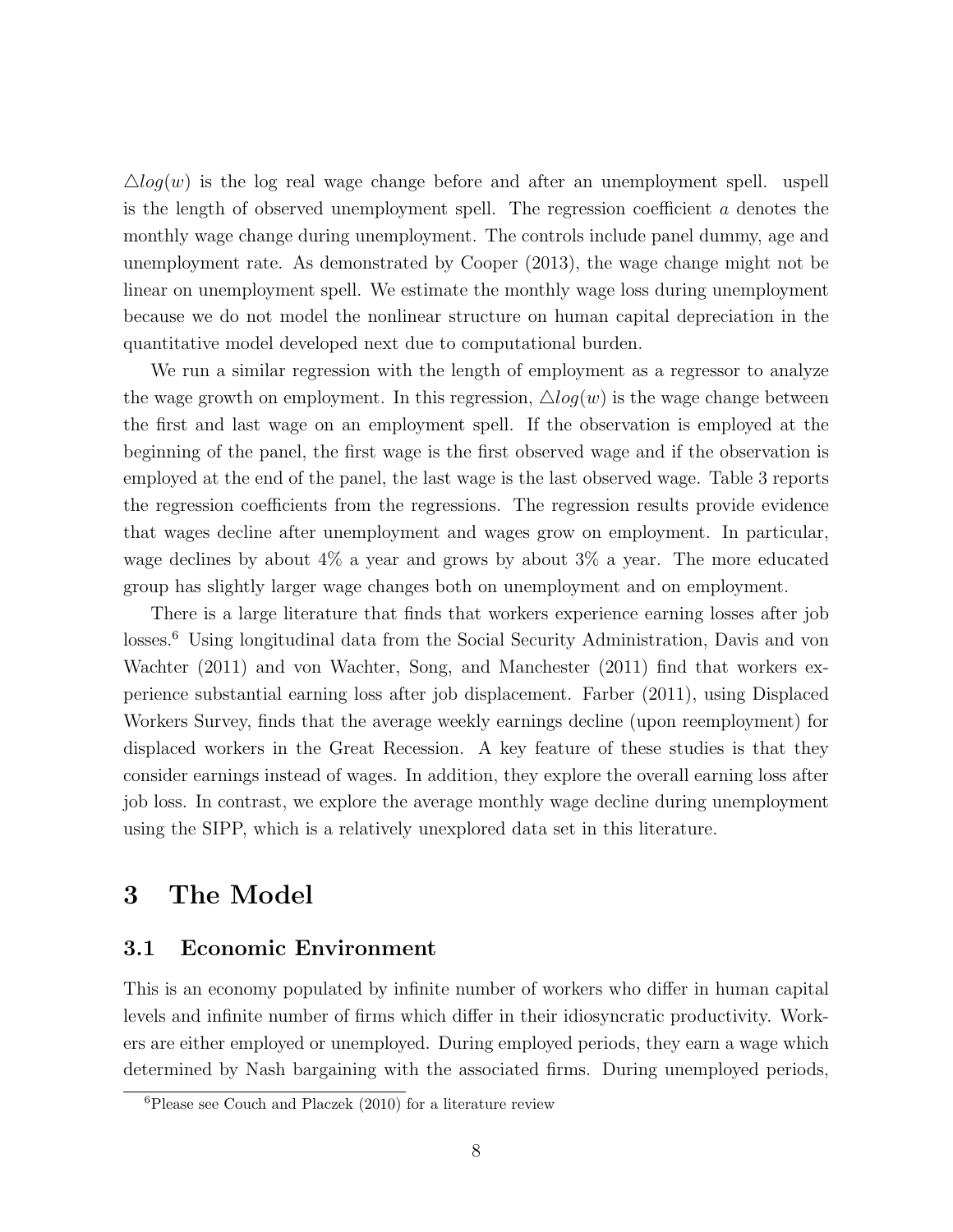Table 3: Wages (2003-2007)

| <b>Statistics</b>       | Less than College | College and Above |
|-------------------------|-------------------|-------------------|
| All, Average wage       | 12.97             | 18.05             |
|                         | (0.005)           | (0.022)           |
| All, Standard deviation | 6.5               | 10.51             |
| Wage depreciation       |                   |                   |
| $12*Monthly$ decline    | $-4.08\%$         | $-4.88\%$         |
| Wage growth             |                   |                   |
| 12*Monthly increase     | $2.7\%$           | $3.2\%$           |

they either receive unemployment insurance (UI) benefits if qualified, or supported by social welfare benefits which is the last resort if they are not qualified for UI benefits. In this model, both human capital and entitled UI benefits determine the unemployed workers' decision. These two factors together with the idiosyncratic productivity determine the wage level during the bargaining process.

### Workers

Workers differ in their employment statuses and benefit entitlements. An unemployed worker entitled with UI benefit face a probability of  $\delta$  to lose his UI benefit entitlement next period. This benefit expiration probability,  $\delta$ , is calibrated to match the maximum length of entitled benefits an unemployed worker can receive. An unemployed worker who is not entitled with UI benefits will receive certain social welfare assistance, denoted by sa. For such an unemployed, in order to qualify for the UI benefits, he has to be employed for enough periods (so called "working requirements" in the literature). To capture this feature, we introduce another parameter,  $\gamma$ , which denotes the probability that an employed without UI benefit will be qualified for UI benefit in the next period. In other words, unemployed who are not entitled with UI benefits have to on average work 1  $\frac{1}{\gamma}$  periods before they are eligible to receiving UI benefits.  $\gamma$  will also be calibrated to match the actual "working requirement" in the U.S. economy.

### Human Capital

Workers' human capital consists of two parts, the general human capital,  $h<sup>g</sup>$ , and the specific human capital,  $h^s$ . For example, a worker's degree of education can be thought as one kind of general human capital. It does not change with job tenure or the firm the worker works for. In contrast, the specific human capital is the skill related to the job the worker has. The longer a worker works on a job, the more likely the worker will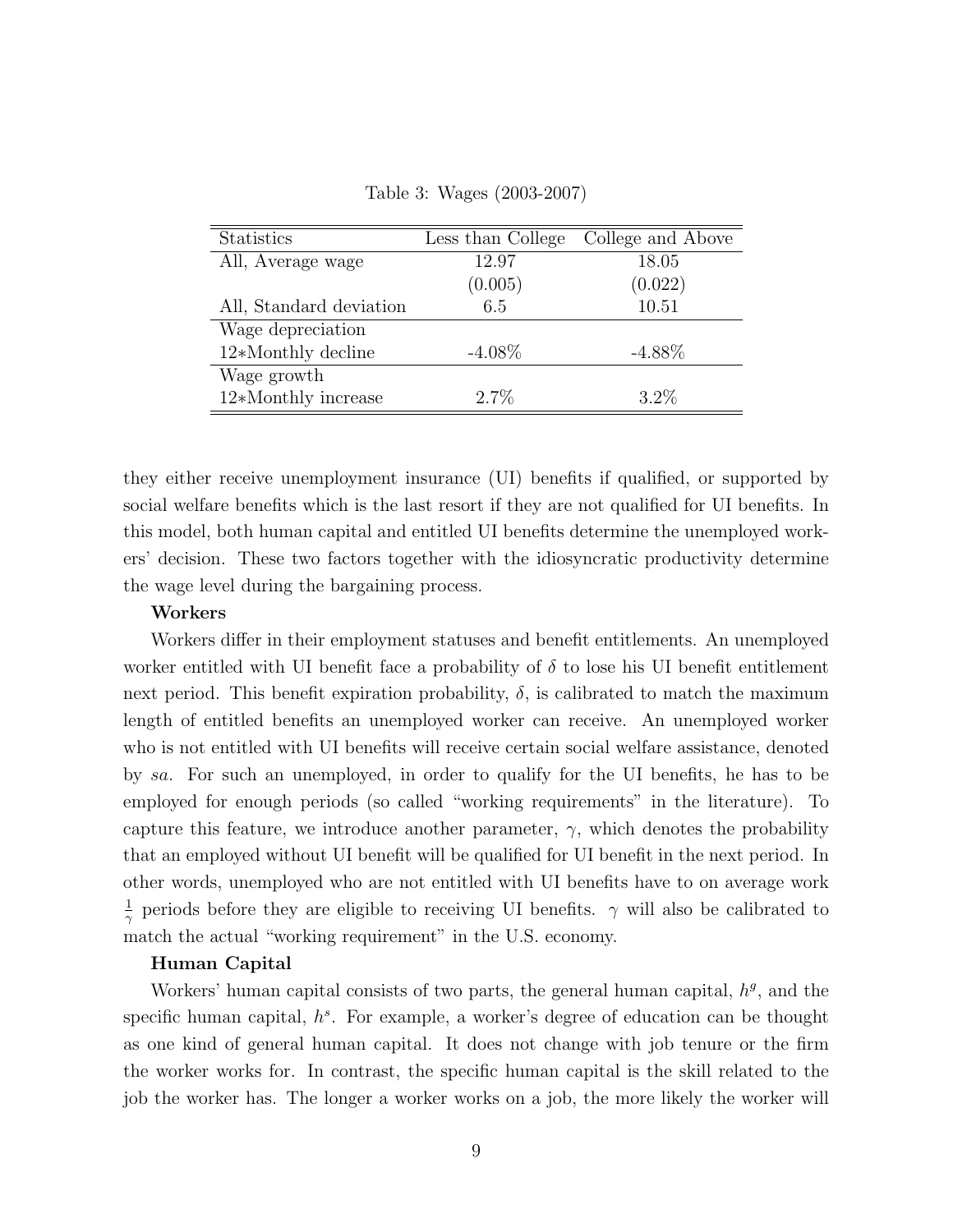become more familiar with the job and thus the specific human capital accumulates. It is reasonable to assume the general human capital complements the specific human capital as a worker who has more education may learn things faster than a worker receives less education. In particular, we assume the total human capital is jointly determined by these two types of human capital in the follow way.

$$
h = h_g^{\epsilon} \cdot h_s^{1-\epsilon},\tag{2}
$$

where  $\epsilon$  measures the importance of general human capital in determining total human capital.<sup>7</sup> From now on, we use subscript  $g$  to denote education.

Following Ljunqvist and Sargent (2007), an important feature of the model is that workers' human capital varies (stochastically) with the labor market status. It improves during the employment period, while depreciates at the layoff time and during unemployed periods. Specifically, we assume that an employed worker accumulates human capital according the transition function  $\mu^{e}(h'|h)$ , and an unemployed worker and laid off worker's human capital depreciates according to the transition function  $\mu^u(h'|h)$  and  $\mu^{l}(h'|h)$  respectively. Following Nie (2010), we will use Simulated Method of Moments to estimate these human capital transition processes.

### Firms

Firms incur a cost of  $\chi_g$  to post a vacancy, where g indexed education. When meeting with a worker, a firm draws a productivity from a distribution  $Q_g^0(z)$ . The productivity of a continuing match evolves according to the Markov process  $Q_g(z'|z)$ . Each period, a matched worker and job pair breaks up at a exogenous rate  $\lambda_g$ .

### Matching

The job market are segmented by education. In each market, there is a match function  $M(u_g, v_g)$ that determine the number of new matches created each period, where  $u_g$  and  $v<sub>g</sub>$  are total number of unemployed and vacancies indexed by the education level. Each worker meets with a vacancy at rate  $\pi_g^w = \frac{M(u_g, v_g)}{u_g}$  $\frac{u_g, v_g}{u_g}$ . Market tightness  $\theta_g$  is defined as  $\frac{v_g}{u_g}$ . Each vacancy meets with a worker at rate  $\pi_g^f(h_s, b) = \frac{M(u_g, v_g)}{v_g}$  $f_g(h_s,b)$  $\frac{(h_s, b)}{u_g}$ , where  $f_g(h_s, 0) =$  $\delta \sum_b u_g(h_s, b) + u_g(h_s, 0)$  and  $f_g(h_s, b \neq 0) = (1 - \delta)u_g(h_s, b)$ .

### Timing

The sequence of events in a period evolves as follows. At the beginning of a period, the retirement shock realizes. It is at this point that the unemployed worker with UI benefits

<sup>7</sup>We also tried to use a more general human capital function which has a CES aggregation form. The key results are not changed.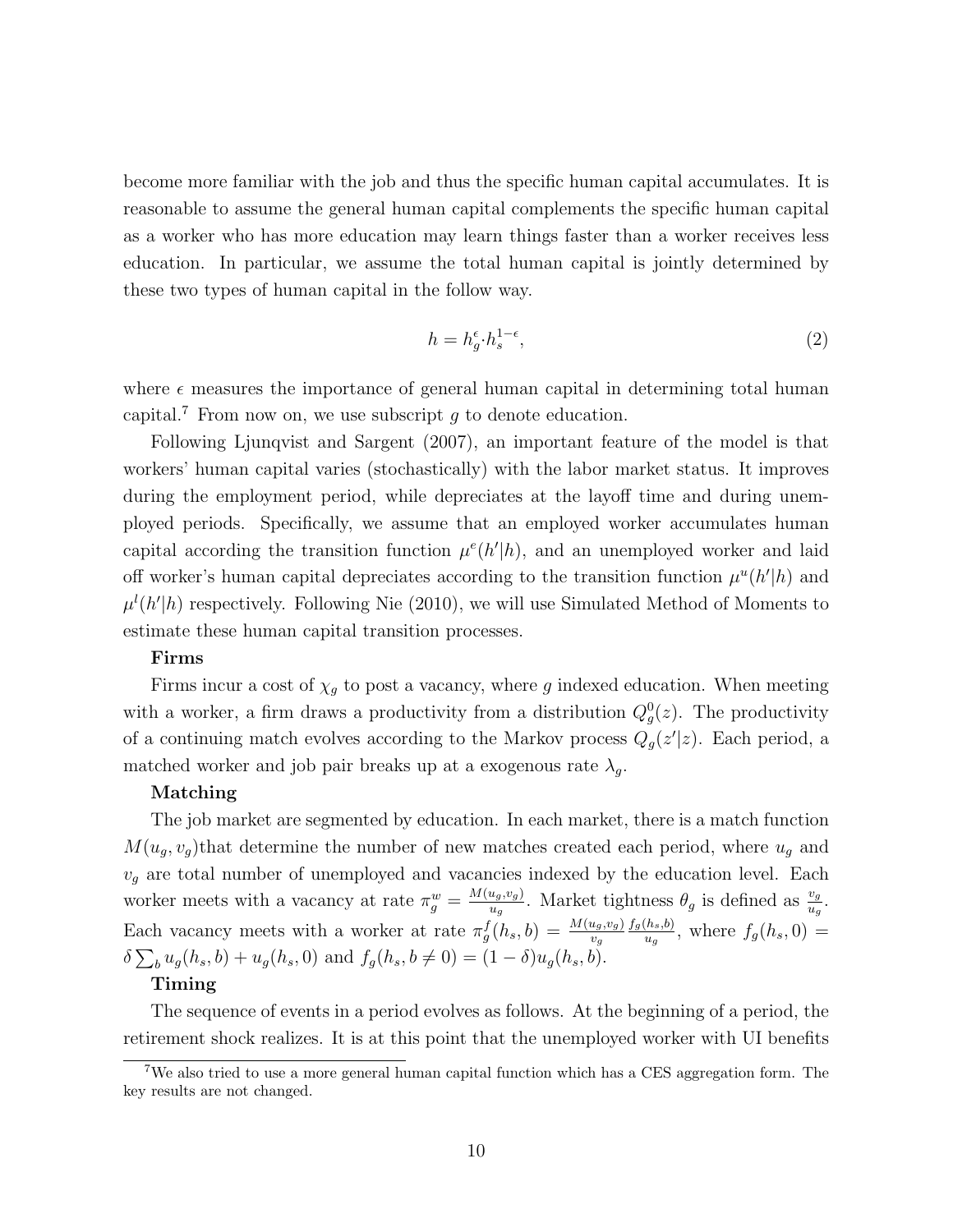loses the UI benefits with probability  $\delta$  and the employed worker without UI benefits qualifies for UI benefits with probability  $\gamma$ . The new matches are then formed and the old matches are destroyed at the exogenous rate  $\lambda_g$ . Human capital evolves according to workers' labor market status and productivity evolves according the age of the match afterwards. If both the firm and the worker agree to form the match, the firm borrows the wage and repays it after production takes place.

The evolution of human capital happens after the meeting of workers and vacancies but before the match decision. As it will become clear next, this implies that the meeting probability depends on last period's rather than the current period's human capital level. This simplifies the computation process. This is not unreasonable. Employers in the real world normally select interviewee based on the resumes first, which reflects the past working experiences, and find out the ability of the candidate during the interview. The job offer, if made, is then based on the candidate's current ability.

## 3.2 Equilibrium

#### Worker's Problem

We assume that UI pays a fraction  $\eta$  of the average wage in the worker's skill category when last employed. Hence, to calculate benefit it is sufficient to keep track of a worker's human capital level when last employed, b. For some technical reason, we assume that when an employed worker's human capital changes, his benefit level will follow. Let  $b(b)$ be the UI payments to an unemployed worker. Let  $U_b(h_q, h_s, b)$  and  $U(h_q, h_s, 0)$  be the value functions for unemployed worker with benefits and without benefits respectively. Let  $V_b(z, h_g, h_s, b)$  and  $V(z, h_g, h_s, 0)$  be the value functions for employed workers with benefits and without benefits. Let  $V_b^0(z, h_g, h_s, b)$  and  $V^0(z, h_g, h_s, 0)$  be the value functions for newly matched workers with benefits and without benefits. All value functions are defined after the realization of human capital and match specific productivity and before the match decision is made.

The problem for an unemployed worker with human capital  $h$  and UI benefit entitlement  $b$  is given by:

$$
U_b(h_g, h_s, b) = \bar{b}(b) + \beta(1 - \alpha) \left[ \sum_{h'_s} \mu^u(h'_s | h_s) \left( (1 - \delta)(1 - \pi_g^w) U_b(h_g, h'_s, b) + \delta(1 - \pi_g^w) U(h_g, h'_s, 0) \right) \right] + \sum_{z', h'_s} \mu^u(h'_s | h_s) Q_g^0(z') \left( (1 - \delta) \pi_g^w V_b^0(z', h_g, h'_s, b) + \delta \pi_g^w V^0(z', h_g, h'_s, 0) \right), \tag{3}
$$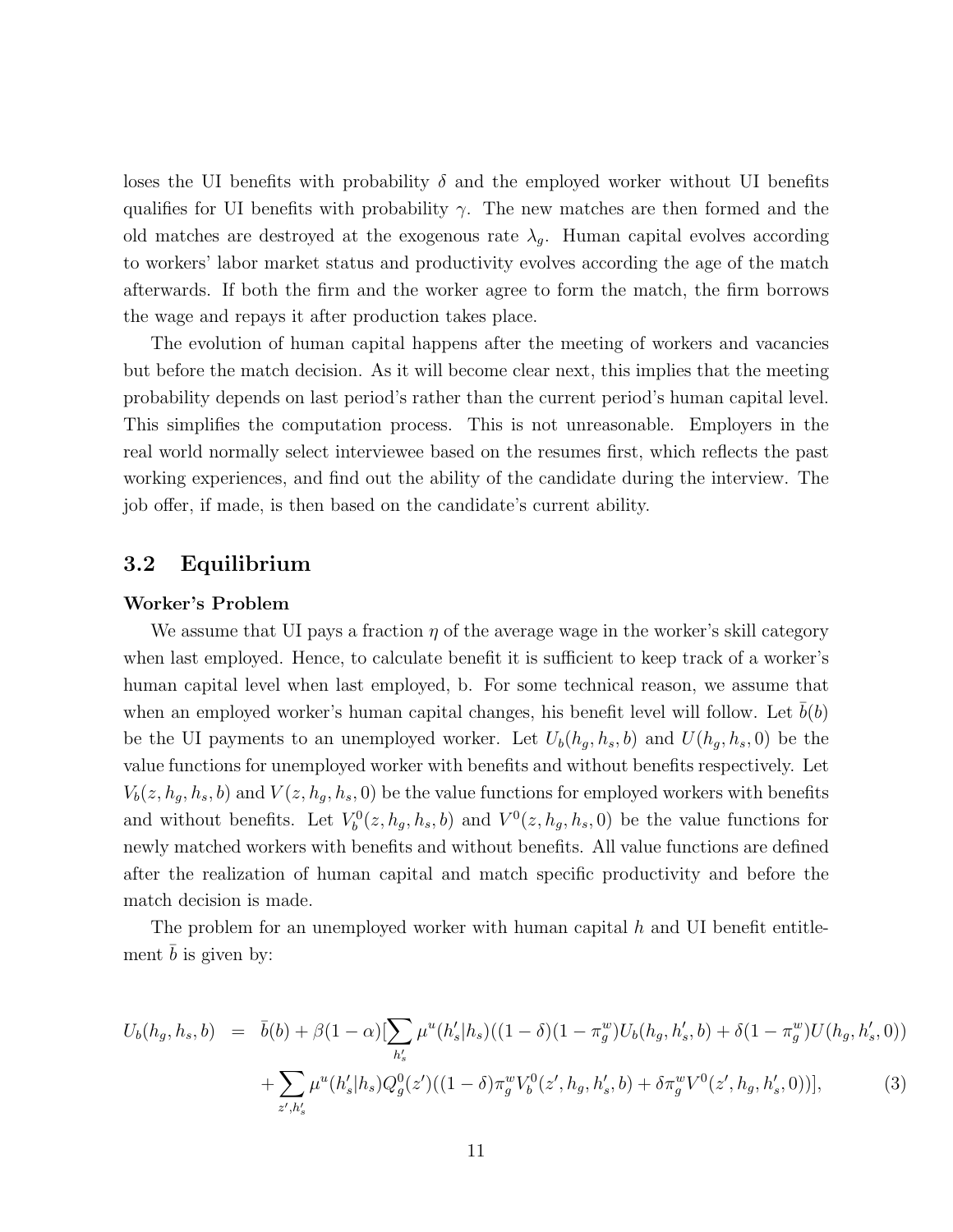where  $\pi_g^w$  is the probability of finding a new job.

Similarly, for an unemployed worker without UI benefits, the value function is given by:

$$
U(h_g, h_s, 0) = sa + \beta (1 - \alpha) [(1 - \pi_g^w) \sum_{h'_s} \mu^u(h'_s | h_s) U(h_g, h'_s, 0)
$$
  
 
$$
+ \pi_g^w \sum_{z', h'_s} \mu^u(h'_s | h_s) Q_g^0(z') V^0(z', h_g, h'_s, 0)] \tag{4}
$$

The problem for an employed worker who is eligible to receive UI benefits once unemployed is given by:

$$
V_b(z, h_g, h_s, h_s) = \max \{ U_b(h_g, h_s, h_s), w_b(z, h_g, h_s, h_s) + \beta (1 - \alpha) [\lambda_g \sum_{h'_s} \mu^l(h'_s | h_s) U_b(h_g, h'_s, h_s) + (1 - \lambda_g) \sum_{z', h'_s} \mu^e(h'_s | h_s) Q_g(z' | z) V_b(z', h_g, h'_s, h'_s)] \}
$$
(5)

The problem for an employed worker who hasn't worked long enough to qualify UI benefits once unemployed is given by:

$$
V(z, h_g, h_s, 0) = \max \{ U(h_g, h_s, 0), w(z, h_g, h_s, 0) + \beta (1 - \alpha) [\lambda_g \sum_{h'_s} \mu^l(h'_s | h_s) (\gamma U_b(h_g, h'_s, h_s) + (1 - \gamma) U(h_g, h'_s, 0)) + (1 - \lambda_g) \sum_{z', h'_s} \mu^e(h'_s | h_s) Q_g(z' | z) (\gamma V_b(z', h_g, h'_s, h'_s) + (1 - \gamma) V(z', h_g, h'_s, 0)) ] \}
$$
(6)

The problem for a newly matched worker who is eligible to receive UI benefits is given by:

$$
V_b^0(z, h_g, h_s, b) = \max \{ U_b(h_g, h_s, b), w_b^0(z, h_g, h_s, b) + \beta (1 - \alpha) [\lambda_g \sum_{h'_s} \mu^l(h'_s | h_s) U_b(h_g, h'_s, h_s) + (1 - \lambda_g) \sum_{z', h'_s} \mu^e(h'_s | h_s) Q_g(z' | z) V_b(z', h_g, h'_s, h'_s)] \}
$$
(7)

The problem for a newly matched worker without UI benefits is given by: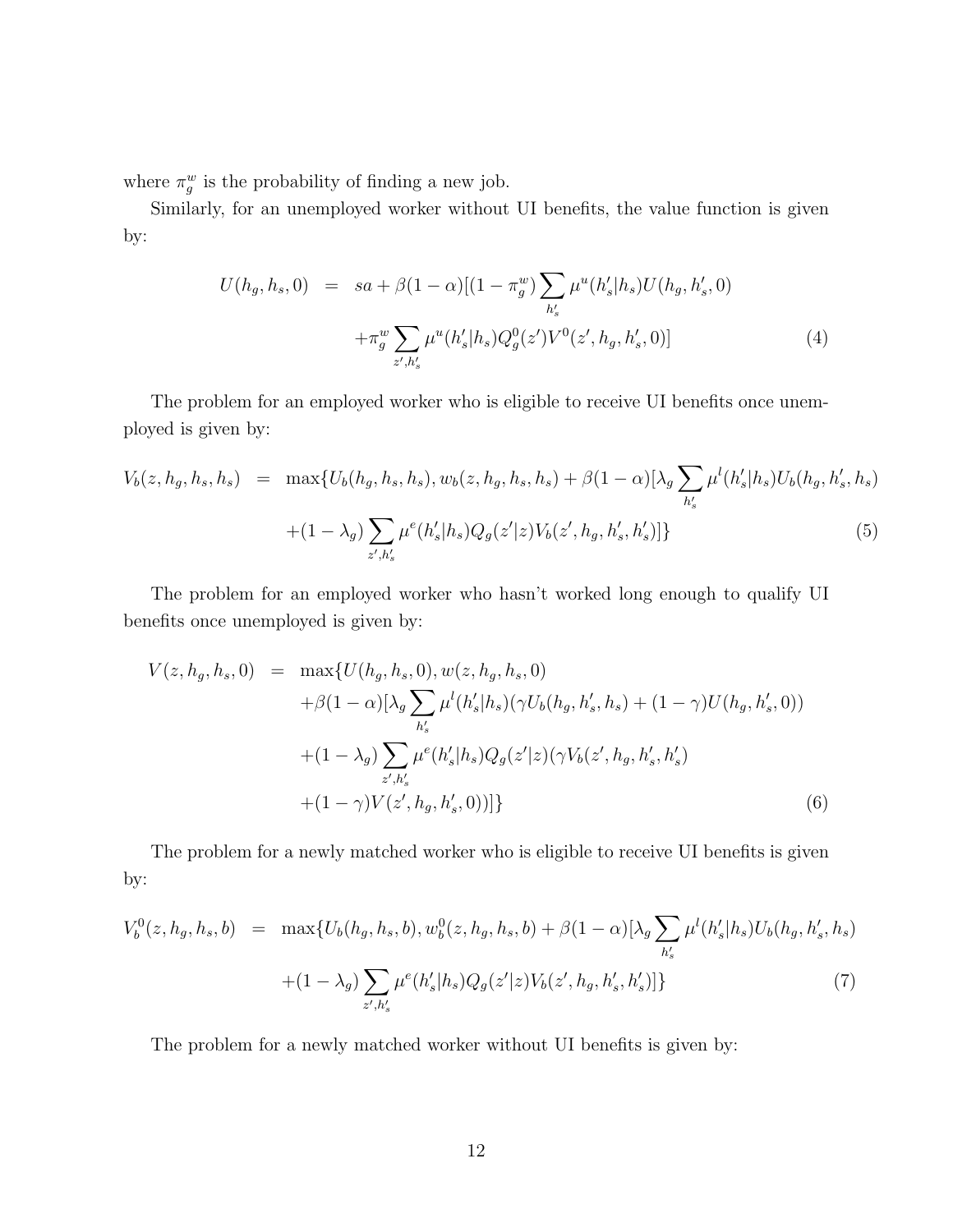$$
V^{0}(z, h_{g}, h_{s}, 0) = \max \{ U(h_{g}, h_{s}, 0), w^{0}(z, h_{g}, h_{s}, 0) + \beta(1 - \alpha)[\lambda_{g} \sum_{h'_{s}} \mu^{l}(h'_{s}|h_{s}) (\gamma U_{b}(h_{g}, h'_{s}, h_{s}) + (1 - \gamma)U(h_{g}, h'_{s}, 0)) + (1 - \lambda_{g}) \sum_{z', h'_{s}} \mu^{e}(h'_{s}|h_{s}) Q_{g}(z'|z) (\gamma V_{b}(z', h_{g}, h'_{s}, h'_{s}) + (1 - \gamma)V(z', h_{g}, h'_{s}, 0)) ] \}
$$
(8)

### Firms' Problems

When a firm matches with a worker, they jointly decide whether to start the production process. If they decide to break up, firms have to pay a cost  $\Omega$  for the matches lasted at least one period. But this cost does not apply to the new matches.

There are four value functions for firms depending on whether the match is new or old and whether the worker is eligible for UI or not. The firm's problem in a continued match with a worker eligible for UI benefits is given by:

$$
J_b(z, h_g, h_s, h_s) = \max\{-\Omega, (1-\tau)Azh - w_b(z, h_g, h_s, h_s) + \beta(1-\alpha)[(1-\lambda_g) \sum_{z',h'_s} \mu^e(h'_s|h_s)Q_g(z'|z)J_b(z', h_g, h'_s, h'_s) - \lambda_g \Omega]\}
$$
(9)

where  $z$  is the idiosyncratic productivity shock and  $A$  is the aggregate productivity shock. We assume that the aggregate shock A does not change in the benchmark model which corresponds to the pre-crisis period. We will allow it to vary in the simulation part.

The firm's problem in a new match with a worker eligible for UI benefits is given by:

$$
J_b^0(z, h_g, h_s, b) = \max\{0, (1 - \tau)Azh - w_b^0(z, h_g, h_s, b) + \beta(1 - \alpha)[(1 - \lambda_g) \sum_{z', h'_s} \mu^e(h'_s | h_s) Q_g(z'|z) J_b(z', h_g, h'_s, h'_s) - \lambda_g \Omega]\}
$$
(10)

The firm's problem in a continued match with a worker not eligible for UI benefits is given by: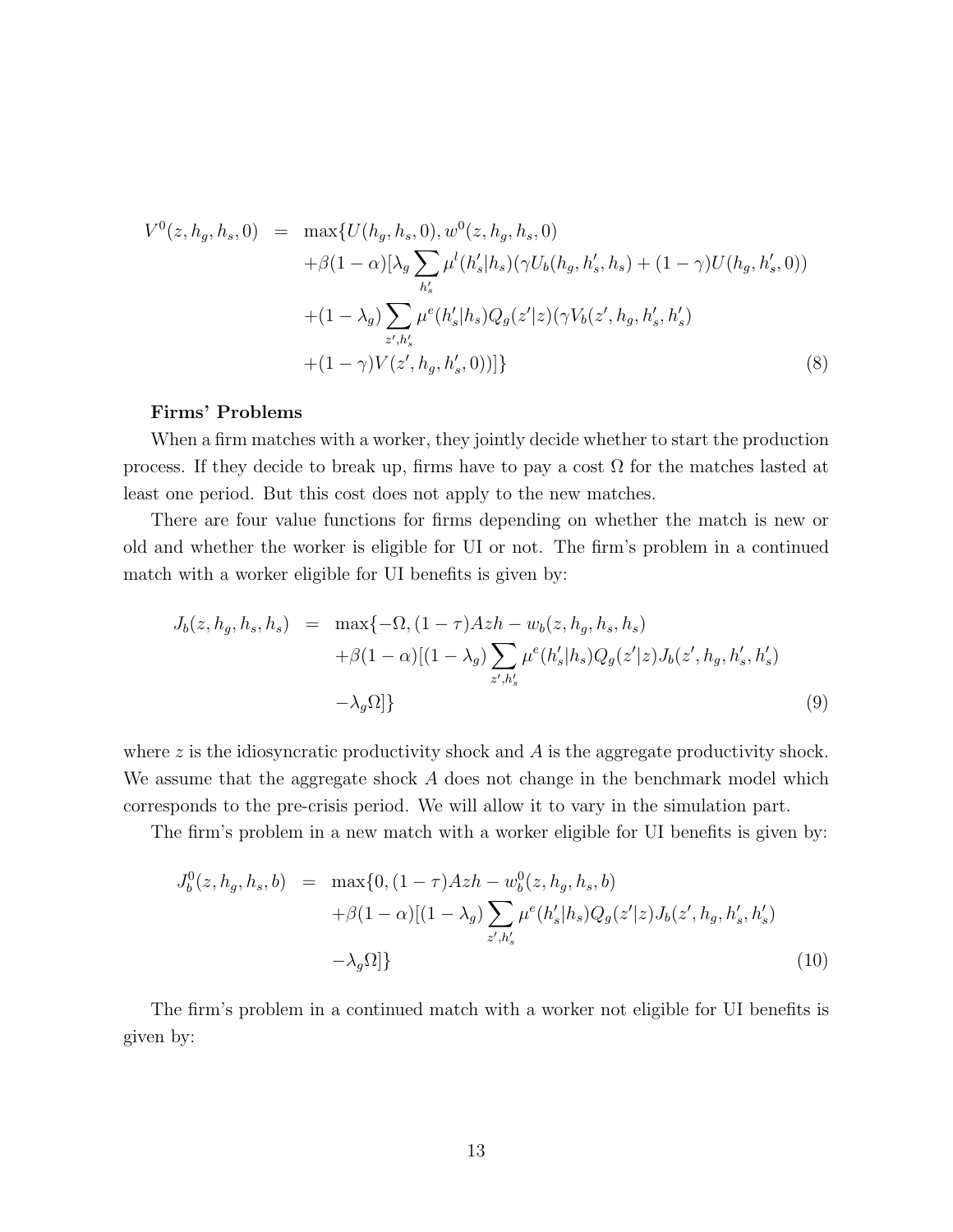$$
J(z, h_g, h_s, 0) = \max\{-\Omega, (1 - \tau)Azh - w(z, h_g, h_s, 0) + \beta(1 - \alpha)[-\lambda_g\Omega + (1 - \lambda_g) \sum_{z', h'_s} \mu^e(h'_s | h_s) Q_g(z'|z) (\gamma J_b(z', h_g, h'_s, h'_s) + (1 - \gamma)J(z', h_g, h'_s, 0))]\}
$$
\n
$$
(11)
$$

The firm's problem in a new match with a worker not eligible for UI benefits is given by:

$$
J^{0}(z, h_{g}, h_{s}, 0) = \max\{0, (1 - \tau)Azh - w^{0}(z, h_{g}, h_{s}, 0) + \beta(1 - \alpha)[-\lambda_{g}\Omega + (1 - \lambda_{g})\sum_{z', h'_{s}}\mu^{e}(h'_{s}|h_{s})Q_{g}(z'|z)(\gamma J_{b}(z', h_{g}, h'_{s}, h'_{s}) + (1 - \gamma)J(z', h_{g}, h'_{s}, 0))]\}
$$
\n
$$
(12)
$$

### Surplus Functions and Wage Determination

There are four types of standard surplus functions depending on if it is a new match or not and depending on if the worker is qualified for UI benefits or not.

$$
S_b^0(z, h_g, h_s, b) = J_b^0(z, h_g, h_s, b) + V_b^0(z, h_g, h_s, b) - U_b(h_g, h_s, b)
$$
\n(13)

$$
S^{0}(z, h_{g}, h_{s}, 0) = J^{0}(z, h_{g}, h_{s}, 0) + V^{0}(z, h_{g}, h_{s}, 0) - U(h_{g}, h_{s}, 0)
$$
\n(14)

$$
S_b(z, h_g, h_s, h_s) = J_b(z, h_g, h_s, h_s) + \Omega + V_b(z, h_g, h_s, h_s) - U_b(h_g, h_s, h_s)
$$
 (15)

$$
S(z, h_g, h_s, 0) = J(z, h_g, h_s, 0) + \Omega + V(z, h_g, h_s, 0) - U(h_g, h_s, 0)
$$
\n(16)

We assume wage is determined through the standard Nash Bargaining process. This implies that the surplus is split between the firm and the worker proportionally to their bargaining power. The surplus functions and wage functions are derived in the appendix.

#### Free Entry

The expected zero-profit condition pins down the two market tightness.

$$
\chi_g = \beta \left[ \sum_{h_s, b} \pi_g^f(h_s, b) \left( \sum_{z', h'_s} \mu^u(h'_s | h_s) Q_g^0(z') J_b^0(z', h_g, h'_s, b) \right) \right] + \sum_{h_s} \pi_g^f(h_s, 0) \left( \sum_{z', h'_s} \mu^u(h'_s | h_s) Q_g^0(z') J^0(z', h_g, h'_s, 0) \right)
$$
\n(17)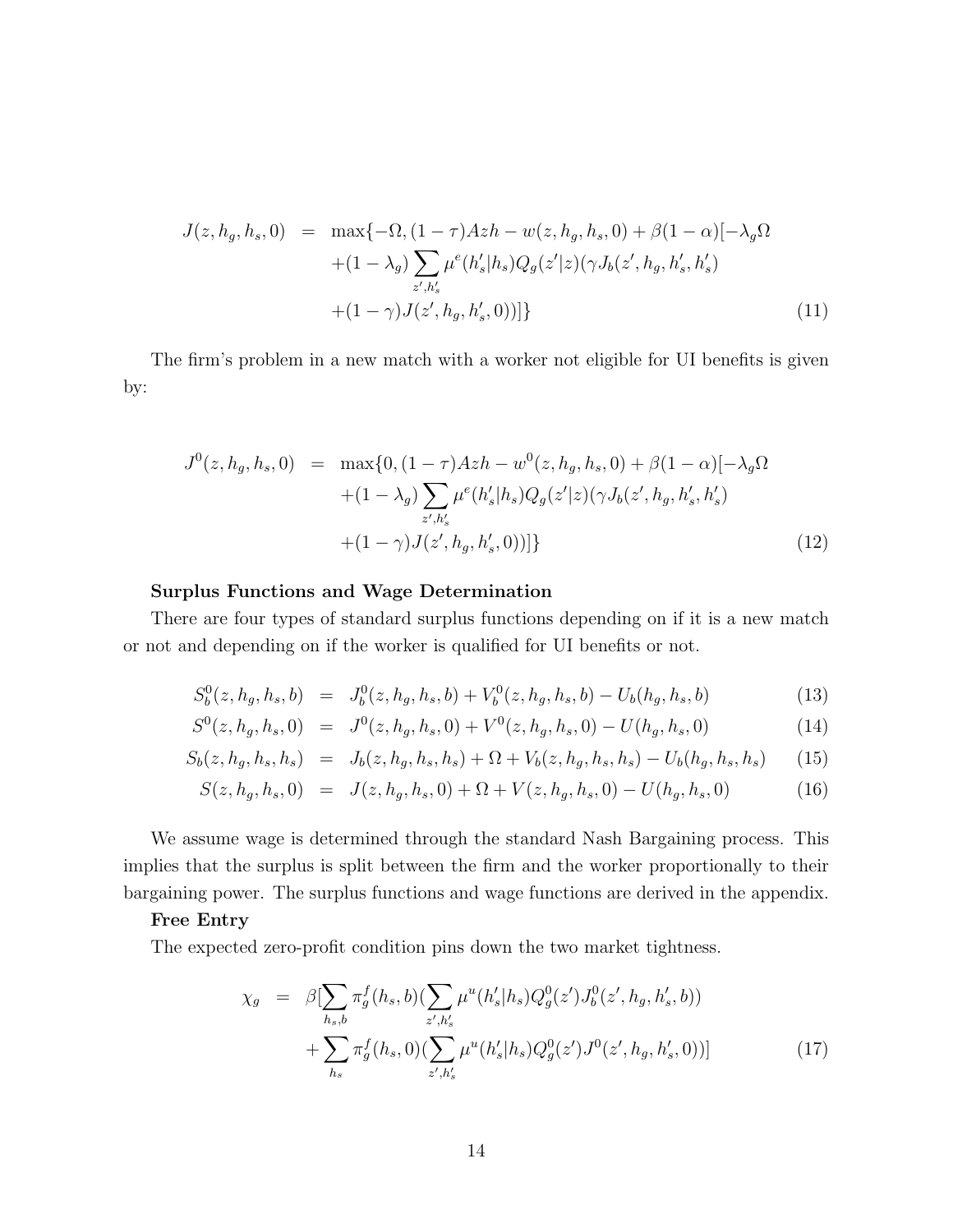where  $\pi_f(h_g, h_s, b)$  is the probability that a firm meets a worker with states  $(h_g, h_s, b)$ . Distribution

Let  $u_g(h_s, b)$  be the measure of unemployed workers with states  $(h_s, b)$  and  $e_g(z, h_s, b)$ be the measure of employed workers with states  $(z, h_s, b)$  at the beginning of a period. Let  $\bar{z}_g^0(h_s, b)$  be the cutoff value of z for a new match and  $\bar{z}_g(h_s, b)$  be the cutoff value of z for a continued match. Let  $\xi(h_g)$  be the fraction of population with education level  $h_g$ and let  $I(h'_{s} = h_{s1}) = 1$  if  $h'_{s} = h_{s1}$  and zero otherwise, where  $h_{s1}$  is the lowest level of specific human capital. The next period's measure of individuals with different states is given by:

$$
u_{g,t+1}(h'_{s},0) = (1-\alpha)(\sum_{h_s,b\neq 0} u_{g,t}(h_s,b)\delta(1-\pi_{g,t}^w)\mu^u(h'_s|h_s) + \sum_{h_s,b\neq 0} u_{g,t}(h_s,b)\delta\pi_{g,t}^w\mu^u(h'_s|h_s)Q_g^0(z' \leq \bar{z}_g^0(h'_s,0)) + \sum_{h_s} u_{g,t}(h_s,0)(1-\pi_{g,t}^w)\mu^u(h'_s|h_s) + \sum_{h_s} u_{g,t}(h_s,0)\pi_{g,t}^w\mu^u(h'_s|h_s)Q_g^0(z' \leq \bar{z}_g^0(h'_s,0)) + \sum_{z,h_s} e_{g,t}(z,h_s,0)\lambda_g(1-\gamma)\mu^l(h'_s|h_s) + \sum_{z,h_s} e_{g,t}(z,h_s,0)(1-\lambda_g)(1-\gamma)\mu^e(h'_s|h_s)Q_g(z' \leq \bar{z}_g(h'_s,0)|z) + \alpha\xi(h_g)I(h'_s = h_{s1}),
$$
\n(18)

$$
u_{g,t+1}(h'_s, b' \neq 0) = (1 - \alpha)(\sum_{h_s} u_{g,t}(h_s, b')(1 - \delta)(1 - \pi_{g,t}^w) \mu^u(h'_s | h_s)
$$
  
+ 
$$
\sum_{h_s} u_{g,t}(h_s, b')(1 - \delta)\pi_{g,t}^w \mu^u(h'_s | h_s) Q_g^0(z' \leq \bar{z}_g^0(h'_s, b'))
$$
  
+ 
$$
\sum_{z} e_{g,t}(z, b', b')\lambda_g \mu^l(h'_s | b')
$$
  
+ 
$$
\sum_{z,h_s} e_{g,t}(z, h_s, h_s)(1 - \lambda_g) \mu^e(h'_s = b' | h_s) Q_g(z' \leq \bar{z}_g(h'_s, h'_s) | z)
$$
  
+ 
$$
\sum_{z,h_s} e_{g,t}(z, b', 0) \gamma \lambda_g \mu^l(h'_s | b')
$$
  
+ 
$$
\sum_{z,h_s} e_{g,t}(z, h_s, 0) \gamma (1 - \lambda_g) \mu^e(h'_s = b' | h_s) Q_g(z' \leq \bar{z}_g(h'_s, h'_s) | z)
$$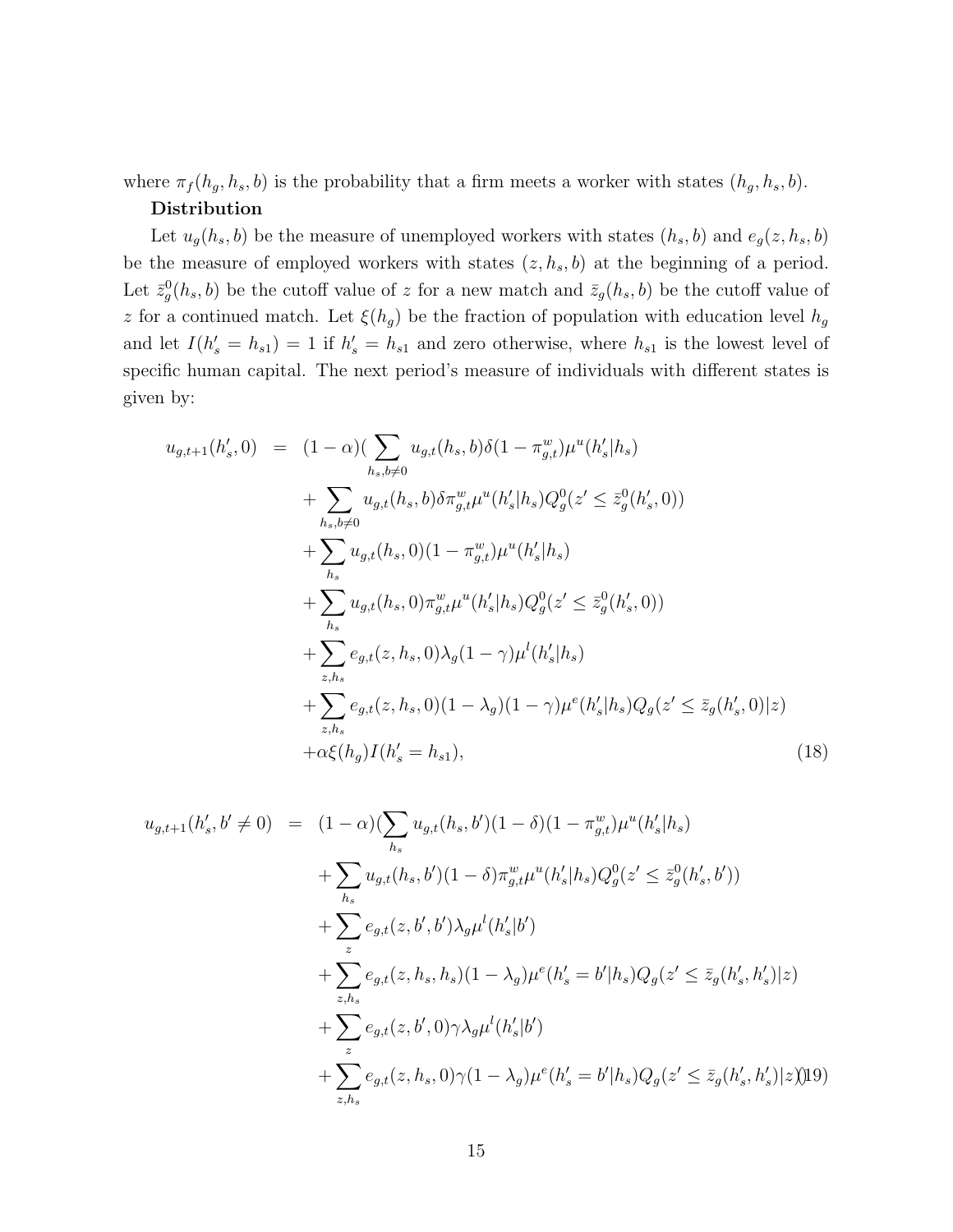$$
e_{g,t+1}(z',h'_s,0) = (1-\alpha)\left(\sum_{h_s,b\neq 0} u_{g,t}(h_s,b)\delta\pi_{g,t}^w\mu^u(h'_s|h_s)Q_g^0(z' \geq \bar{z}_g^0(h'_s,0))\right) + \sum_{h_s} u_{g,t}(h_s,0)\pi_{g,t}^w\mu^u(h'_s|h_s)Q_g^0(z' \geq \bar{z}_g^0(h'_s,0)) + \sum_{z,h_s} e_{g,t}(z,h_s,0)(1-\lambda_g)(1-\gamma)\mu^e(h'_s|h_s)Q_g(z' \geq \bar{z}_g(h'_s,0)|z),(20)
$$

and

$$
e_{g,t+1}(z',h'_s,b'\neq h',b'\neq 0) = 0,
$$
\n
$$
e_{g,t+1}(z',h'_s,h'_s) = (1-\alpha)\left(\sum_{h_s,b\neq 0} u_{g,t}(h_s,b)(1-\delta)\pi_{g,t}^w\mu^u(h'_s|h_s)Q_g^0(z'\geq \bar{z}_g^0(h'_s,b))\right)
$$
\n
$$
+ \sum_{z,h_s} e_{g,t}(z,h_s,h_s)(1-\lambda_g)\mu^e(h'_s|h_s)Q_g(z'\geq \bar{z}_g(h'_s,h'_s))
$$
\n
$$
+ \sum_{z,h_s} e_{g,t}(z,h_s,0)(1-\lambda_g)\gamma\mu^e(h'_s|h_s)Q_g(z'\geq \bar{z}_g(h'_s,h'_s)),
$$
\n(22)

The aggregate unemployment and employment can be derived as follows.

$$
u_{g,t} = \sum_{h_s,b} u_{g,t}(h_s, b)
$$
\n
$$
(23)
$$

$$
e_{g,t} = \sum_{z,h_s} e_{g,t}(z,h_s,h_s)
$$
 (24)

#### Government Budget

In this economy, the government collects income tax and firing tax from the firms and use the revenues to provide UI benefits provided to unemployed workers (who are qualified) and the social welfare assistance to unemployed workers who are not qualified for receiving UI benefits. The government balances budget each period:

$$
\sum_{z,h_g,h_s,b} \tau e_g(z,h_s,b) Azh + \sum_{z,h_g,h_s,b} e_g(z,h_s,b)\lambda_g \Omega = \sum_{h_g,h_s} u_g(h_s,0)sa + \sum_{h_g,h_s,b \neq 0} \bar{b}(b)u_g(h_s,b)(25)
$$

#### Equilibrium

A Recursive Stationary Equilibrium consists of a set of government policies  $(\tau, \kappa, \delta, \gamma, \eta, sa)$ , workers' decisions on match formation (at different labor market status), firms' decision rules on match formation and vacancy posting, wage functions, and timeinvariant distribution, such that: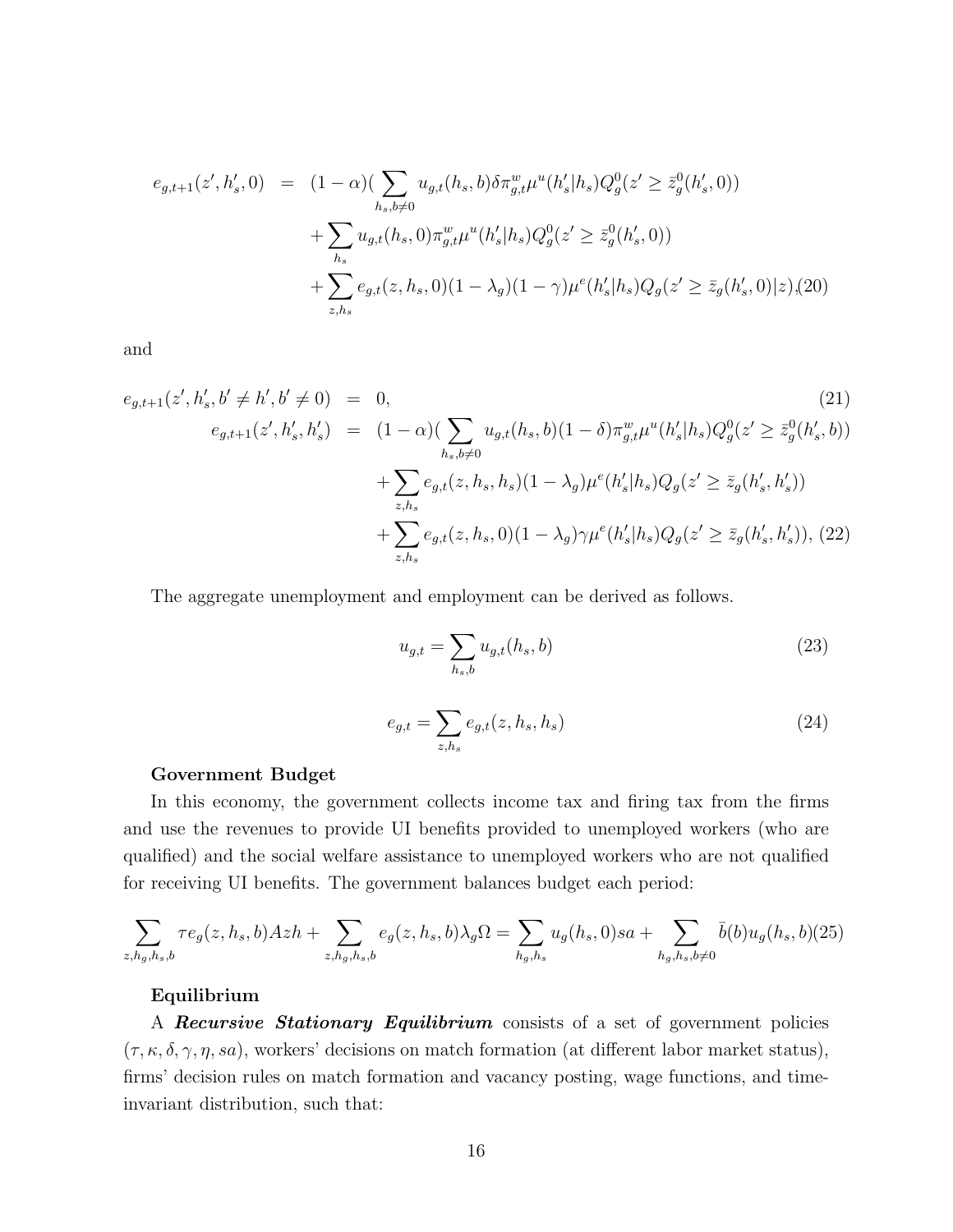- Given the government's policies and wages functions, workers' and firms' decision rules solve workers' and firms' problems.
- Wage functions solve the Nash Bargaining problem.
- The associated time-invariant distribution is consistent with workers' and firms' optimal decisions.
- The government's budget constraint holds for every period.

# 4 Calibration and Estimation

The model parameters are pinned down in two ways. For those parameters which we can directly calibrate, we chose the proper target to match. For those parameters which are difficult to separately calibrate, we jointly estimate them to match a set of moments which are informative to identify them.

The calibrated parameters and the corresponding targets are reported in Table 4. We set the model period to be one month. The monthly interest rate is chosen so that the implied annual rate is 4%. The implied  $\beta$  is 0.9967. The retiring probability  $\alpha$  is chosen so that workers on average work about 40 years. Following Ljungqvist and Sargent (1998), the UI expiration probability  $\delta$  is set to be  $\frac{1}{6}$  so that an unemployed worker is expected to receive UI benefits for 6 months. The replacement ratio  $\eta$  is set to 0.45, a value commonly used in the literature.  $\gamma$  is set to be  $\frac{1}{6}$  which captures the condition that an unemployed worker needs to have 2 quarters of employment experience before unemployment to qualify for UI benefits. The SA parameter sa is chosen to match the average welfare benefits as a fraction of the average wage level. The Nash Bargaining weight is set to be 0.5, a value commonly used in the literature. The exogenous separation rates for the two educational groups are chosen in the benchmark economy so that 60% of total separations are due to exogenous separations, which is the ratio of the layoff and discharge rate in the JOLTs data to the total separation rate calculated from the CPS data. There is no good estimates for the shares of the two types of human capital. We set  $\epsilon = 0.5$  which implies that both human capital are equally important in the production.

Table 5 reports the values of the parameters we jointly estimate using the Simulated Method of Moments (SMM).<sup>8</sup> In total, there are 18 parameters: 3 parameters on the

<sup>8</sup>To circumvent the computational difficulty of the optimization problem with nonsmooth and local optima, we apply a recent approach proposed by Chernozhukov and Hong (2005). They develop a class of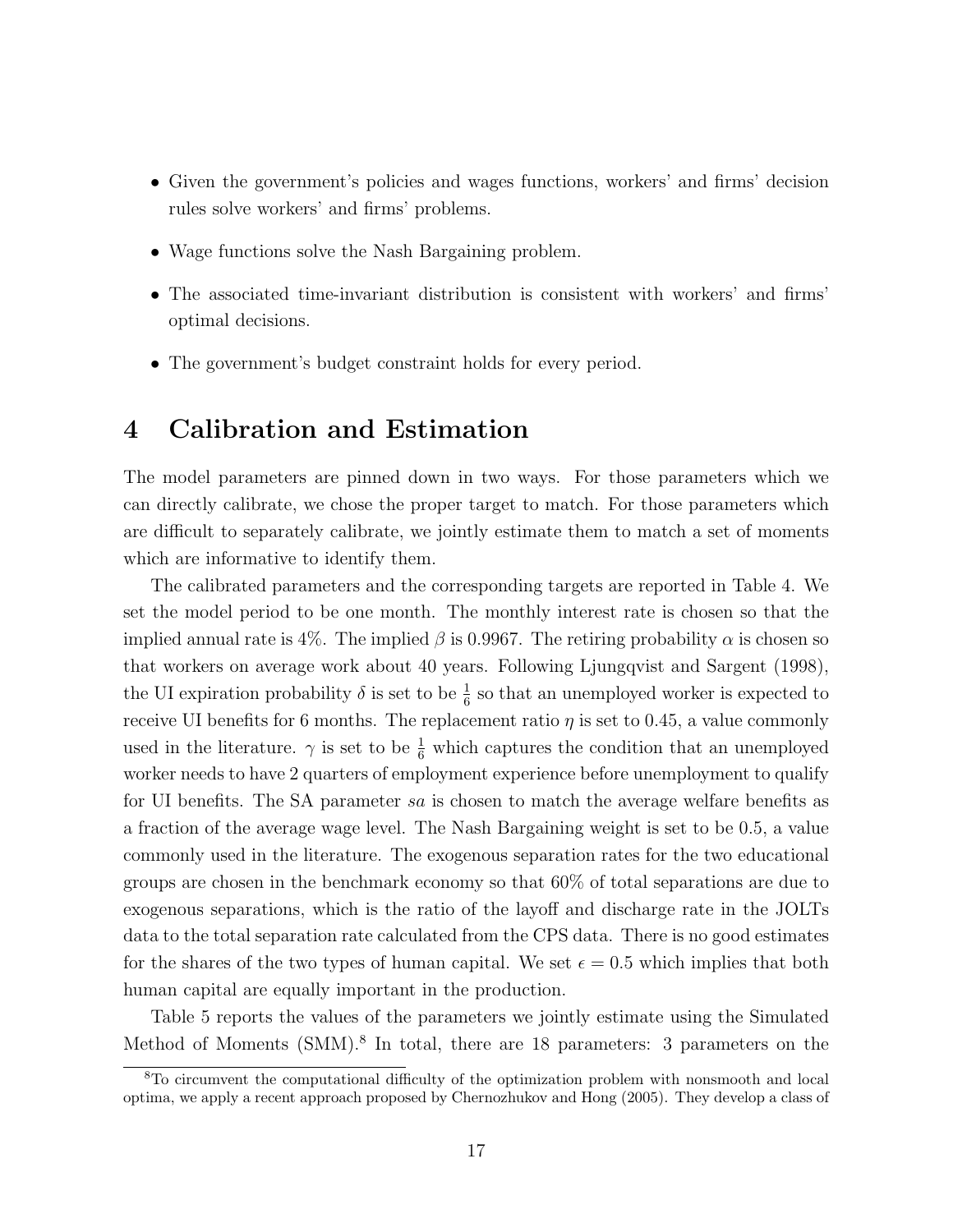levels of human capital (note that we normalize the low specific human capital level to be 1), 6 parameters on the human capital transitional probabilities, 5 parameters on the processes of idiosyncratic productivity  $z$  (note that we normalize the mean of the productivity process for the low-educational group), and 4 parameters on the matching efficiency and vacancy-posting cost.

We next discuss how the parameters are identified. First, three wage ratios are used to help identify the 3 parameters on human capital levels. They are the ratio of the average wage for the high-educational group to the average wage for the low-educational group, the ratio of the average wage for experienced workers (approximated by the workers between age 45 and 50) to the average wage for unexperienced workers (represented by the workers between age 25 and 30) in the low-educational group, and the ratio of the average wage of workers who are age 25 in the high-educational group to the average wage of workers who are age 25 in the low-educational group. Age 25 is chosen to represent those workers with relatively less labor market experience. Second, wage changes conditional on employment and unemployment experience are used to identify the human capital accumulation rate, the human capital loss at the layoff time, and the human capital depreciation rate during the unemployment period. As explained in the empirical analysis in Section 2.2, a wages change is measured as the difference between the new wage and the old wage for a worker. Third, (endogenous) separation rates and wage dispersions are used to identify the parameters on the  $z$  processes. Fourth, the U-E transitional rates are used to identify matching efficiency parameters. Vacancy-posting cost parameters are chosen to match the vacancy costs-to-GDP ratio. We set this ratio to be 4 percent, which is in the range of values used in the literature.

## 4.1 Model Fit

Table 6 reports the values of the moments predicted by the model and compares them with the counterparts in the data. Overall, the model-generated moments match the data pretty well. In particular, the model is able to match the unemployment rates, E-U transitional rates, and U-E transitional rates for both educational groups. The model also does a great job in matching the wage declines at layoff times and during the unemployment period for the two educational groups. The main statistic that the model could not match well is the wage dispersion. Specifically, the model predicts a

Laplace Type Estimators (LTE) which can be implemented by Markov Chain Monte Carlo simulations. In the appendix, we describe the details about the estimation method.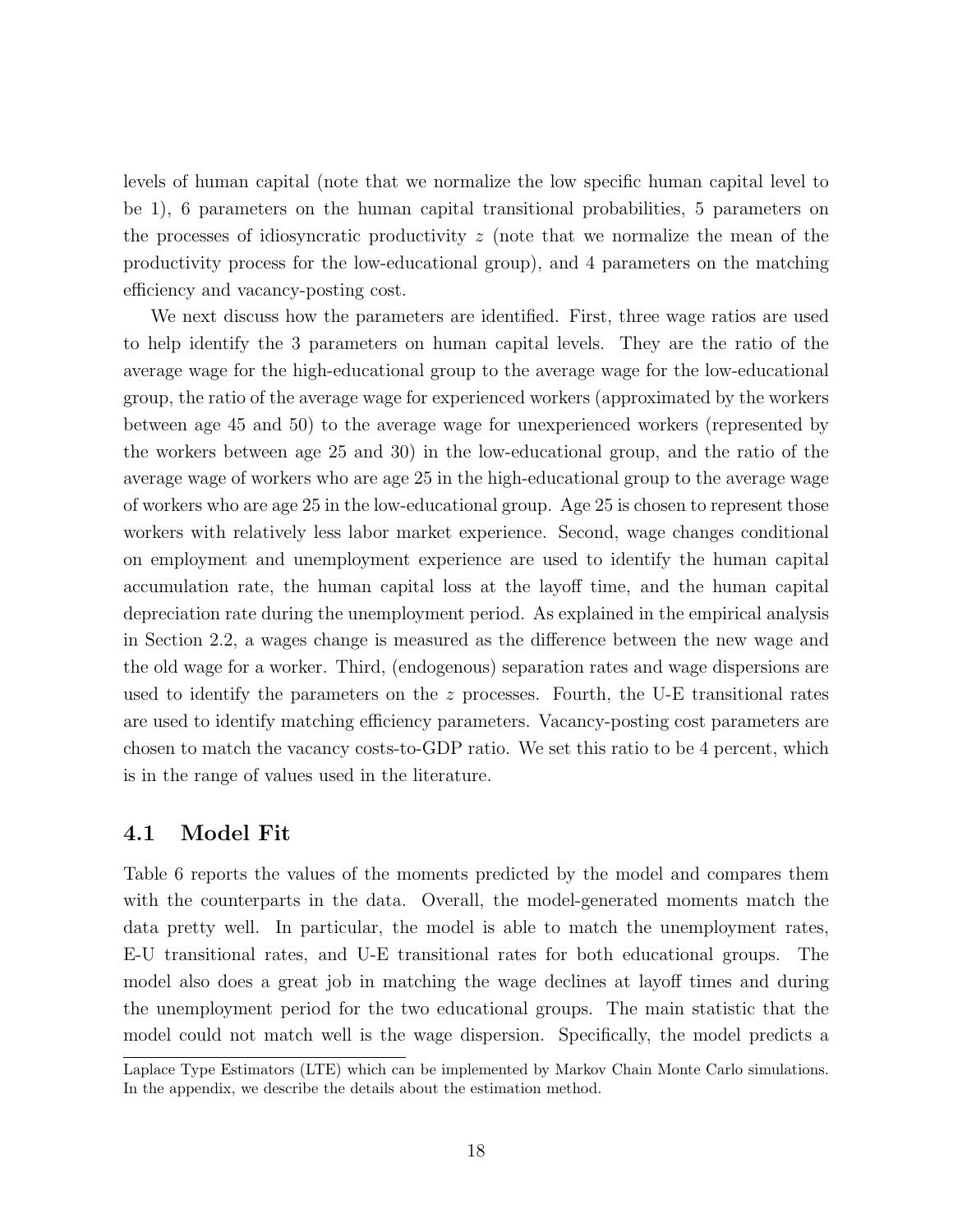| Parameter                  | Target                                             |
|----------------------------|----------------------------------------------------|
| $\beta = 0.9967$           |                                                    |
| sa                         | Median welfare benefits                            |
| $\alpha = \frac{1}{40*12}$ | 40 years working life                              |
| $\delta = 1/6$             | Maximum UI length of 6 months                      |
| $\eta = 0.45$              | Average replacement ratio of UI                    |
| $\gamma = 1/6$             | 6-month employment requirement to gain UI          |
| $\lambda_L = 1.4\%$        | $60\%$ of total separations for the low edu. group |
| $\lambda_H=0.4\%$          | $60\%$ of total separations for the high edu.group |
| $\psi = 0.5$               | Nash Bargaining weight                             |
| $\epsilon = 0.5$           | Cobb-Douglas parameter in human capital fun.       |

Table 4: Calibration

Table 5: Estimated Values of the Model Parameters

 $\equiv$ 

| Parameters on the human capital level                |               | High edu. group | Low edu. group |
|------------------------------------------------------|---------------|-----------------|----------------|
| general component                                    | $h^g$         | 1.637           | 1.058          |
| specific component                                   | $h^s$         | 2.755           | 1.000          |
| Parameters on human capital transitions              |               |                 |                |
| skill depreciation rate during unemp. periods $(\%)$ | $\mu^u$       | 0.000           | 1.444          |
| skill loss probability at layoffs $(\%)$             | $\mu^{\iota}$ | 34.101          | 2.806          |
| skill accumulation rate on the job $(\%)$            | $\mu^e$       | 1.606           | 1.004          |
| Parameters on the z process $(AR(1))$                |               |                 |                |
| persistence                                          | $\rho_z$      | 0.311           | 0.317          |
| mean                                                 | $\mu_z$       | $-0.008$        | 0.000          |
| standard deviation                                   | $\epsilon_t$  | 0.062           | 0.083          |
| Other labor market parameters                        |               |                 |                |
| vacancy-posting cost                                 | $\chi$        | 1.353           | 0.236          |
| matching efficiency                                  | $\rho$        | 2.279           | 1.344          |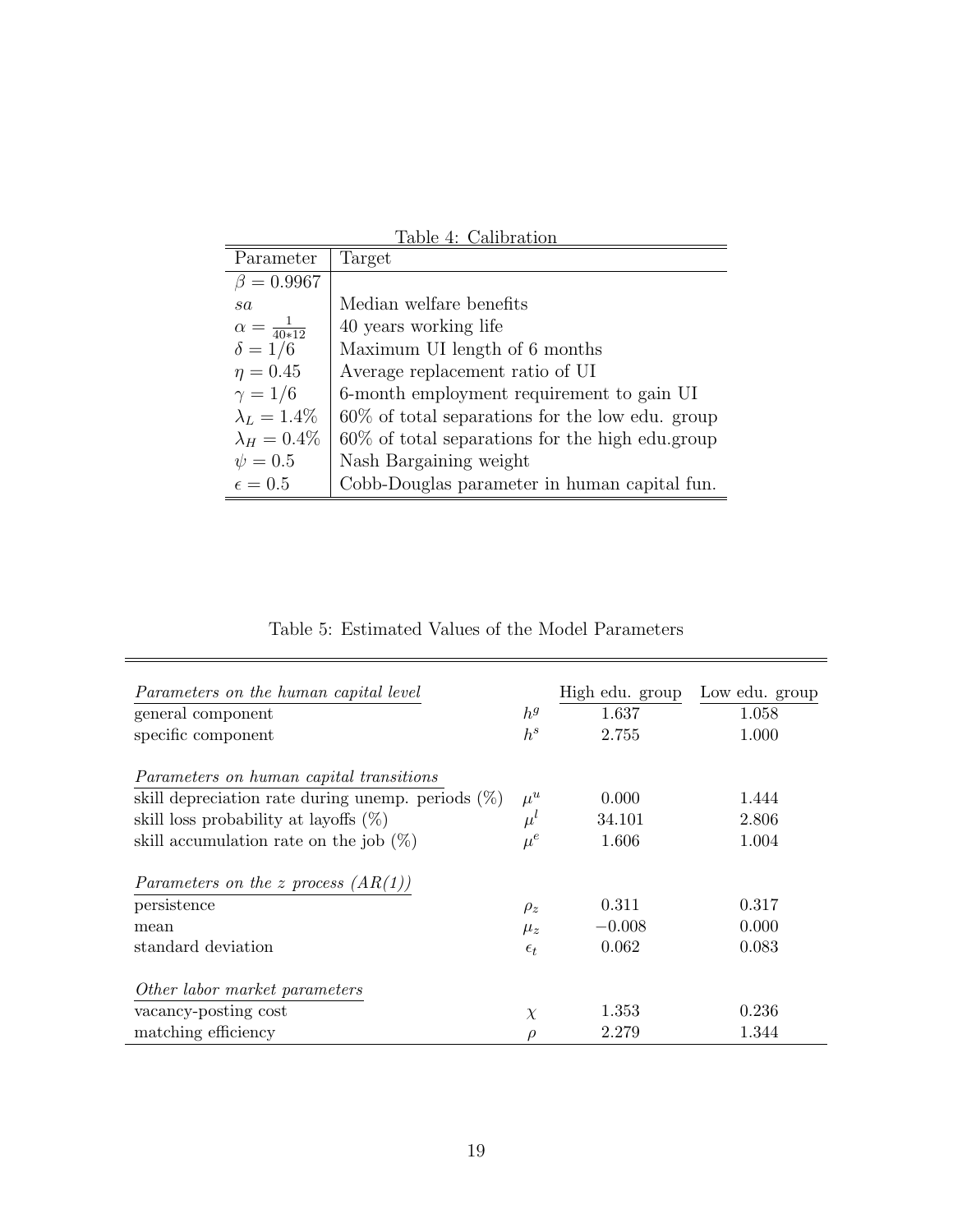| <i>Moments</i>                                                 | Model   | Data    |
|----------------------------------------------------------------|---------|---------|
| Unemployment Rates and Transitional Rates (%)                  |         |         |
| High edu. group:                                               |         |         |
| unemployment rate                                              | 2.5     | 2.5     |
| E-U transitional rate                                          | 1.1     | $1.1\,$ |
| U-E transitional rate                                          | 43.7    | 45.8    |
| Low edu. group:                                                |         |         |
| unemployment rate                                              | 5.9     | 6.0     |
| E-U transitional rate                                          | 3.4     | 3.4     |
| U-E transitional rate                                          | 54.6    | 54.7    |
|                                                                |         |         |
| <i>Wage Moments Conditional on U/E Length</i> $(\%)$           |         |         |
| High edu. group:                                               |         |         |
| annual wage growth                                             | 2.3     | $\!.2$  |
| initial wage decline                                           | $-1.9$  | $-1.9$  |
| 6-month wage decline                                           | $-4.9$  | $-4.9$  |
| Low edu. group:                                                |         |         |
| annual wage growth                                             | $3.2\,$ | 2.7     |
| initial wage decline                                           | $-1.3$  | $-1.3$  |
| 6-month wage decline                                           | $-4.1$  | $-4.0$  |
|                                                                |         |         |
| Other Wage Statistics                                          |         |         |
| $wage^{H-edu}$<br>$\overline{wage^{L-edu}}$                    | 1.4     | 1.5     |
| $wage^{L-edu}(age:45-50)$                                      | 1.7     | 1.7     |
| $\overline{wage^{L-edu}(age:25-30)}$<br>$wage^{H-edu}(age:25)$ |         |         |
| $\overline{wage^{L-edu}(age:25)}$                              | 1.3     | 1.3     |
| wage dispersion (High edu. group)                              | 0.2     | 0.6     |
| wage dispersion (Low edu. group)                               | 0.2     | 0.5     |
| vacancy costs-GDP ratio $(\%)$                                 | $3.9\,$ | 4.0     |

# Table 6: Moments Matched

 $=$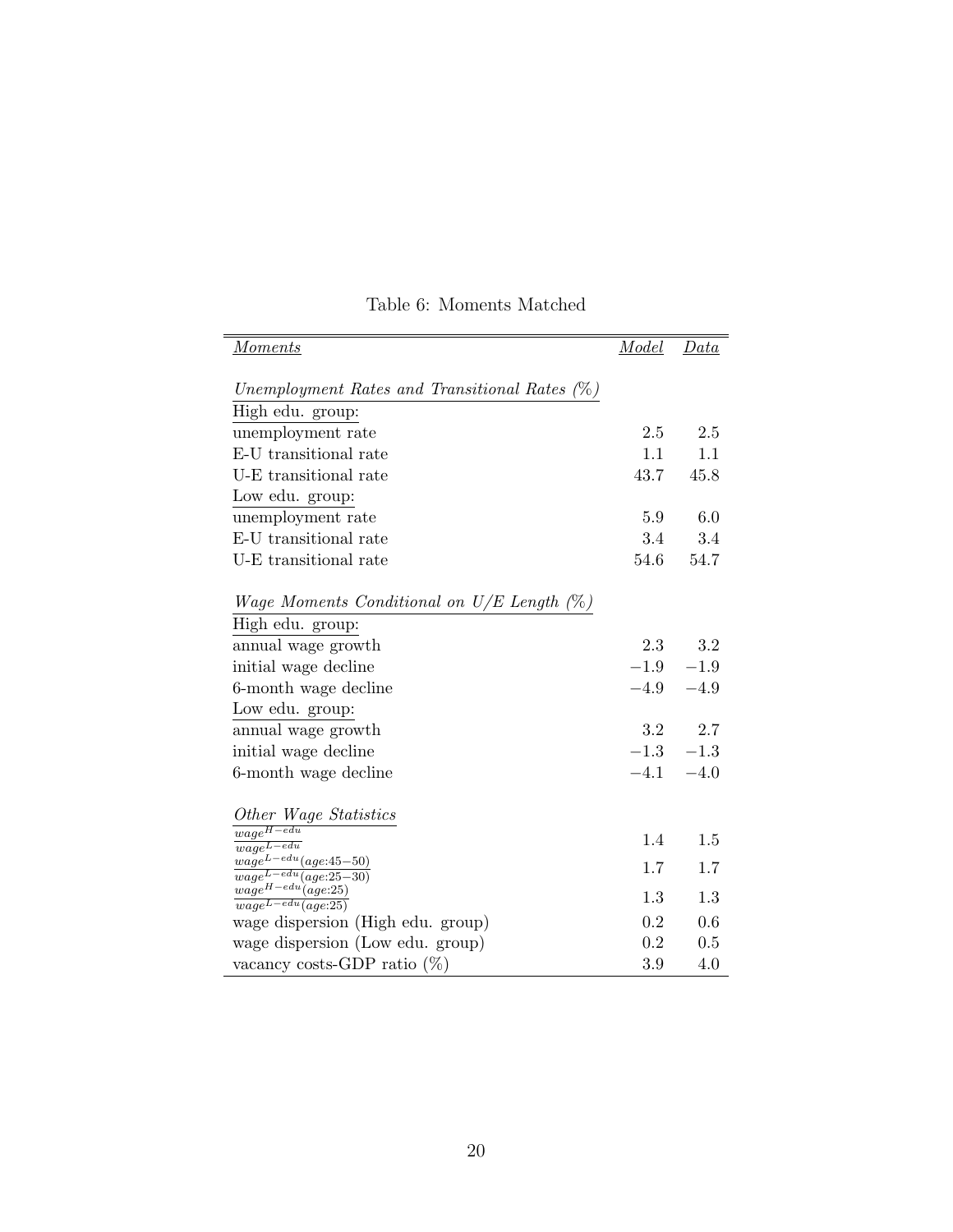wage dispersion that is significantly lower than that in the data. This is probably because workers are heterogenous in more dimensions than what includes in the model.

Some comments on the estimated values of the key parameters are also delivered here. First, on the human capital loss at the layoff time, the estimated values for  $\mu^{l}$  show that the human capital loss for highly-educated workers is much larger than for low-educated workers. This is probably because in reality highly-educated workers own more specific human capital or are more specialized in skills associated with their jobs. Second, during unemployment periods, the depreciation of human capital for highly-educated workers is almost zero. For low-educated workers, the estimated value for  $\mu^u$  is 1.44% per month, which suggests an 8-percent loss of human capital per month.<sup>9</sup> Third, the human capital accumulation rate is a little bit higher for highly-educated workers than for low-educated workers. This seems to suggest some complementarity between education and specific human capital, meaning that highly-educated workers may be able to learn relevant skills on the job faster than low-educated workers. These differences will help explain the results reported in the next section for various policy experiments.

# 5 Applications and Policy Experiments

This section reports several applications of the estimated model which quantify the effects of endogenous separation, human capital dynamics, and exogenous shocks (TFP shocks, matching efficiency shocks, exogenous separation shocks) on the labor market variables and other macroeconomic variables.

## 5.1 Calibrated Transitional Dynamics

The transitional dynamics between 2008 and 2012 are driven by three shocks: TFP shocks, shocks to exogenous separation rates, and shocks to matching efficiency. In particular, quarterly TFP series are constructed using the standard approach in the literature. The matching efficiency and exogenous separation rates series are chosen to match the E-U transitional rates and U-E transitional rates for the two educational groups.

In addition, during the 2008-2012 period, UI benefits were extended multiple times. This leads to an increase in the maximum weeks of UI benefits from 26 to 99.<sup>10</sup> As described in Nakajima (2012), there are multiple tiers of benefit extensions. As there

<sup>&</sup>lt;sup>9</sup>Using the estimated values of the parameters in Table 5, this is calculated as  $\frac{2.755-1.0}{2.755} * 1.444\% = 8\%$ . <sup>10</sup>See Nakajima (2012) for a detailed description on the timeline of UI extensions.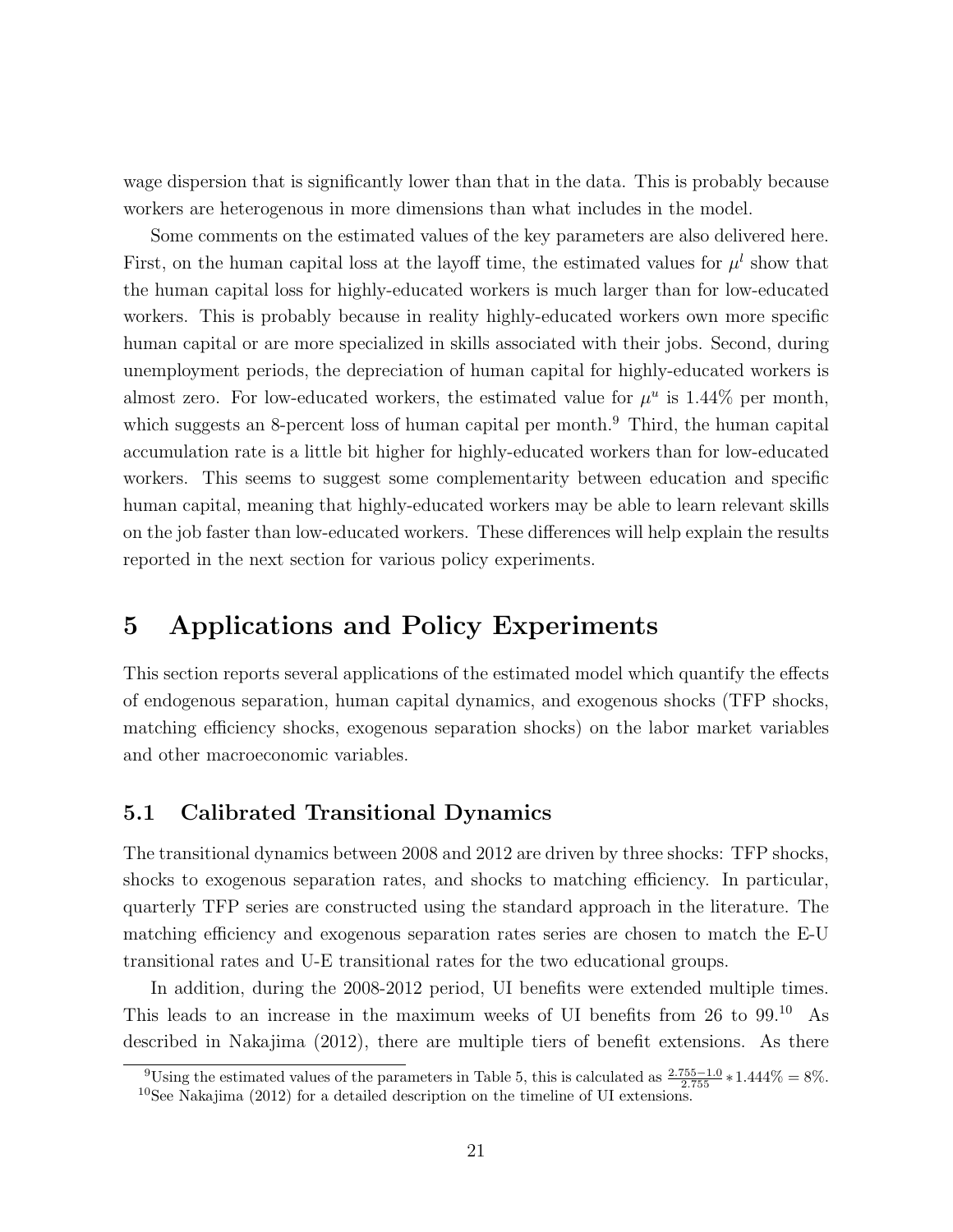exists a large amount of heterogeneity at both the state level and the individual level on when workers started to be eligible for the next tier of UI benefits extension, we assume the UI benefits were gradually extended during the period from July 2008 to July 2010. Specifically, we assume that the UI expiration rate  $\delta$  declines smoothly in the period of the 2008-2010 from the value in the benchmark economy to the corresponding value after all UI extensions.<sup>11</sup> Table 7 reports the details on the calibrated transitional dynamics (i.e., our benchmark case).

### 5.2 The Effects of UI Extensions

To quantify the effects of the 2008-2010 UI extensions, we compare the transitional dynamics without UI extensions to those with actual UI extensions. The dynamics with UI extensions refer to the transitional dynamics we described in Section 5.1 (we will call these the benchmark transitional dynamics hereafter). The transitional dynamics without UI extensions were generated by simulating the model under the assumption that the UI benefit policy was unchanged in the period of 2008-2012. The differences in the main variables from the benchmark case are reported in Table 8.

The main findings are summarized as follows. First, the contribution of UI extensions to the increase in the aggregate unemployment rate is about 0.5 percentage point. More precisely, without UI extensions, the unemployment rate during the 2010-2012 period would have been 0.5 percentage point lower than the actual level.

Second, the UI extensions had a larger impact on the high-educational group than on the low-educational group. The reason is as follows. Highly-educated workers are more afraid of losing UI benefits because the transition from UI to SA represents a larger loss to highly-educated workers than to low-educated workers. Therefore, highly-educated workers have more incentives to leave unemployment before their UI benefits run out. Correspondingly, when UI benefits were extended, highly-educated workers became more "relaxed" and more patient in selecting jobs. As a result, the job finding rates (U-E transitional rates) declined more for highly-educated workers than for low-educated workers. This led the unemployment rate for the high-educational group to increase more than that for the low-educational group.

Third, UI extensions had different implications for output and labor productivity. The benefit extensions lowered output by about 0.35 percent in each year in the 2010-2012 period. This is a result of two effects. First, as the unemployment rate increased by

<sup>&</sup>lt;sup>11</sup>All UI extensions took place between July 2008 and July 2010 (see again, Nakajima  $(2012)$ ).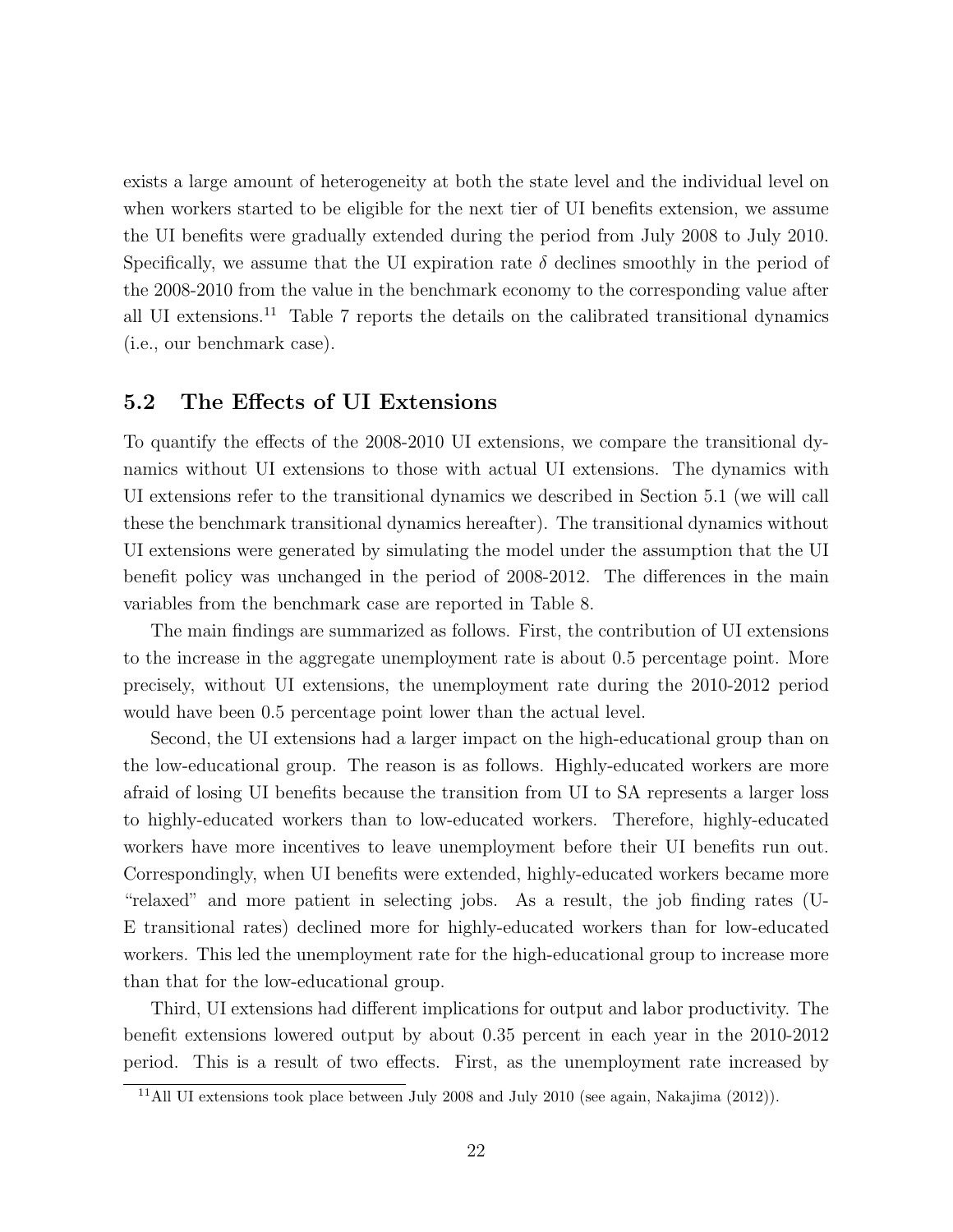0.41 percentage point, fewer people were working after UI benefits were extended, which lowered total output. Second, UI extensions slightly increased the labor productivity, by an average annual rate of 0.13 percent in the period of 2010-2012. The increase in the labor productivity is due to the fact that benefit extensions allowed unemployed workers to be more patient in selecting jobs, which increased average productivity (as measured by the average level of  $z$ ). This finding is consistent with the view that extra UI benefits help improve the matching quality and thus productivity (Acemoglu (1999)).

### 5.3 The Effects of Changes in TFP

The model can also be used to quantify the effects of changes in TFP in the period of 2008- 2012. This is done by comparing the transitional dynamics in the benchmark case with the simulated paths assuming no changes in TFP levels. As a reminder, TFP declined by about 5 percent through 2008 and the first half of 2009 before it started to increase in late years. The general message from this exercise is that changes in TFP had larger effects on output and labor productivity than on labor market variables. The results are reported in Table 9.

Compared to the benchmark, the decline in TFP in the first two years caused the unemployment rate to increase by an average of 0.13 percentage point and 0.12 percentage point in 2009 and 2010, respectively, while the improvement in TFP in the following years reduced the unemployment rate by an average of 0.11 percentage point in 2012. In addition, TFP affects the unemployment rate mainly by influencing the job finding rates. This is because a decline in TFP reduces the matching surplus and thus reduces the vacancies posted. Fewer vacancies lead to a lower probability for an unemployed worker to meet with a firm and result in a lower job finding rate. Finally, as Table 9 clearly shows the effects of TFP on output and labor productivity are much larger than on unemployment rates.

## 5.4 The Effects of Changes in Matching Efficiency

In the benchmark case, changes in matching efficiency are used to match the U-E transitions. As Figure xx shows, matching efficiency declines significantly during the recession period, which can be interpreted as the result of deteriorations in economic conditions causing workers to be less successful in finding jobs. We can quantify the effects of such changes on the unemployment rate and other key macroeconomic variables by comparing the transitional paths in the benchmark case with those under the assumption that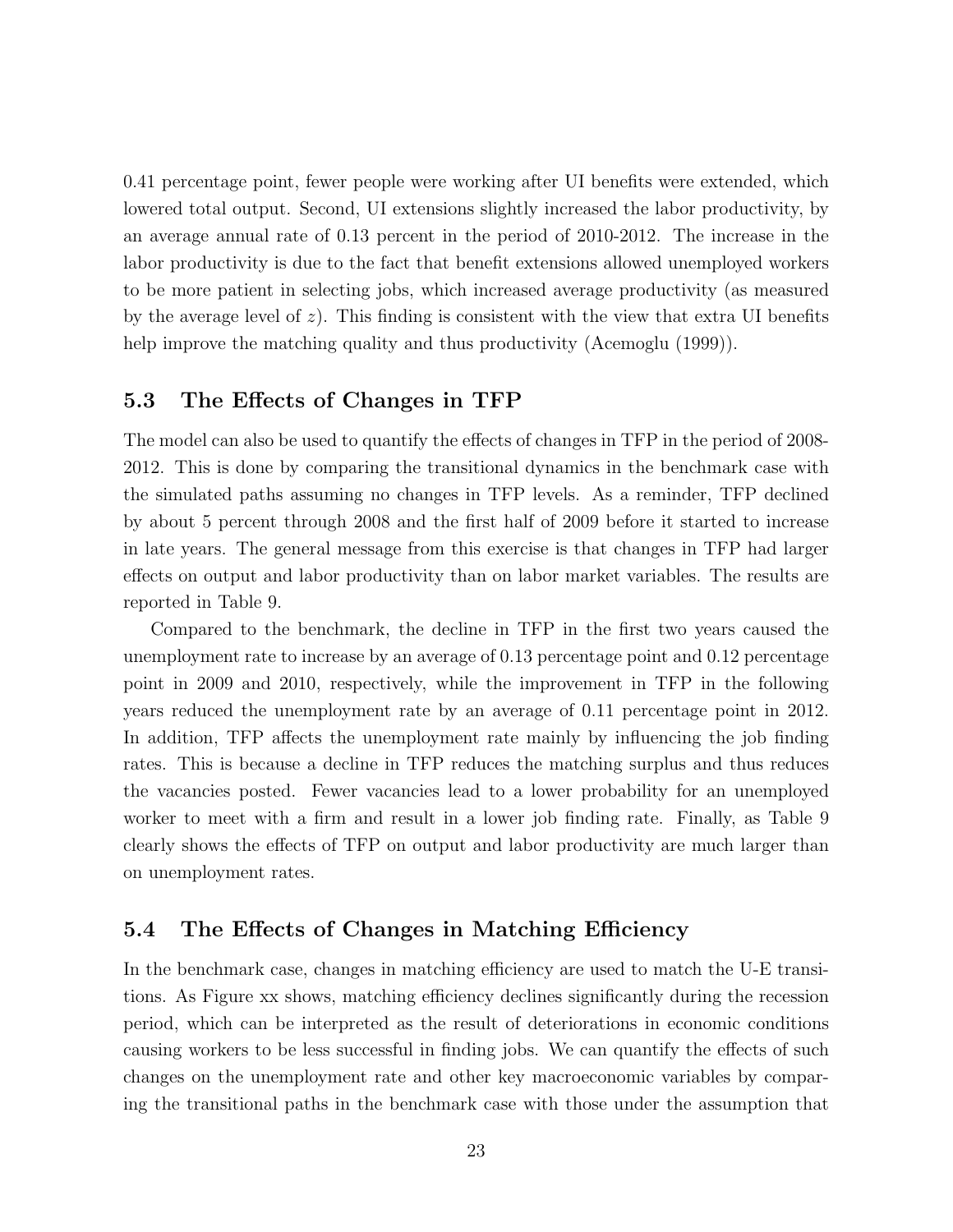matching efficiency did not change. The resulting differences from the benchmark case are reported in Table 10.

The main findings are summarized as follows. First, the changes in matching efficiency had very large effects on job finding rates. This is not surprising as, in the benchmark case, matching efficiency was chosen to generate the variations in the U-E transitions in each period. As Table xx shows, the decline in matching efficiency after 2008 caused the negative difference in the job finding rate in the 2010-2011 period to reach 22 percentage points and 15 percentage points for the low-educational group and the high-educational group, respectively. The differences slightly diminished in 2012 to 19 percentage points and 13 percentage points, respectively.

Second, though it is not surprising that changes in matching efficiency had large impacts on job finding rates, it is interesting to investigate how changes in matching efficiency influenced the separation rate. Intuitively, when there are fewer job opportunities in the economy, workers should be less willing to separate. Thus, the (endogenous) separation rate should fall. This intuition has been confirmed in our exercise. As Table 10 shows, the separation rate declined by almost 1 percentage point during the 2008-2012 period, with the decline being larger in the first two years than in late years. Remember that these changes were solely caused by the changes in matching efficiency, not by changes in exogenous separation rates, the effects of which will be quantified in the next section. This finding suggests that endogenous responses of workers to economic conditions account for a significant part of variations in the labor market dynamics.

Third, the decline in separation rates is mainly concentrated in the low-educational group. Some explanations follow. In normal times, low-educated workers are more willing to separate for two reasons. First, on average, low-educated workers accumulate less specific human capital and thus have less to lose. Second, as the estimation result indicates, the human capital accumulation rate is lower for low-educated workers, which implies that low-educated workers have larger incentives to look for new jobs with higher productivity z. Put differently, the opportunity cost for low-educated workers to separate to look for new jobs is lower. Following the same logic, when the outside opportunity (of finding a good  $z$ ) is severely reduced, as represented by a large decline in matching efficiency, low-educated workers are more influenced than highly-educated workers.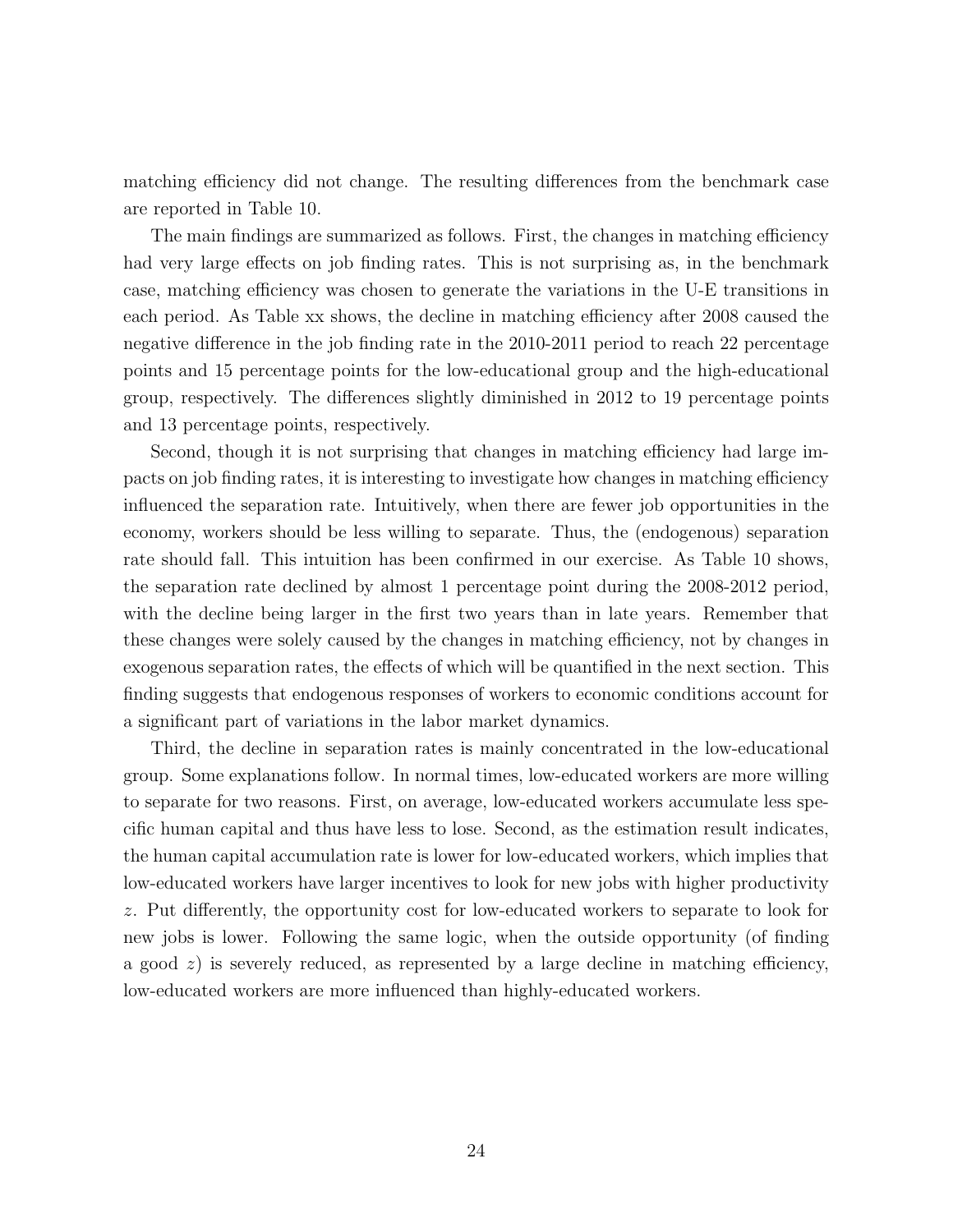### 5.5 The Effects of Changes in Exogenous Separation Rates

As in the previous section, we can also quantify the effects of changes in exogenous separation rates on the unemployment rate and other macroeconomic variables. This can be achieved by simulating the transitional paths under the assumption that there were no changes in exogenous separation rates and comparing them with the benchmark transitional paths. The differences represent the effects of changes in exogenous separation rates, which are reported in Table 11.

It is not surprising that, without the increases in exogenous separation rates in the 2008-2012 period, the total separation rates were lower than in the benchmark case. However, it is worth noting how job finding rates responded to the changes in exogenous separation rates. In general, in our model, an increase in the exogenous separation rate may influence the job finding rate through two channels. First, it reduces the market tightness (that is,  $\frac{v}{u}$  declines) and thus lowers the probability for an unemployed worker to meet with a firm. Second, it may change the skill distribution (i.e., the ratio of highskilled workers to low-skilled workers) in the pool of unemployed workers, which may influence the aggregate job finding rate. Specifically, as Table 11 shows, without increases in exogenous separation rates, the job finding rates increased for the low-educational group. For the high-educational group, the general pattern is the same.

### 5.6 The Effects of Human Capital Loss

To quantify the effects of human capital loss (which includes both the initial loss and the following human capital depreciation), we have simulated the transitional dynamics under the assumption that there was no human capital loss. We compare the outcome with the benchmark case. The differences in the key variables are reported in Table 12.

We summarize the main findings as follows. First, when there was no human capital loss, the aggregate unemployment rate increased, which was mainly driven by the increase in the unemployment rate for the low-educational group, which was slightly offset by the small decline in the unemployment rate for the high-educational group.

Second, the increase in the unemployment rate in the low-educational group is completely due to the decline in the job finding rates. This is because, without human capital loss, workers become more patient in selecting jobs.

Third, the job finding rate for the high-educational group increased because, without the large human capital loss at layoff time, the fraction of high-skilled unemployed workers increased in the high-educational group. As high-skilled workers have a higher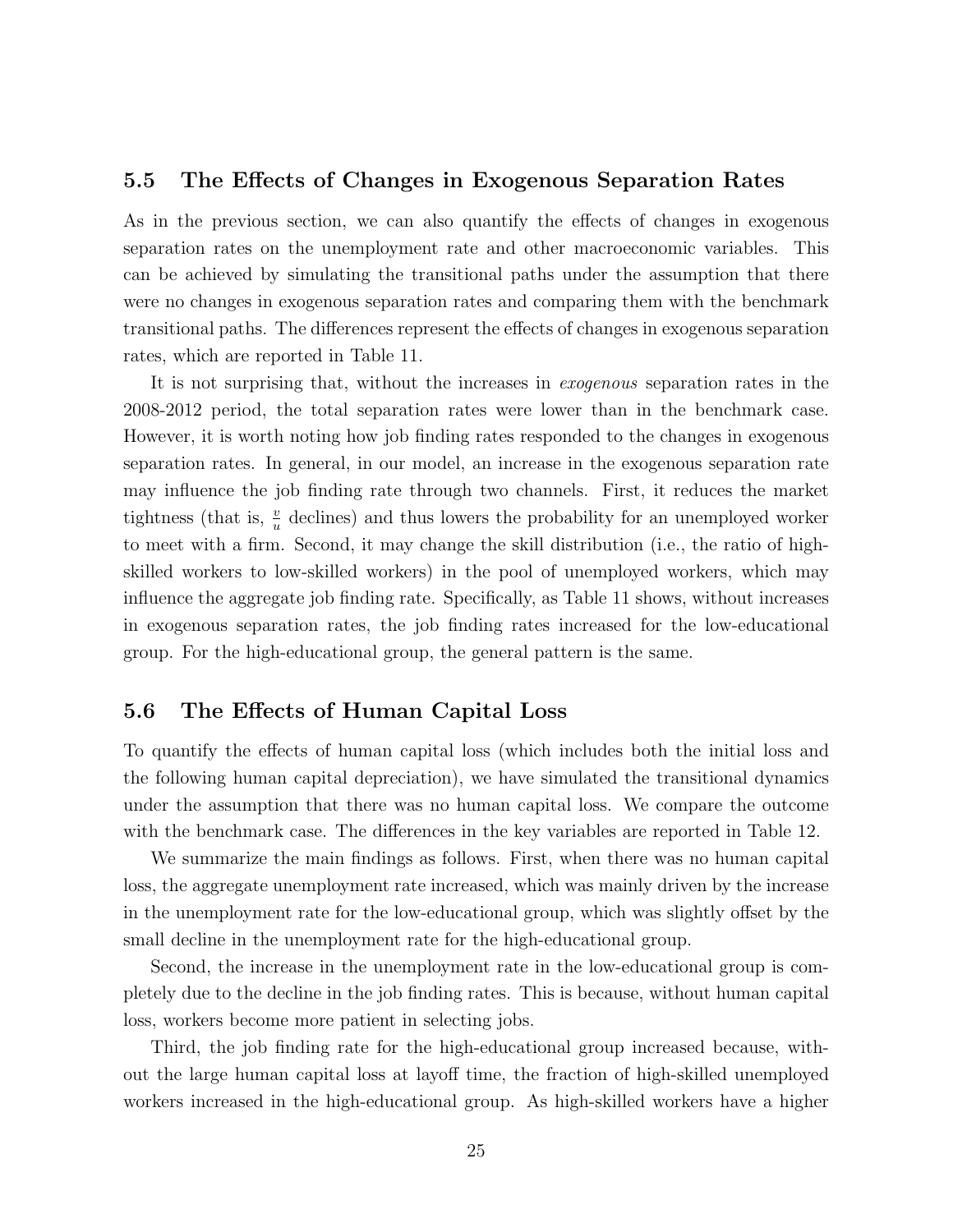U-E transitional rate, it raised the overall job finding rate for the high-educational group. This effect dominates the effect of lowering the job finding rate mentioned in the previous paragraph. Thus, the job finding rate for the high-educational group increased. This also explains why the unemployment rate for the high-educational group slightly declined.

Fourth, it is straightforward to understand that, without human capital loss, output and labor productivity both increased, as the ratio of high-skilled workers increased.

## 5.7 The Effects of Human Capital Depreciation

The key findings in the previous section seem to contradict the common wisdom that skill deterioration will increase the unemployment rate. However, as discussed in that section, the key explanation of why the unemployment rate will increase when there is no human capital loss relies on workers' endogenous responses to skill deterioration. That is, if workers understand the possible skill deterioration and are allowed to make their best choices, they will respond to the skill deterioration by taking low-wage offers to leave the unemployment pool.

To further illustrate this point, we conduct an experiment in which workers' decision rules are based on the actual human capital transitional dynamics (as shown in the estimation results) while we assume no human capital depreciation actually occurred in the transitional paths. In other word, the decision rule is the same as in the benchmark case, while in the simulation, we shut off the actual human capital depreciation. By comparing the outcome in this simulation with the outcome in the benchmark case, we isolate the "pure" effect of human capital depreciation. The details are shown in Table 13.

The results show that the "pure" effect of human capital depreciation on increasing the unemployment rate is only about 0.08 percentage point in the 2010-2012 period. Furthermore, this is completely driven by the increase in the unemployment rate for the low-educational group. We add two comments here. First, the reason that the unemployment rate for the high-educational group was unchanged in this experiment (compared to the benchmark case) is that the estimated human capital depreciation rate for the high-educational group is almost zero. Thus, there are actually no differences for the high-educational group in these two transitional paths. Second, though human capital does not depreciate throughout the unemployment period, highly-educated workers still suffer human capital loss at the layoff time.

Overall, this exercise suggests that the common wisdom is still correct in the sense that human capital depreciation has the tendency to increase the unemployment rate.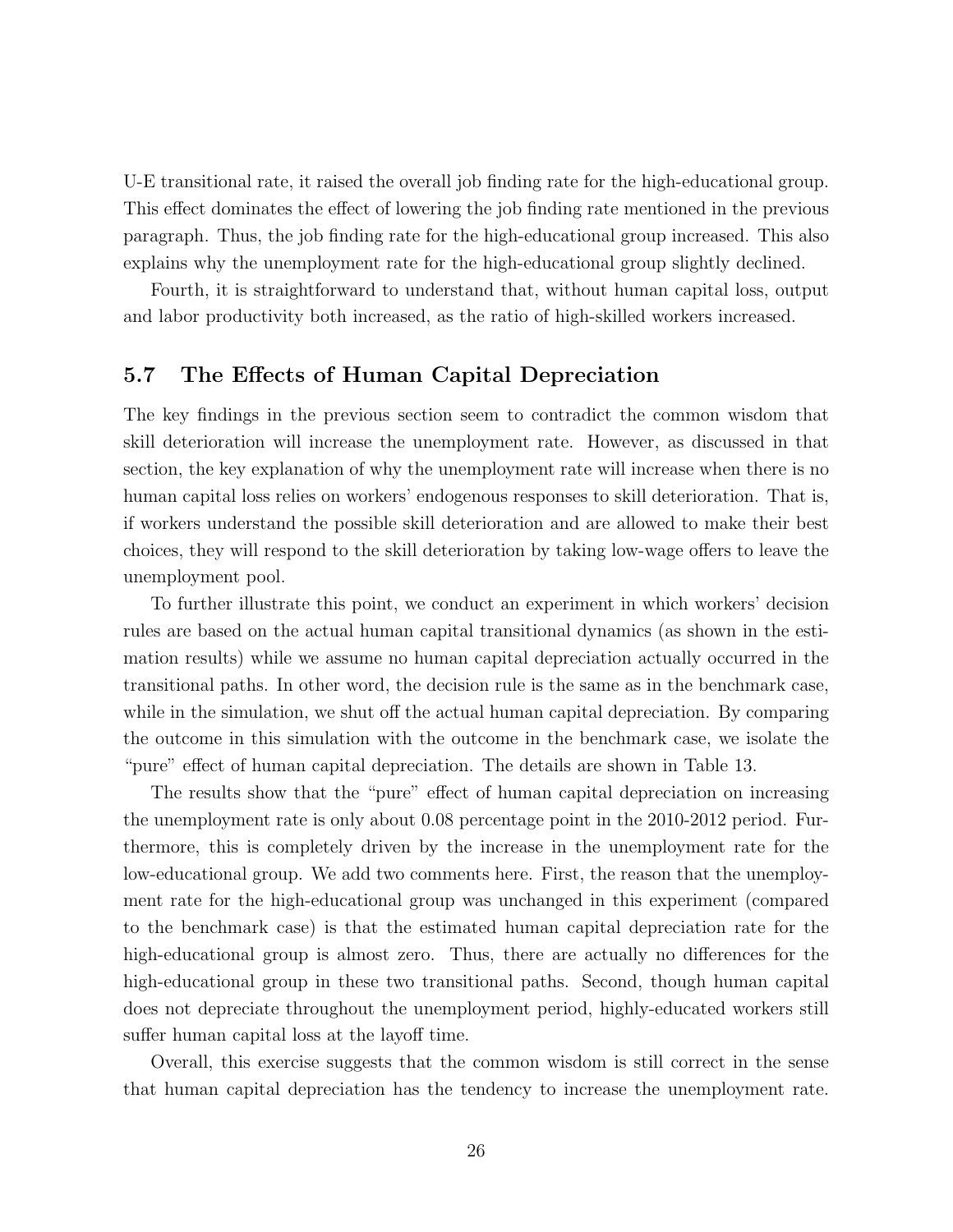However, the key message delivered by this section and the previous section is as follows. In an economy with possible human capital loss during unemployment periods, if workers have accounted for and are able to optimally respond to this risk, the unemployment rate may not be higher than in an economy with no human capital loss. The reason is that the increase in the unemployment rate led by human capital loss is more than offset by workers' endogenous responses to prevent them from being unemployed.

## 5.8 The Effects of Human Capital Accumulation

The flip side of human capital loss is human capital accumulation. While much has been said on the role played by human capital loss, this section shows that human capital accumulation seems to be even more important to both the unemployment rate and other macroeconomic variables. This is not difficult to understand as human capital accumulation affects all employed workers which represent 95% of the total labor force. The counterfactual exercise is similar to the one conducted in Section 5.6 and key results are reported in Table 14.

We briefly summarize the key findings here. First, without human capital accumulation on the job, the unemployment rate will increase by an average of 0.7 percentage point per year in the 2008-2012 period.

Second, interestingly and in contrast to the case without human capital loss, the increase in the unemployment rate is mainly driven by the increase in the unemployment rate for the high-educational group. This increase in the unemployment rate was a result of an increase in the separation rate and a decline in the job finding rate. The separation rate increased because there were no opportunities for workers to improve human capital which caused workers and firms to be more willing to separate. The decline in the job finding rate is because workers had less incentive to take a job as they cannot improve their skills on the job. In this case, they have stronger incentives to look for jobs with higher z to compensate for the lost opportunity to improve specific human capital on the job.

Third, quantitatively, the effects on low-educated workers are smaller than those on highly-educated workers. This suggests that human capital accumulation is more important to highly-educated workers. There are two reasons for this to be true. First, the estimated rate of human capital accumulation is higher for highly-educated workers. Second, highly-educated workers on average own more specific human capital.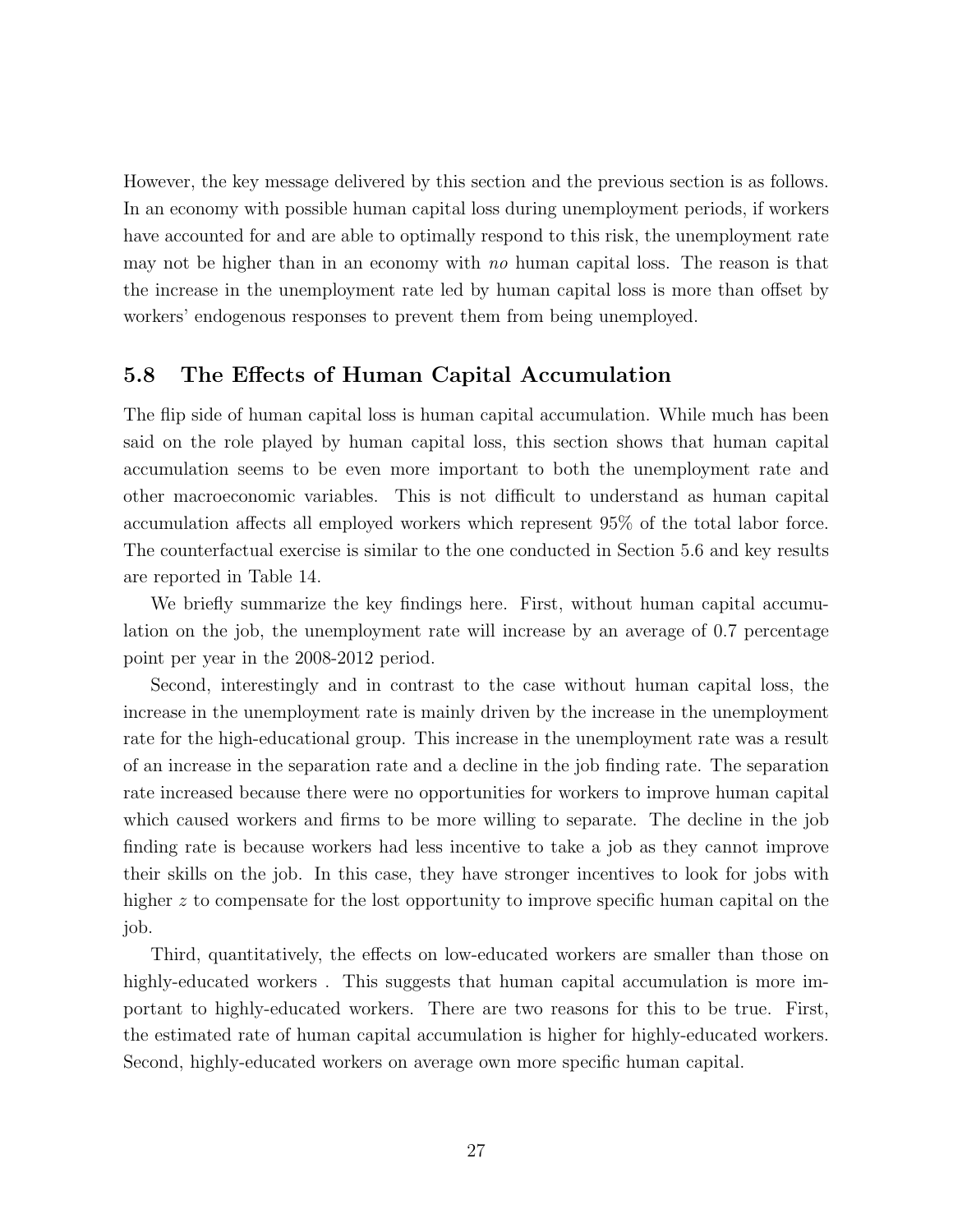# 6 Conclusion

In this paper we argue that workers' human capital dynamics and endogenous responses to economic shocks are important in understanding U.S. labor market dynamics. To do this, we construct and estimate a Mortensen-Pissarides style labor-market matching model with endogenous separation decisions and stochastic changes in workers' human capital. The model parameters are estimated to match the labor market dynamics and wage moments for different educational groups. A series of experiments are conducted to quantify how agents' endogenous choices vary with changes in economic conditions and changes in UI benefits policy in the context of human capital dynamics, including human capital variations in both the unemployment and employment periods.

There are four main results. First, once workers have accounted for and are able to optimally respond to possible human capital loss, the unemployment rate in an economy with human capital loss during unemployment will not be higher than in an economy with no human capital loss. The reason is that the increase in the unemployment rate led by human capital loss is more than offset by workers' endogenous responses to prevent them from being unemployed. Second, compared to human capital loss during unemployment, human capital accumulation on the job is quantitatively more important for both the unemployment rate and output. Third, workers' endogenous separation rates will decline when job finding rates fall. Quantitatively, the decline in the job finding rates in the 2008-2012 period caused the endogenous separation rates to decline by almost 1 percentage point in the same period. Fourth, taking into account the endogenous responses, UI extensions in the 2008-2012 period contributed 0.5 percentage point to the increase in the aggregate U.S. unemployment rate, with the impact on highly-educated workers larger than on low-educated workers.

Many extensions can be added to the current framework. For example, it will be interesting to explore how other shocks, such as credit shocks, influence labor market dynamics and interact with human capital dynamics. Such topics will become our future research.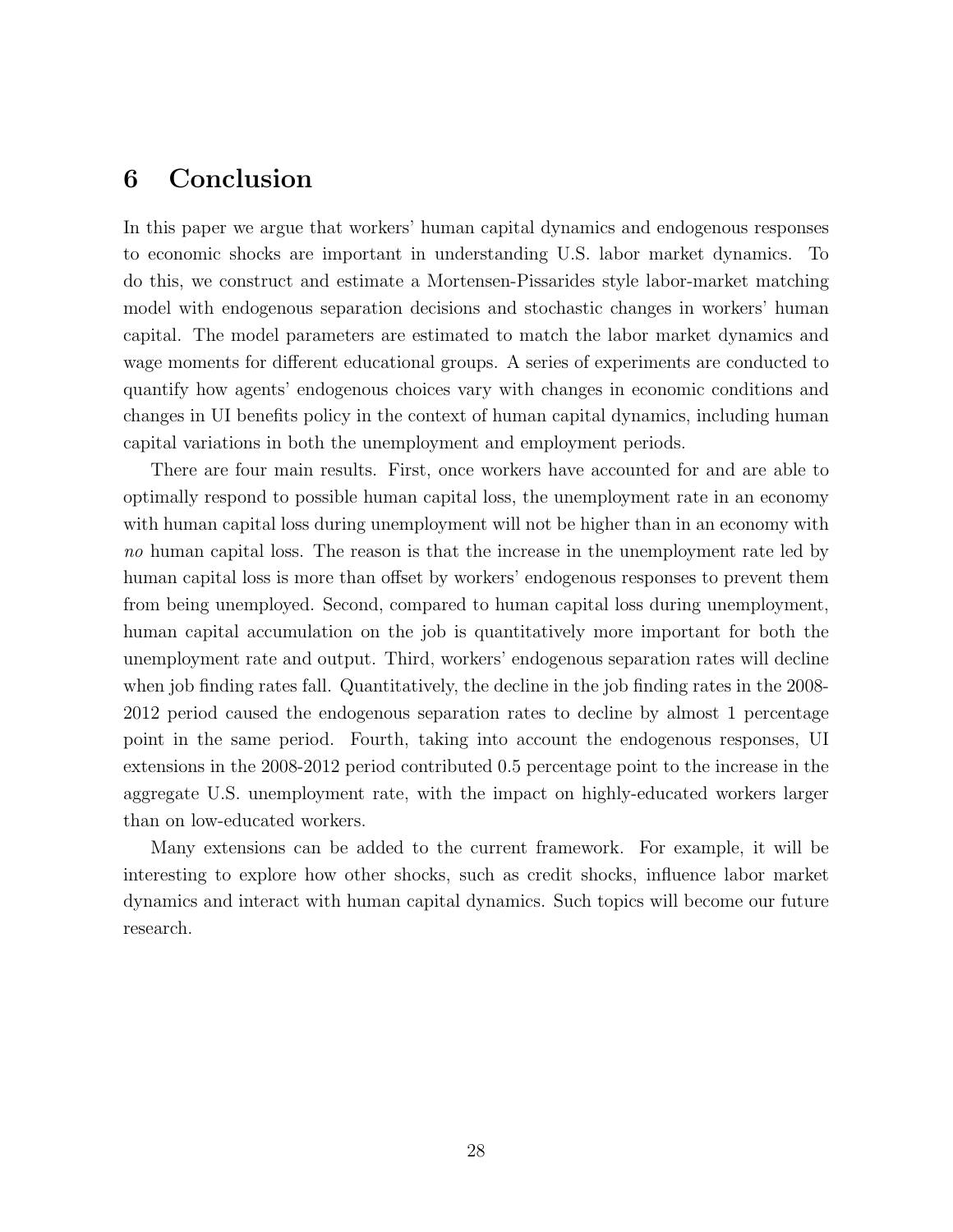# 7 Appendix

## 7.1 Details on Construction of Labor Market Statistics

From the monthly CPS data, we obtain the total number of employed, the total number of unemployed and the number of short-term (less than 5 weeks) unemployed for each education group. The unemployment rate is calculated as unemployed/(employed+unemployed) for each education group.

To calculate the number of short-term unemployed, we follow Shimer (2012) to eliminate the discontinuity associated with the redesign of the CPS in 1994.<sup>12</sup> Specifically, we measure the short-term unemployed from the full sample before 1994. We use only the incoming rotation groups from 1994 onwards. For the later period, we use the CPS data to construct the fraction of short-term unemployed among all unemployed workers for the incoming rotation groups in each month since 1976. We seasonally adjust this series using the Census's X-12-ARIMA algorithm. We use the product of the number of unemployed workers in the full CPS sample and the short-term unemployment share as our measurement for the short-term unemployed from 1994 onwards.

The unemployment inflow and outflow rates are then constructed following section 2 in Shimer (2012) using the total number of employed, the total number of unemployed and the number of short-term unemployed for each education group.

### 7.2 Surplus Functions and Wage Functions

As in the standard matching model Nash bargaining implies the net surplus is split by the firm and the worker according to their bargaining weights. Hence wages can be derived from the firms' value functions as follows.

$$
w_b(z, h_g, h_s, h_s) = (1 - \tau)Azh - (1 - \phi)S_b(z, h_g, h_s, h_s) + \Omega + \beta(1 - \alpha)[(1 - \lambda_g) \sum_{z', h'_s} \mu^e(h'_s | h_s)Q_g(z'|z)((1 - \phi)S_b(z', h_g, h'_s, h'_s) - \Omega) - \lambda_g \Omega]
$$
(26)

 $12$ Please see the appendix in Shimer (2012) for details.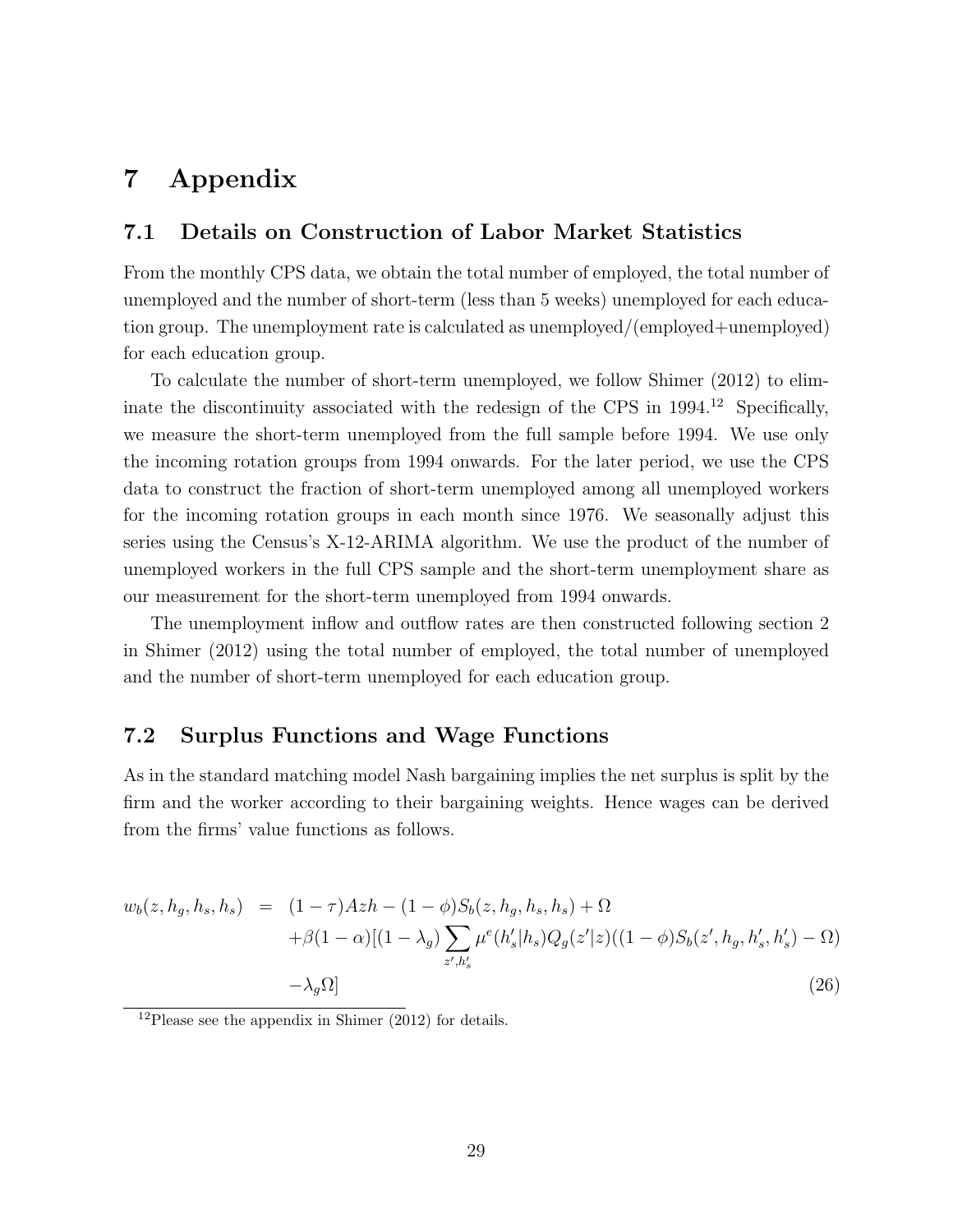$$
w_b^0(z, h_g, h_s, b) = (1 - \tau)Azh - (1 - \phi)S_b^0(z, h_g, h_s, b) + \beta(1 - \alpha)[(1 - \lambda_g) \sum_{z', h'_s} \mu^e(h'_s | h_s)Q_g(z'|z)((1 - \phi)S_b(z', h_g, h'_s, h'_s) - \Omega) - \lambda_g \Omega]
$$
(27)

$$
w(z, h_g, h_s, 0) = (1 - \tau)Azh - (1 - \phi)S(z, h_g, h_s, 0) + \Omega + \beta(1 - \alpha)[-\lambda_g\Omega
$$
  
+ 
$$
(1 - \lambda_g) \sum_{z', h'_s} \mu^e(h'_s|h_s)Q_g(z'|z)(\gamma((1 - \phi)S_b(z', h_g, h'_s, h'_s) - \Omega)
$$
  
+ 
$$
(1 - \gamma)((1 - \phi)S(z', h_g, h'_s, 0) - \Omega))]
$$
(28)

$$
w^{0}(z, h_{g}, h_{s}, 0) = (1 - \tau)Azh - (1 - \phi)S^{0}(z, h_{g}, h_{s}, 0) + \beta(1 - \alpha)[-\lambda_{g}\Omega
$$
  
 
$$
+ (1 - \lambda_{g})\sum_{z', h'_{s}} \mu^{e}(h'_{s}|h_{s})Q_{g}(z'|z)(\gamma((1 - \phi)S_{b}(z', h_{g}, h'_{s}, h'_{s}) - \Omega)
$$
  
 
$$
+ (1 - \gamma)((1 - \phi)S(z', h_{g}, h'_{s}, 0) - \Omega))]
$$
(29)

The surplus functions are given by:

$$
S_b(z, h_g, h_s, h_s) = \max\{0, (1 - \tau)Azh - U_b(h_g, h_s, h_s) + \Omega + \beta(1 - \alpha)[-\lambda_g \Omega + \lambda_g \sum_{h'_s} \mu^l(h'_s|h_s)U_b(h_g, h'_s, h_s) + (1 - \lambda_g) \sum_{h'_s} \mu^e(h'_s|h_s)U_b(h_g, h'_s, h'_s) + (1 - \lambda_g) \sum_{z',h'_s} \mu^e(h'_s|h_s)Q_g(z'|z)(S_b(z', h_g, h'_s, h'_s) - \Omega)]\}
$$
(30)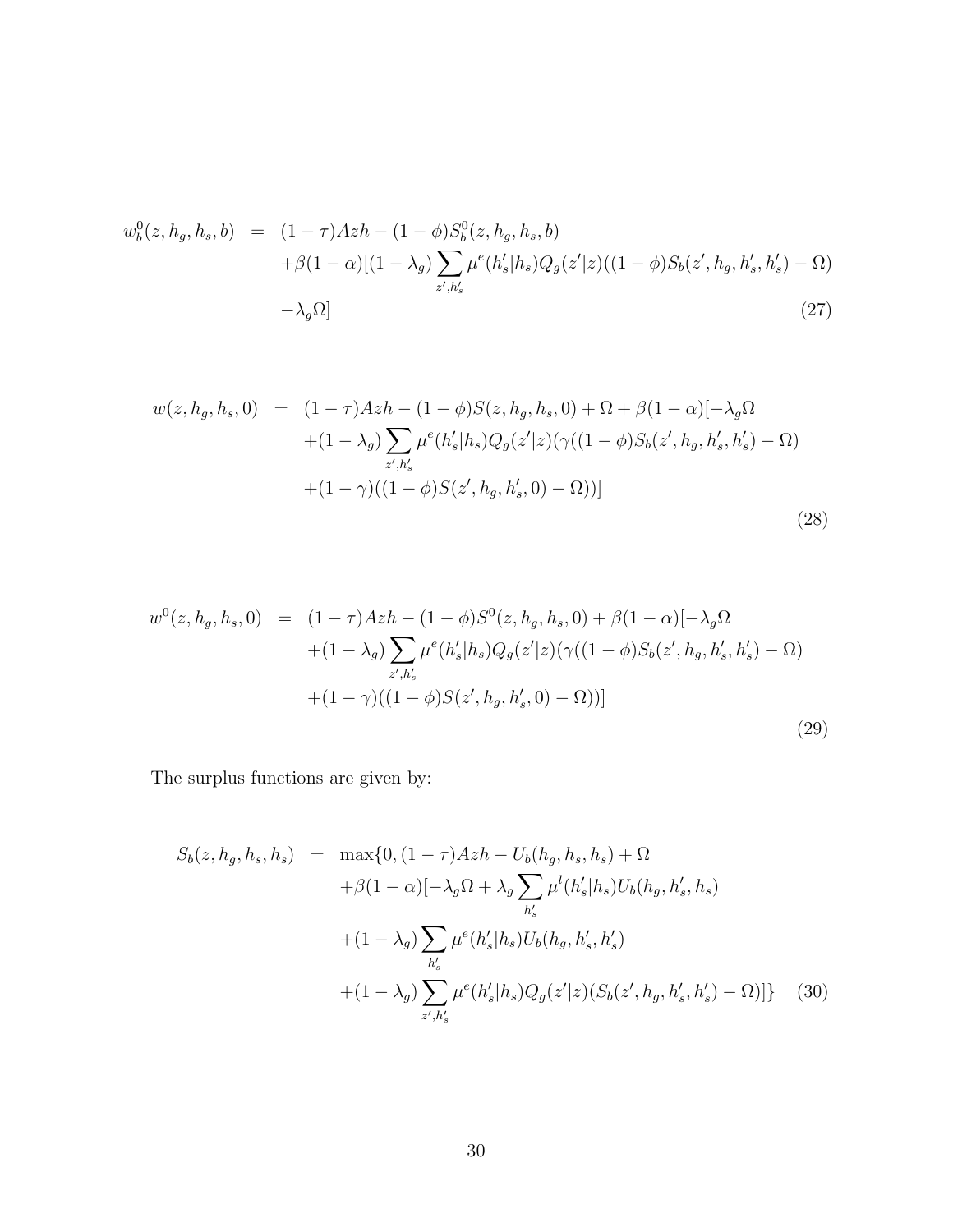$$
S_b^0(z, h_g, h_s, b) = \max\{0, (1 - \tau)Azh - U_b(h_g, h_s, b) + \beta(1 - \alpha)[-\lambda_g \Omega + \lambda_g \sum_{h'_s} \mu^l(h'_s | h_s) U_b(h_g, h'_s, h_s) + (1 - \lambda_g) \sum_{h'_s} \mu^e(h'_s | h_s) U_b(h_g, h'_s, h'_s) + (1 - \lambda_g) \sum_{z', h'_s} \mu^e(h'_s | h_s) Q_g(z'|z) (S_b(z', h_g, h'_s, h'_s) - \Omega)]\}
$$
(32)

$$
S(z, h_g, h_s, 0) = \max\{0, (1 - \tau)Azh - U(h_g, h_s, 0) + \Omega + \beta(1 - \alpha)[-\lambda_g\Omega
$$
  
+  $\lambda_g \sum_{h'_s} \mu^l(h'_s|h_s)(\gamma U_b(h_g, h'_s, h_s) + (1 - \gamma)U(h_g, h'_s, 0))$   
+  $(1 - \lambda_g) \sum_{h'_s} \mu^e(h'_s|h_s)(\gamma U_b(h_g, h'_s, h'_s) + (1 - \gamma)U(h_g, h'_s, 0))$   
+  $(1 - \lambda_g) \sum_{z', h'_s} \mu^e(h'_s|h_s)Q_g(z'|z)(\gamma S_b(z', h_g, h'_s, h'_s)$   
+  $(1 - \gamma)S(z', h_g, h'_s, 0) - \Omega)]$ } (33)

$$
S^{0}(z, h_{g}, h_{s}, 0) = \max\{0, (1 - \tau)Azh - U(h_{g}, h_{s}, 0) + \beta(1 - \alpha)[-\lambda_{g}\Omega
$$
  

$$
+ \lambda_{g} \sum_{h'_{s}} \mu^{l}(h'_{s}|h_{s}) (\gamma U_{b}(h_{g}, h'_{s}, h_{s}) + (1 - \gamma)U(h_{g}, h'_{s}, 0))
$$
  

$$
+ (1 - \lambda_{g}) \sum_{h'_{s}} \mu^{e}(h'_{s}|h_{s}) (\gamma U_{b}(h_{g}, h'_{s}, h'_{s}) + (1 - \gamma)U(h_{g}, h'_{s}, 0))
$$
  

$$
+ (1 - \lambda_{g}) \sum_{z', h'_{s}} \mu^{e}(h'_{s}|h_{s}) Q_{g}(z'|z) (\gamma S_{b}(z', h_{g}, h'_{s}, h'_{s})
$$
  

$$
+ (1 - \gamma)S(z', h_{g}, h'_{s}, 0) - \Omega)] \}
$$
(34)

The value functions for unemployed workers can be expressed as a function of match surplus as follows.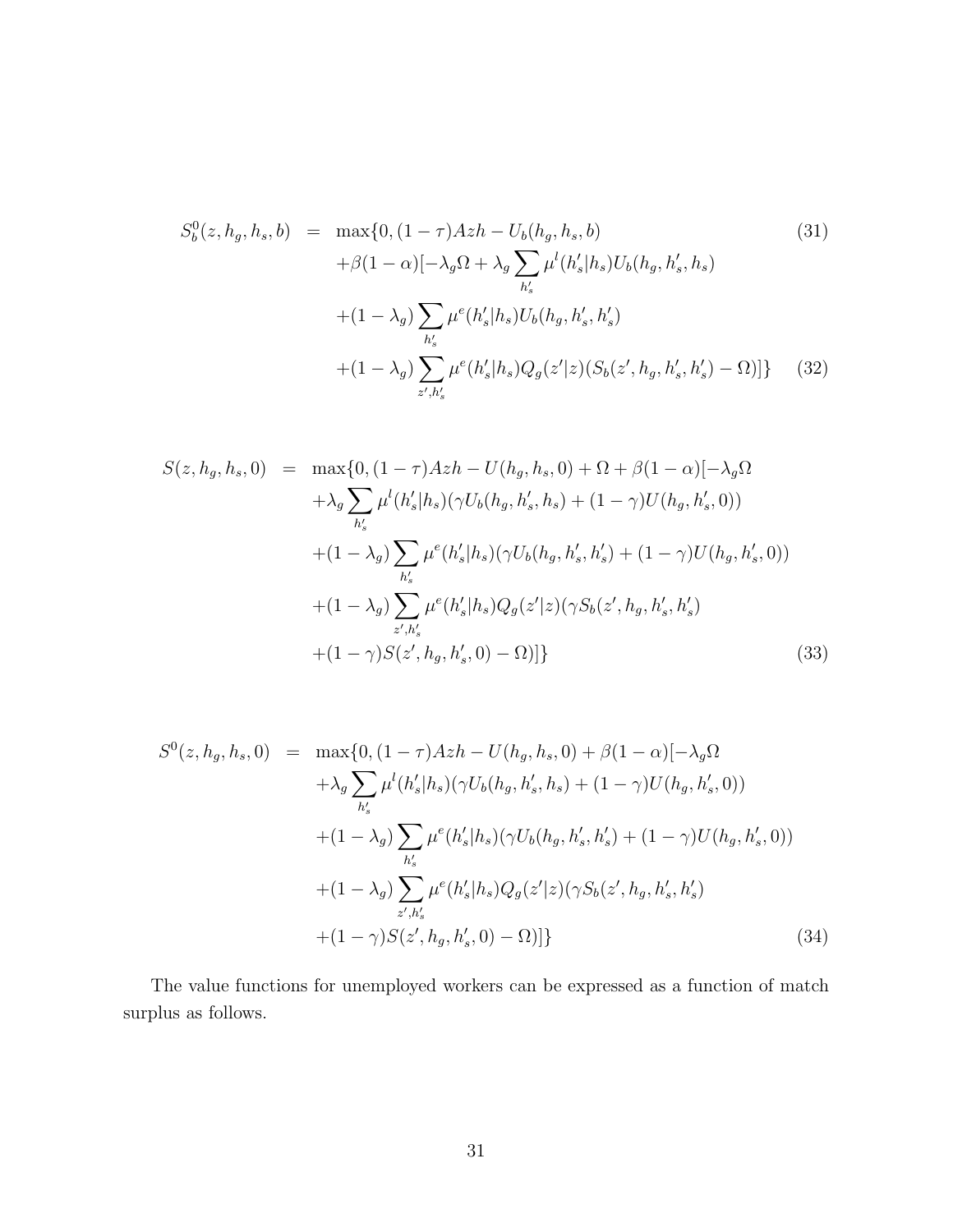$$
U_b(h_g, h_s, b) = \bar{b}(b) + \beta(1 - \alpha) \left[ \sum_{h'_s} \mu^u(h'_s | h_s) ((1 - \delta) U_b(h_g, h'_s, b) + \delta U(h_g, h'_s, 0)) \right]
$$
  
+ 
$$
\sum_{z', h'_s} \mu^u(h'_s | h_s) Q_g^0(z') \phi((1 - \delta) \pi_g^w S_b^0(z', h_g, h'_s, b)
$$
  
+ 
$$
\delta \pi_g^w S^0(z', h_g, h'_s, 0))
$$
(35)

$$
U(h,0) = sa + \beta(1-\alpha) \left[\sum_{h'_s} \mu^u(h'_s | h_s) U(h_g, h'_s, 0) + \pi_g^w \sum_{z',h'_s} \mu^u(h'_s | h_s) Q_g^0(z') \phi S^0(z', h_g, h'_s, 0)\right]
$$
(36)

The free entry condition can also be written as a function of the match surplus:

$$
\chi_g = \beta \left[ \sum_{h_s, b} \pi_g^f(h_s, b) \left( \sum_{z', h'_s} \mu^u(h'_s | h_s) Q_g^0(z') (1 - \phi) S_b^0(z, h_g, h_s, b) \right) \right] + \sum_{h_s} \pi_g^f(h_s, 0) \left( \sum_{z', h'_s} \mu^u(h'_s | h_s) Q_g^0(z') (1 - \phi) S^0(z, h_g, h_s, 0) \right)
$$
(37)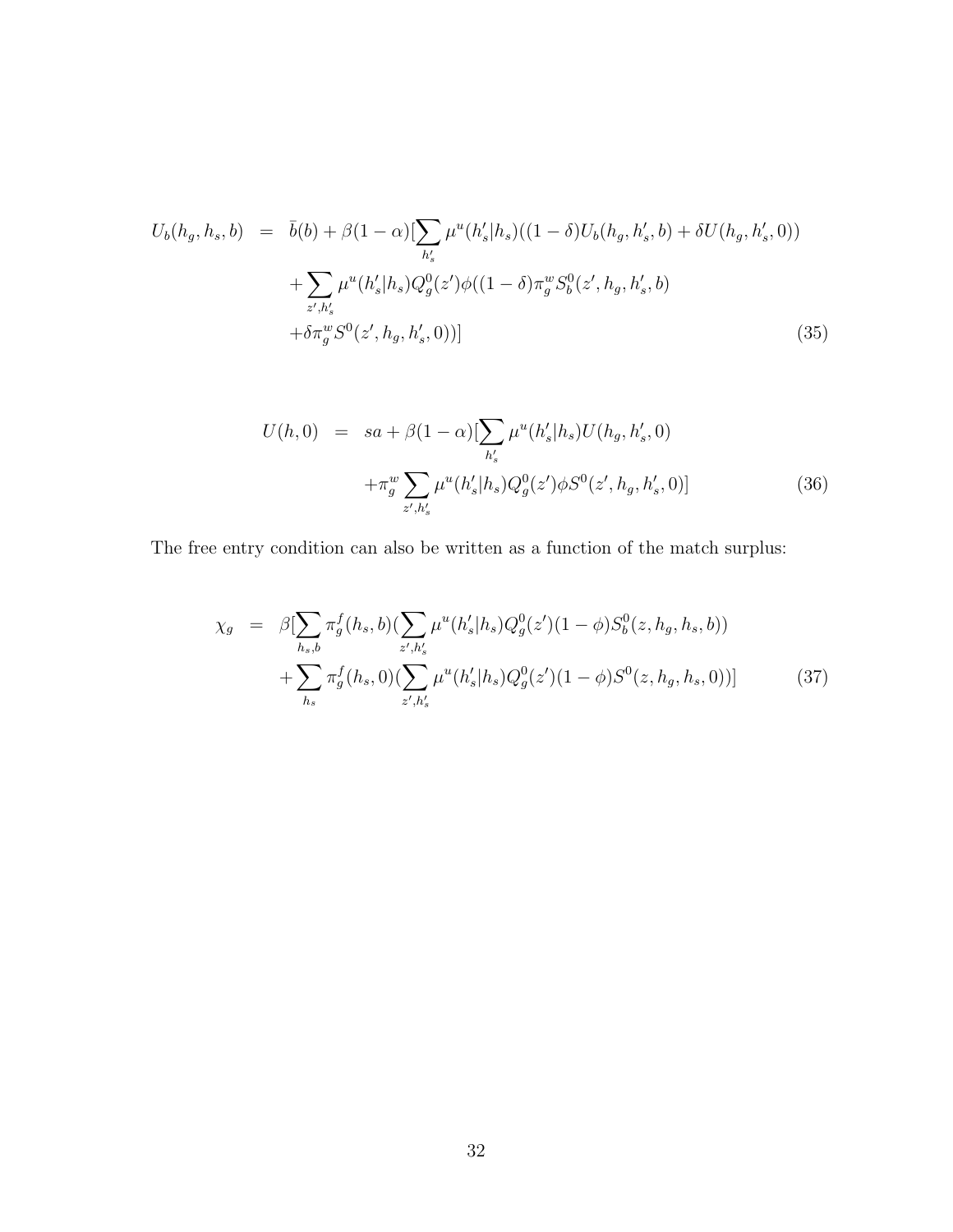## 7.3 UI Benefit Payments

$$
\bar{b}_{g}(h'_{s} \neq 0) = \frac{\eta}{\sum_{z} e_{g}(z, h'_{s}, h'_{s}) + e_{g}(z, h'_{s}, 0)} \n\{\sum_{z'} w^{0}(z', h_{g}, h'_{s}, 0) \sum_{h_{s}, b \neq 0} u_{g,t}(h_{s}, b) \delta \pi_{g}^{w} \mu^{u}(h'_{s}|h_{s}) Q_{g}^{0}(z') I_{g}^{0}(z', h'_{s}, 0) \n+ \sum_{z', b \neq 0} w_{b}^{0}(z', h_{g}, h'_{s}, b) \sum_{h_{s}} u_{g,t}(h_{s}, b) (1 - \delta) \pi_{g}^{w} \mu^{u}(h'_{s}|h_{s}) Q_{g}^{0}(z') I_{g}^{0}(z', h'_{s}, b) \n+ \sum_{z'} w^{0}(z', h_{g}, h'_{s}, 0) \sum_{h_{s}} u_{g,t}(h_{s}, 0) \pi_{g}^{w} \mu^{u}(h'_{s}|h_{s}) Q_{g}^{0}(z') I_{g}^{0}(z', h_{g}, h'_{s}, 0) \n+ \sum_{z', h_{s}} w_{b}(z', h_{g}, h'_{s}, h'_{s}) \sum_{z} e_{g,t}(z, h_{s}, h_{s}) (1 - \lambda_{g}) \mu^{e}(h'_{s}|h_{s}) Q_{g}(z'|z) I_{g}(z', h'_{s}, h'_{s}) \n+ \sum_{z'} w(z', h_{g}, h'_{s}, 0) \sum_{z, h_{s}} e_{g,t}(z, h_{s}, 0) (1 - \lambda_{g}) (1 - \gamma) \mu^{e}(h'_{s}|h_{s}) Q_{g}(z'|z) I_{g}(z', h'_{s}, 0) \n+ \sum_{z'} w_{b}(z', h_{g}, h'_{s}, h'_{s}) \sum_{z, h_{s}} e_{g,t}(z, h_{s}, 0) (1 - \lambda_{g}) \gamma \mu^{e}(h'_{s}|h_{s}) Q_{g}(z'|z) I_{g}(z', h'_{s}, h'_{s}) \}
$$

## 7.4 Details about the GMM LTE in CH (2005)

Let  $\Theta$  be the set of parameters to be estimated and  $\theta \in \Theta$  be a particular parameter vector  $(L \times 1)$ . Let  $\{m_1, m_2, ..., m_K\}$  be K selected moments from the data (for example,  $m_i$  can be the sizes of certain groups, wages earnings conditional on certain labor-market experience and so on) and  $\{\tilde{m}_1(\theta), \tilde{m}_2(\theta),...\tilde{m}_K(\theta)\}\$ be the corresponding moments simulated from the structural model using parameter vector  $\theta$ . Now define the GMM objective function as follows:

$$
L_n(\theta) = -\frac{1}{2} \sum_{k=1}^{K} w^k (m_k - \tilde{m}_k(\theta))^2
$$

A more general matrix form is given by

$$
L_n(\theta) = -\frac{1}{2} \left( \frac{1}{\sqrt{n}} g_n(\theta) \right)' W_n(\theta) \left( \frac{1}{\sqrt{n}} g_n(\theta) \right)
$$

where  $g_n(\theta)$  is a K × 1 vector  $(m_1 - \tilde{m}_1(\theta), m_2 - \tilde{m}_2(\theta), ..., m_K - \tilde{m}_K(\theta))'$  and n is the sample size.

The GMM estimator is therefore the  $\theta \in \Theta$  which maximizes the objective function  $L_n(\theta)$ . In practice, it is difficult to find the maxima when there exist many local maxima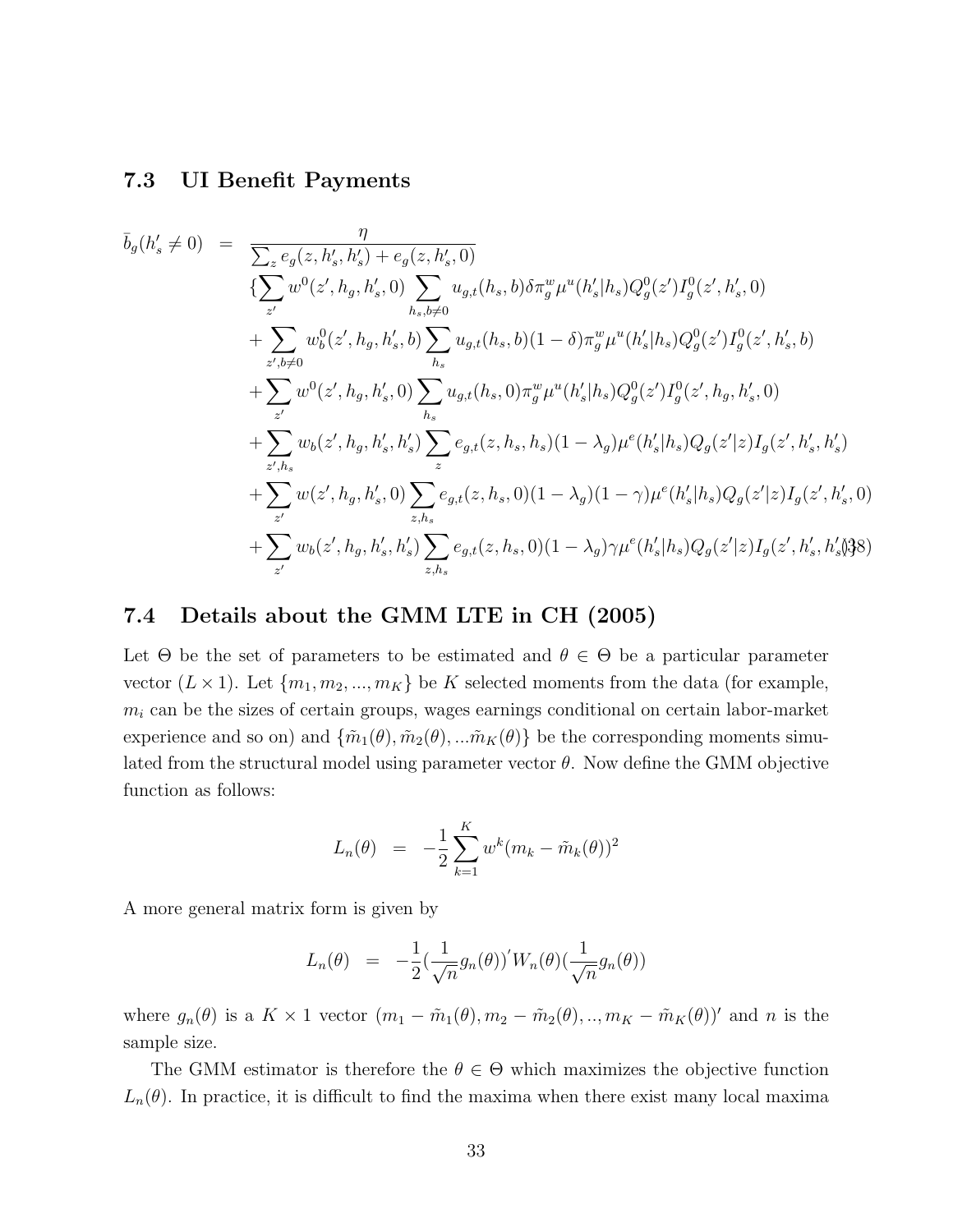or the objective function is not well behaviored (such as the existence of multiple kinks). Therefore, this paper uses the Laplace type estimator (LTE) which can be easily computed through Markov chain Monte Carlo simulation methods.

The GMM LTE is given by

$$
\hat{\theta} = \int_{\Theta} \theta p_n(\theta) d\theta
$$

$$
p_n(\theta) = \frac{e^{L_n(\theta)} \pi(\theta)}{\int_{\Theta} e^{L_n(\theta)} \pi(\theta) d\theta}
$$

where  $p_n(\theta)$  is called *quasi-posterior* in CH's paper. More formally, GMM LTE  $\hat{\theta}$  minimizes the quasi-posterior risk functions which is defined as

$$
\mathcal{Q}_n(\zeta) = \int_{\Theta} \rho_n(\theta - \zeta) p_n(\theta) d\theta
$$

with the squared loss function  $\rho_n(x) = |$ √  $\overline{n}x|^2$ .

Under the assumption 1-4 in the paper, CH (2005) the shows the LTE is asymptotically equivalent to the GMM extremum estimator.

#### 7.4.1 Estimation Procedure

To implement the estimation, we use the Metropolis-Hastings algorithm to simulate the quasi-posterior distribution. Then the parameter estimator  $\theta$  is given by the sample mean of this simulated distribution. The procedure is as follows.

**Step 1.** Start with an initial parameter vector  $\theta^{(0)}$ . Solve the structural model and construct the moments  $\{\tilde{m}_1(\theta^{(0)}), \tilde{m}_2(\theta^{(0)}),...\tilde{m}_K(\theta^{(0)})\}$  based on the generated stationary distribution.

Step 2. Use the simulated moments and data moments to form the GMM objective function  $L(\theta^{(0)})$ .

**Step 3.** Apply the Metropolis-Hastings algorithm to generate 120, 000 draws  $(\theta^{(1)}, \theta^{(2)}, ..., \theta^{(120,000)})$ .

• The probability of the move from current ("old") draw  $\theta^{(i)}$  to the next ("new") draw,  $\delta(\theta^{(i)}, \theta^{(i+1)})$ , is given by

$$
\delta(\theta^{(i)}, \theta^{(i+1)}) \;\; = \;\; \inf \; (\frac{e^{L(\theta^{(i+1)})}\pi(\theta^{(i+1)})}{e^{L(\theta^{(i)})}\pi(\theta^{(i)})}, 1)
$$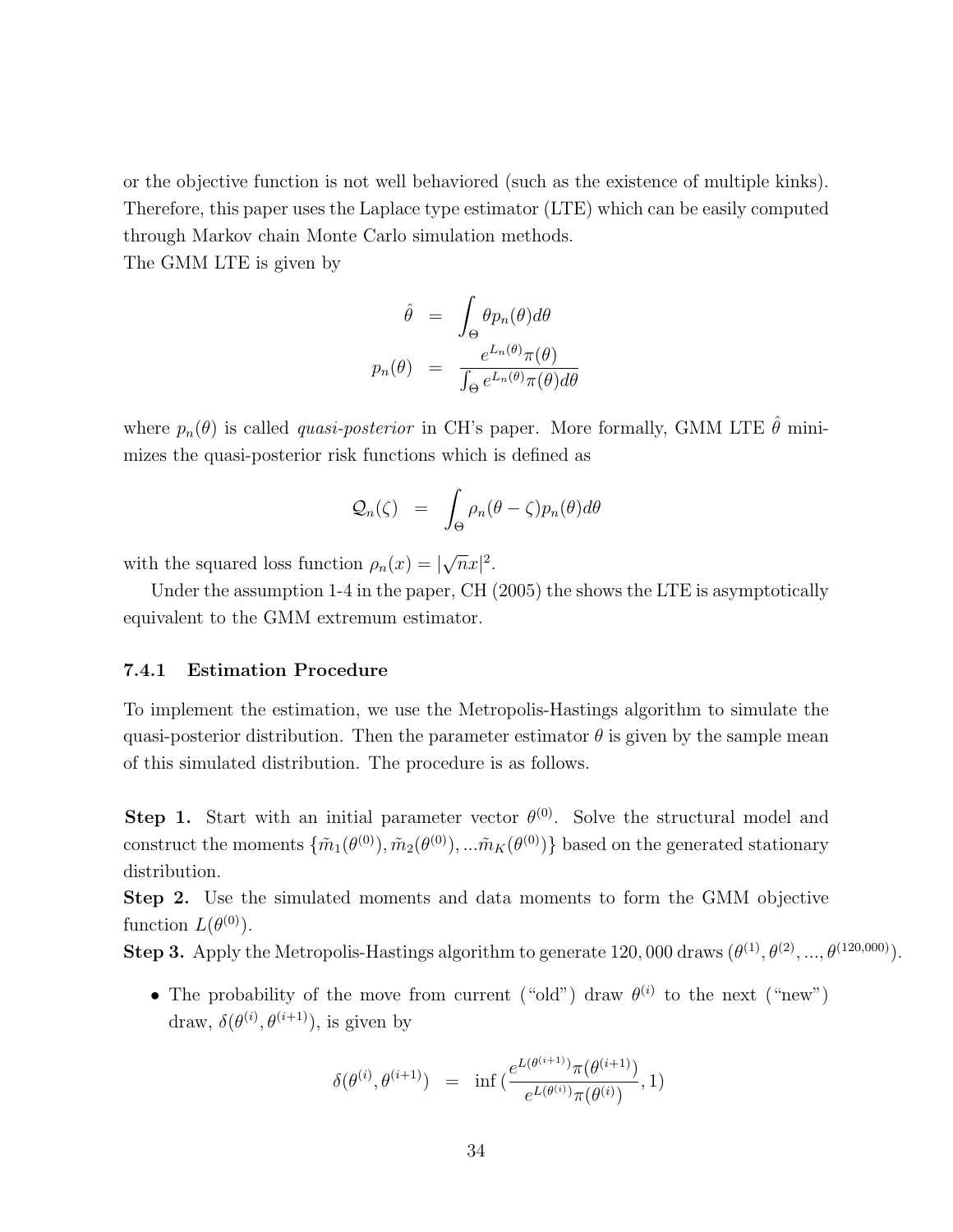• The transition kernel,  $q(\theta^{(i+1)}|\theta^{(i)})$ , takes the form of

$$
q(\theta^{(i+1)}|\theta^{(i)}) = f(|\theta^{(i+1)} - \theta^{(i)})|)
$$

where  $f$  is Gaussian density.

**Step 4.** The parameter estimator  $\hat{\theta}$  then is the mean of the last 100,000 simulated draws.

# References

- [1] Cairo, Isabel and Tomaz Cajner (2012), Human Capital and Unemployment Dynamics: Why more educated workers enjoy greater employment stability, Working Paper.
- [2] Chang, Yongsung, Joao F. Gomes, and Frank Schorfheide (2002), Learning-by-Doing as a Propagation Mechanism, American Economic Review, vol.92, Dec. 2002.
- [3] Cooper, Daniel (2013), The Effect of Unemployment Duration on Future Earnings and Other Outcomes, Federal Reserve Bank of Boston Working Paper 13-8
- [4] Couch, Kenneth A and Dana W. Placzek (2010), Earnings Losses of Displaced Workers Revisited, American Economic Review vol. 100(1), pages 572-89, March.
- [5] Davis, Steve, and Till von Wachter (2011), Recessions and the Costs of Job Loss, Brookings Papers on Economic Activity.
- [6] Elsby, Michael W.L., Bart Hobijn, and Aysegul Sahin (2010), The Labor Market in the Great Recession,Brookings Papers on Economic Activity, Spring 2010.
- [7] Elsby, Michael W. L., Ryan Michaels, and Gary Solon (2009), The Ins and Outs of Cyclical Unemployment, American Economic Journal: Macroeconomics, 1(1): 84- 110.
- [8] Farber, Henry S. (2011), Job Loss in the Great Recession: Historial Perspective from the Displaced Workers Survey, 1984-2010, NBER Working Paper 17040.
- [9] Fujita, Shigeru (2010), Economic Effects of the Unemployment Insurance Benefits, Federal Reserve Bank of Philadelphia Business Review, 2010 Fourth Quarter, 20-27.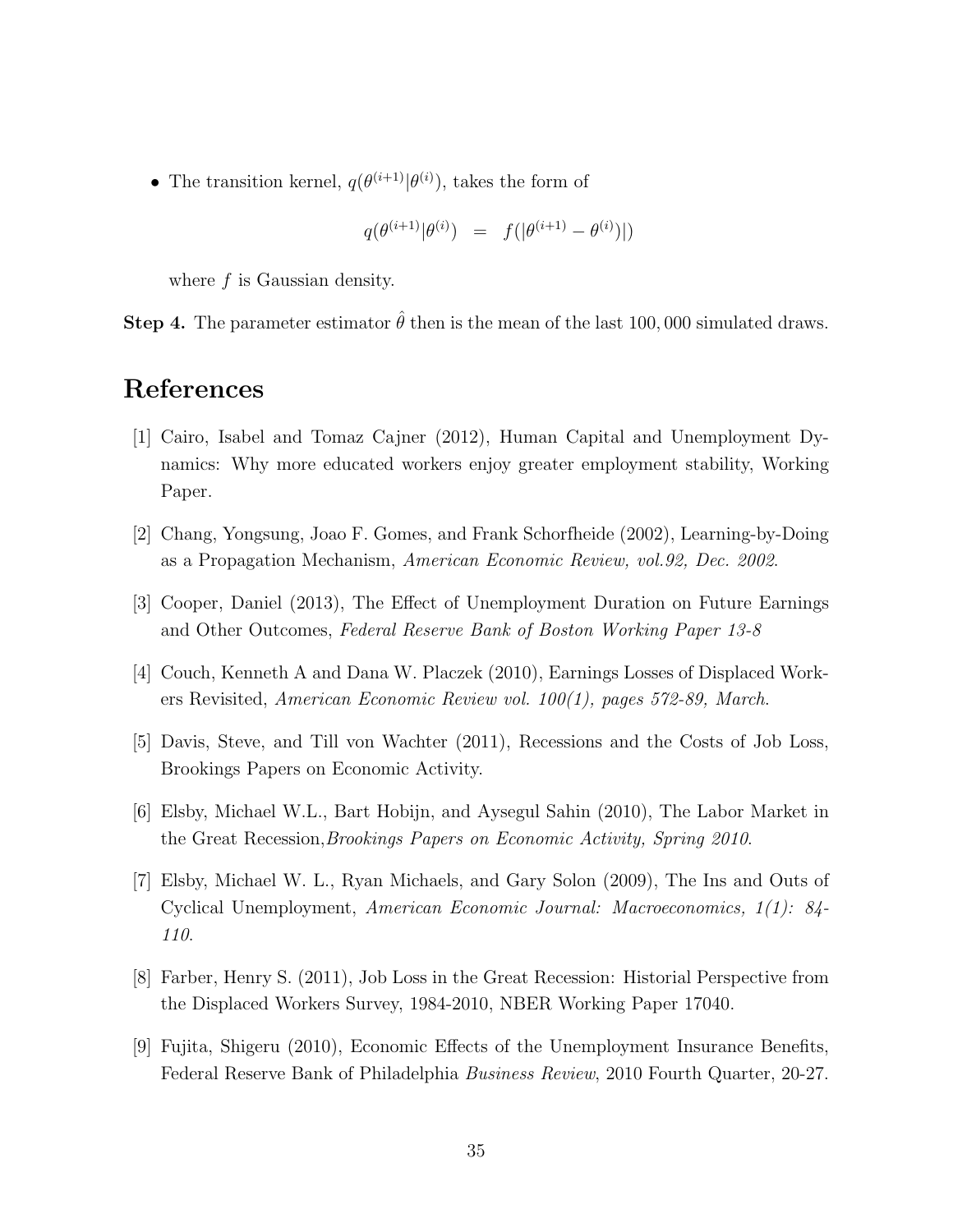- [10] Fujita, Shigeru (2012), An Empirical Analysis of On-the-Job Search and Job-to-Job Transitions, Federal Reserve Bank of Philadelphia, Working Paper 10-34/R.
- [11] Garin, Julio (2012), Borrowing Constraints, Collateral Fluctuations, and the Labor Market, Working Paper.
- [12] Laureys, Lien (2012), The cost of Human Capital Depreciation during Unemployment, Working Paper.
- [13] Ljungqvist, Lars and Thomas J. Sargent (1998), The European Unemployment Dilemma. Journal of Political Economy 106.
- [14] Ljungqvist, Lars and Thomas J. Sargent (2007), Understanding European Unemployment with Matching and Search-Island Models. Journal of Monetary Economics, vol.54, 2007, pp. 2139-2179.
- [15] Ljungqvist, Lars and Thomas J. Sargent (2008), Two Questions about European Unemployment. Econometrica, vol. 76, 2008, pp. 1-29.
- [16] Nakajima, Makoto (2012), A Quantitative Analysis of Unemployment Benefit Extensions, Journal of Monetary Economics, Volume 59, Issue 7, November 2012, Pages 686702.
- [17] Nie, Jun (2010), Training or search? Evidence and an Equilibrium Model, Research Working Paper RWP 10-03, Federal Reserve Bank of Kansas City.
- [18] Shimer, Robert, Reassessing the Ins and Outs of Unemployment, Review of Economic Dynamics, 15(2): 127-148.
- [19] Valletta, Rob and Katherine Kuang (2010), Extended Unemployment and UI Benefits, Federal Reserve Bank of San Francisco Economic Letter, 2010-12.
- [20] von Wachter, Till, Jae Song and Joyce Manchester. 2011. Long-Term Earnings Losses due to Mass-Layoffs During the 1982 Recession: An Analysis Using Longitudinal Administrative Data from 1974 to 2008. Mimeo, Columbia University.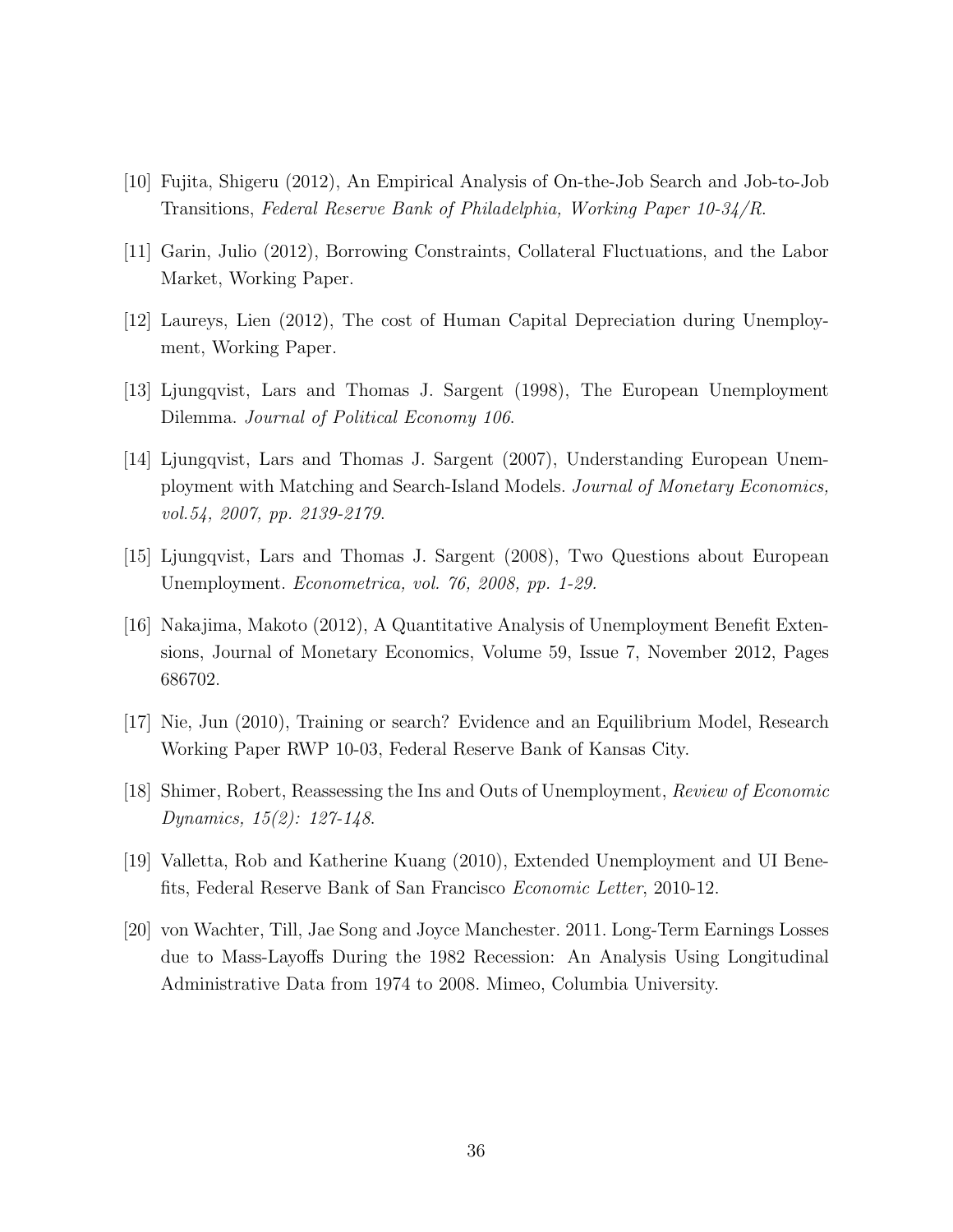

Figure 1: The U.S. Unemployment Rate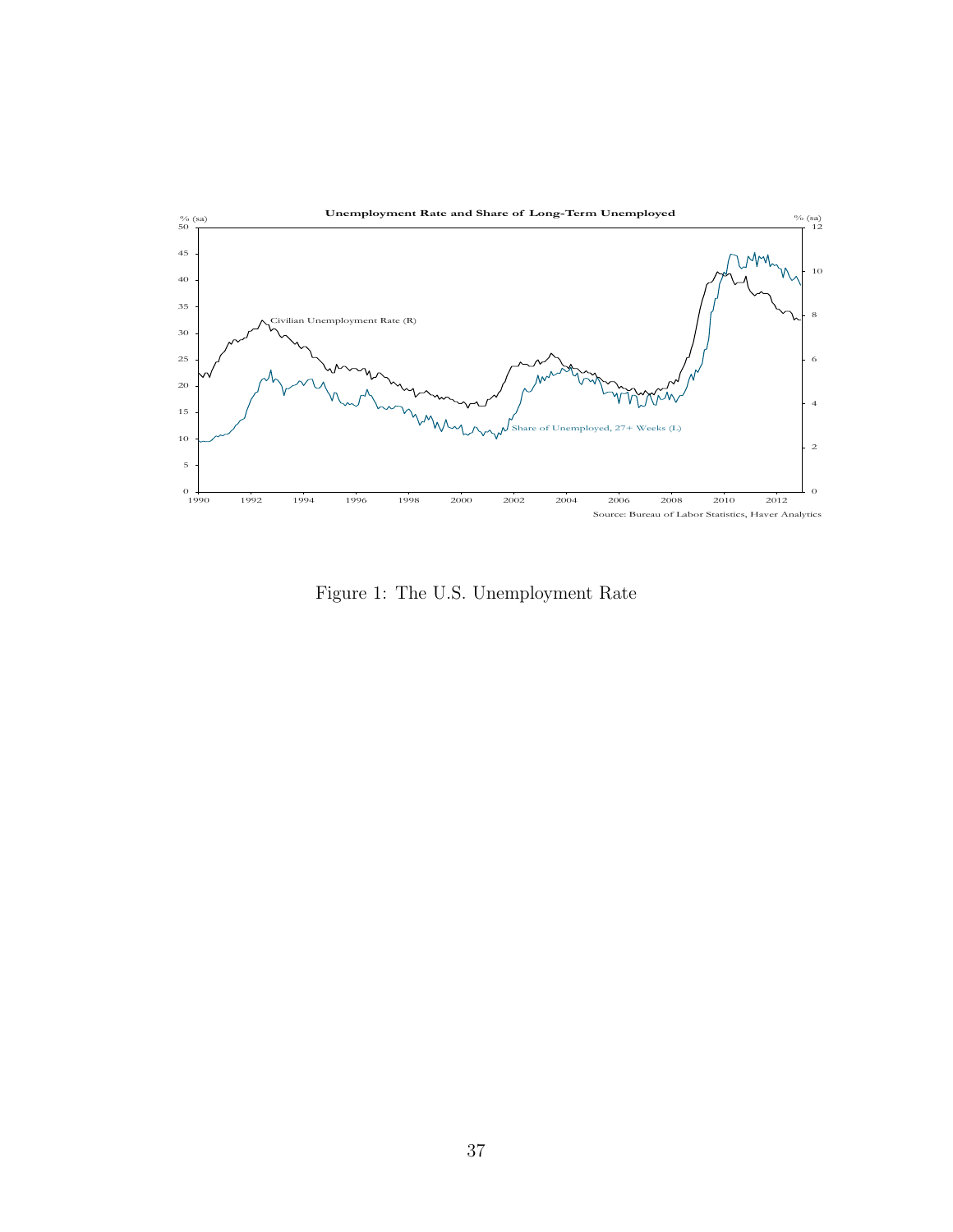

Figure 2: Reemployment Probability by Unemployment Duration



Figure 3: Unemployment Rates by Educational Attainment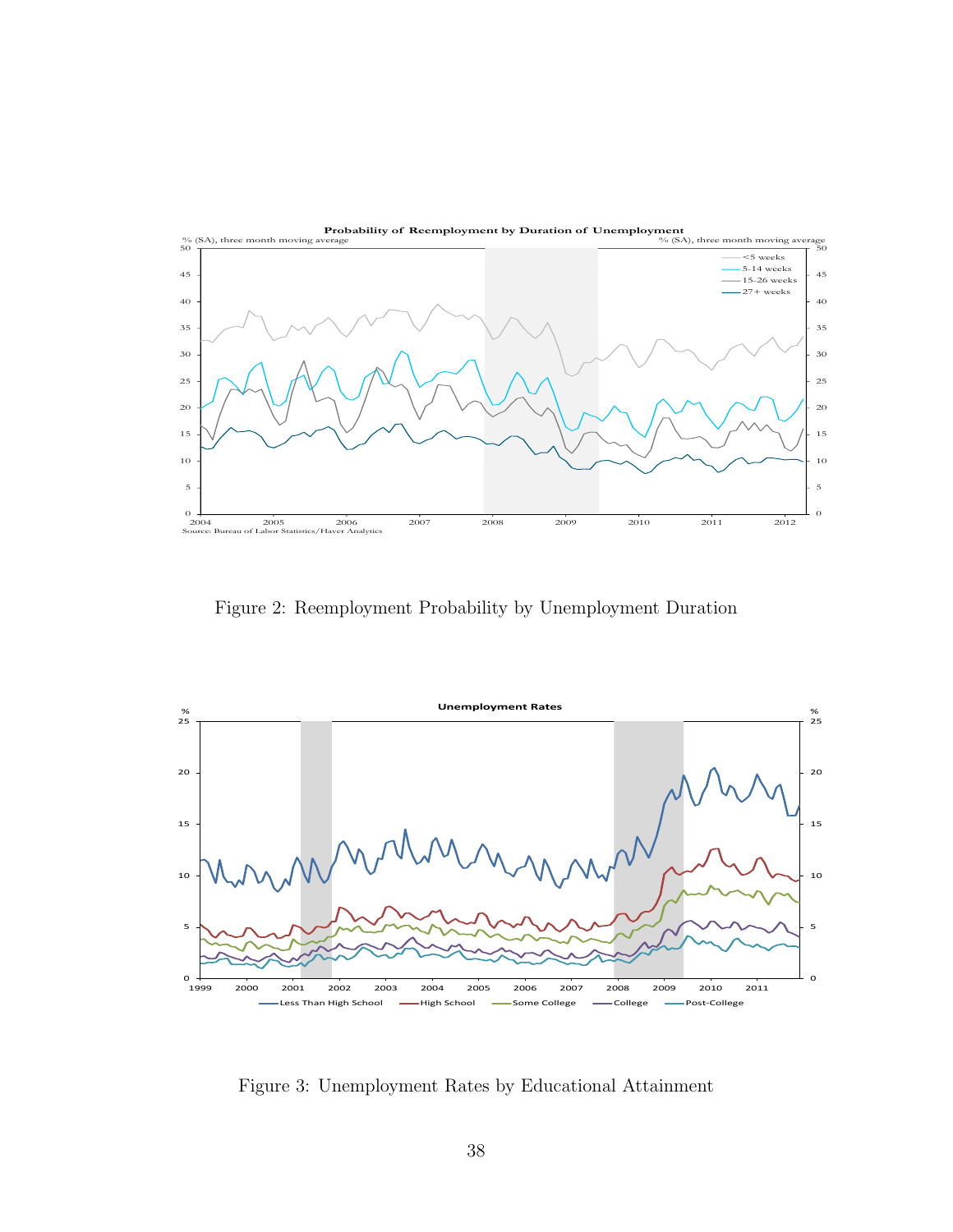

Figure 4: E-U Transitional Rates by Educational Attainment



Figure 5: U-E Transitional Rates by Educational Attainment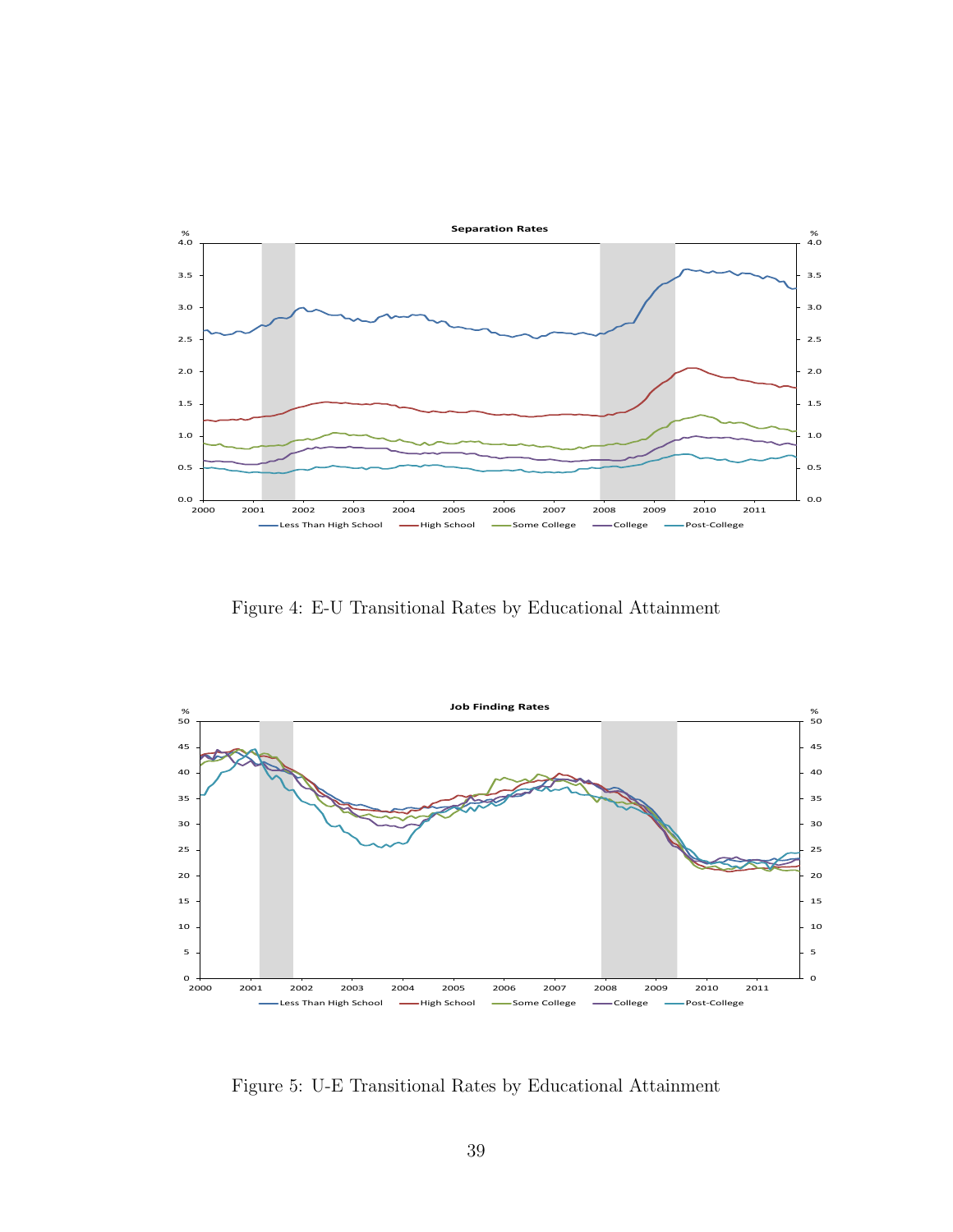|                                        | 2007     | 2008             | 2009      | 2010      | 2011     | $2012\,$ |
|----------------------------------------|----------|------------------|-----------|-----------|----------|----------|
| (1) aggregate u                        | 4.91     | 5.03             | 7.65      | 9.17      | 8.64     | 7.96     |
| $(2)$ gdp                              | 100.00   | 95.34            | 88.96     | 88.64     | 91.08    | 93.65    |
| $(3)$ lp                               | 100.00   | $\mathbf{95.45}$ | 91.59     | 92.78     | 94.80    | 96.77    |
| $(4)$ total borrowing                  | 100.00   | 94.36            | 85.70     | 84.38     | 87.40    | 90.65    |
| $(5)$ TFP                              | 100.00   | 98.51            | 96.47     | 98.23     | 100.52   | 102.77   |
| $(6)$ credit shock                     | 20.00    | 20.00            | 20.00     | 20.00     | 20.00    | 20.00    |
| $(7)$ high-edu u                       | $2.51\,$ | 2.41             | 3.81      | 4.49      | 4.23     | $3.94\,$ |
| $(8)$ low-edu u                        | 5.90     | 6.12             | 9.24      | 11.11     | 10.47    | $9.63\,$ |
| $(9)$ high sepa. rate                  | 1.15     | $1.06\,$         | $1.38\,$  | 1.16      | 1.11     | 1.14     |
| $(10)$ low sepa. rate                  | 3.44     | $3.53\,$         | $3.87\,$  | $3.34\,$  | $3.19\,$ | $3.14\,$ |
| $(11)$ high endog. sepa.rate           | 0.28     | 0.29             | 0.22      | 0.17      | 0.18     | 0.17     |
| $(12)$ low endog. sepa.rate            | 1.02     | 0.00             | 0.00      | 0.00      | 0.00     | 0.00     |
| $(13)$ high exog. sepa.rate            | 0.88     | 0.77             | 1.15      | 0.98      | 0.94     | 0.96     |
| $(14)$ low exog. sepa.rate             | 2.42     | 3.53             | $3.87\,$  | $3.34\,$  | $3.19\,$ | $3.14\,$ |
| $(15)$ high job finding rate           | 44.66    | 42.22            | 32.74     | 24.84     | 25.47    | 28.13    |
| $(16)$ low job finding rate            | 54.75    | $53.56\,$        | 36.58     | $26.52\,$ | 27.77    | 29.94    |
| $(17)$ high wage                       | 100.00   | 98.47            | $93.30\,$ | 93.39     | 95.95    | 98.71    |
| $(18)$ low wage                        | 100.00   | 92.21            | 85.16     | 85.13     | 87.85    | 90.55    |
| (19) high $\pi^f$                      | 62.80    | 56.95            | $50.65\,$ | 39.98     | 38.61    | 41.86    |
| $(20)$ low $\pi^f$                     | 15.40    | 10.36            | 8.33      | 6.33      | 6.23     | $6.36\,$ |
| $(21)$ high $\pi^w$                    | 84.30    | 75.43            | $53.32\,$ | 40.32     | 41.27    | 46.71    |
| $(22)$ low $\pi^w$                     | 94.00    | 53.85            | 36.70     | 26.57     | 27.81    | 29.99    |
| (23) employed high-skilled             | 75.10    | 75.69            | 75.46     | 74.88     | 74.38    | 73.98    |
| $(24)$ unemp. high-skilled             | 77.80    | 66.92            | 67.16     | 66.42     | 65.53    | 65.26    |
| $(25)$ high-skilled share (high-edu u) | 45.40    | 42.14            | 51.00     | 57.67     | 58.23    | 57.85    |
| $(26)$ high-skilled share (low-edu u)  | 83.60    | 71.03            | 69.92     | 67.88     | 66.77    | 66.53    |
| $(27)$ high v                          | 100.00   | 93.36            | 115.81    | 132.54    | 132.31   | 128.91   |
| $(28)$ low v                           | 100.00   | 87.84            | 111.32    | 129.07    | 128.92   | 125.27   |
| $(29)$ high $\frac{v}{u}$              | 1.36     | $1.32\,$         | 1.05      | $1.01\,$  | 1.07     | 1.12     |
| $(30)$ low $\frac{v}{u}$               | 6.13     | $5.21\,$         | 4.39      | 4.20      | 4.46     | 4.71     |
| $(31)$ average $Az$                    | 100.00   | 95.24            | 91.29     | 92.61     | 94.81    | 96.94    |
| $(32)$ average z                       | 100.00   | 96.67            | 94.63     | 94.28     | 94.32    | 94.33    |
| $(33)$ high ave. z                     | 100.00   | 100.12           | 99.36     | 98.58     | 98.40    | 98.37    |
| $(34)$ low ave. z                      | 100.00   | 95.18            | 92.53     | 92.33     | 92.50    | 92.52    |

Table 7: Transitional Dynamics (The Benchmark Economy)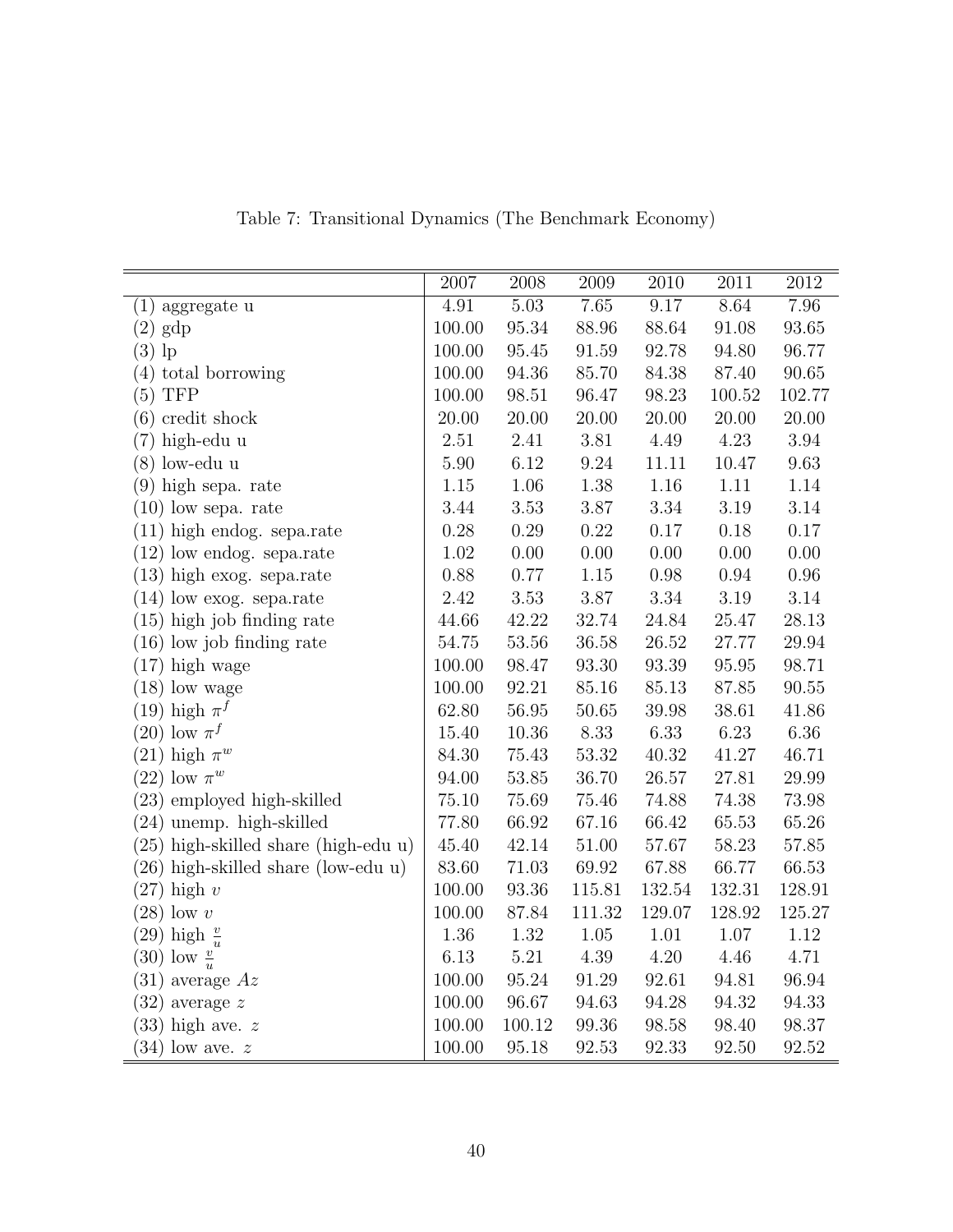|                               | 2007 | 2008    | 2009    | 2010    | 2011    | 2012    |
|-------------------------------|------|---------|---------|---------|---------|---------|
| aggregate $u(\%)$             | 0.00 | $-0.01$ | $-0.20$ | $-0.51$ | $-0.49$ | $-0.41$ |
| high-edu u $(\%)$             | 0.00 | 0.00    | $-0.29$ | $-0.71$ | $-0.64$ | $-0.53$ |
| low-edu u $(\%)$              | 0.00 | $-0.01$ | $-0.17$ | $-0.43$ | $-0.42$ | $-0.36$ |
| high sepa. rate $(\%)$        | 0.00 | 0.00    | 0.02    | 0.06    | 0.07    | 0.06    |
| low sepa. rate $(\%)$         | 0.00 | 0.00    | 0.00    | 0.00    | 0.00    | 0.00    |
| high job finding rate( $\%$ ) | 0.00 | 0.24    | 3.79    | 6.79    | 6.27    | 6.12    |
| low job finding rate $(\%)$   | 0.00 | 0.10    | 0.88    | 1.28    | 1.25    | 1.25    |
| gdp                           | 0.00 | 0.01    | 0.13    | 0.35    | 0.35    | 0.33    |
| labor productivity            | 0.00 | 0.00    | $-0.07$ | $-0.15$ | $-0.15$ | $-0.10$ |
|                               |      |         |         |         |         |         |

Table 8: No UI Extensions (Difference from the Benchmark)

Table 9: No TFP shocks (Difference from the Benchmark)

|                               | 2007 | 2008    | 2009    | 2010    | 2011    | 2012    |
|-------------------------------|------|---------|---------|---------|---------|---------|
| aggregate $u(\%)$             | 0.00 | $-0.03$ | $-0.13$ | $-0.12$ | 0.00    | 0.11    |
| high-edu u $(\%)$             | 0.00 | $-0.01$ | $-0.08$ | $-0.08$ | $-0.01$ | 0.07    |
| low-edu u $(\%)$              | 0.00 | $-0.03$ | $-0.15$ | $-0.13$ | 0.00    | 0.12    |
| high sepa. rate $(\%)$        | 0.00 | 0.00    | $-0.00$ | $-0.00$ | $-0.00$ | $-0.00$ |
| low sepa. rate $(\%)$         | 0.00 | 0.00    | 0.00    | 0.00    | 0.00    | 0.00    |
| high job finding rate( $\%$ ) | 0.00 | 0.34    | 0.81    | 0.38    | $-0.10$ | $-0.60$ |
| low job finding rate $(\%)$   | 0.00 | 0.34    | 0.75    | 0.31    | $-0.09$ | $-0.48$ |
| gdp                           | 0.00 | 1.46    | 3.36    | 1.72    | $-0.44$ | $-2.62$ |
| labor productivity            | 0.00 | 1.44    | 3.33    | 1.69    | $-0.45$ | $-2.60$ |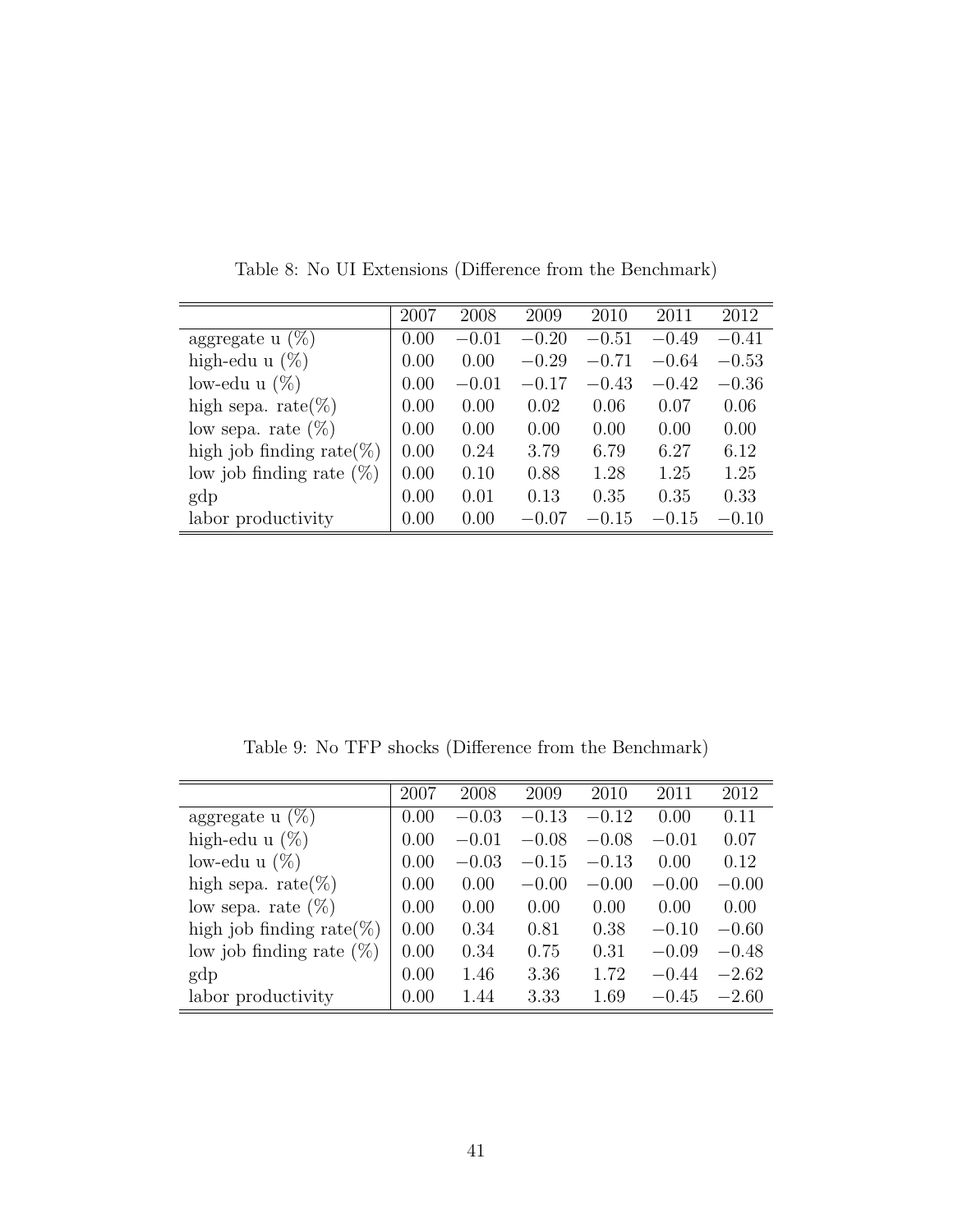| 2007 | 2008    | 2009    | 2010    | 2011    | 2012    |
|------|---------|---------|---------|---------|---------|
| 0.00 | 1.04    | $-0.53$ | $-2.54$ | $-2.39$ | $-1.77$ |
| 0.00 | $-0.10$ | $-0.50$ | $-1.30$ | $-1.36$ | $-1.04$ |
| 0.00 | 1.51    | $-0.54$ | $-3.06$ | $-2.82$ | $-2.07$ |
| 0.00 | 0.01    | 0.05    | 0.10    | 0.08    | 0.08    |
| 0.00 | 1.04    | 1.00    | 0.91    | 0.88    | 0.88    |
| 0.00 | 2.60    | 7.52    | 14.37   | 14.87   | 12.64   |
| 0.00 | 0.63    | 14.25   | 22.43   | 21.34   | 19.34   |
| 0.00 | 1.86    | 5.00    | 7.56    | 7.77    | 7.43    |
| 0.00 | 2.95    | 4.60    | 5.18    | 5.46    | 5.71    |
|      |         |         |         |         |         |

Table 10: No Changes in Matching Efficiency (Difference from the Benchmark)

Table 11: No Changes in Exogenous Separations (Difference from the Benchmark)

|                               | 2007 | 2008    | 2009    | 2010    | 2011    | 2012    |
|-------------------------------|------|---------|---------|---------|---------|---------|
| aggregate $u(\%)$             | 0.00 | $-1.20$ | $-2.71$ | $-2.59$ | $-1.91$ | $-1.74$ |
| high-edu u $(\%)$             | 0.00 | 0.27    | $-0.79$ | $-0.76$ | $-0.32$ | $-0.37$ |
| low-edu u $(\%)$              | 0.00 | $-1.81$ | $-3.51$ | $-3.35$ | $-2.57$ | $-2.31$ |
| high sepa. rate $(\%)$        | 0.00 | 0.11    | $-0.28$ | $-0.12$ | $-0.07$ | $-0.09$ |
| low sepa. rate $(\%)$         | 0.00 | $-1.11$ | $-1.46$ | $-0.92$ | $-0.78$ | $-0.72$ |
| high job finding rate( $\%$ ) | 0.00 | $-0.44$ | 1.49    | 0.87    | 0.41    | 0.44    |
| low job finding rate $(\%)$   | 0.00 | 1.17    | 1.74    | 1.13    | 0.95    | 0.92    |
| gdp                           | 0.00 | 1.63    | 3.76    | 3.95    | 3.19    | 3.11    |
| labor productivity            | 0.00 | 0.43    | 1.15    | 1.46    | 1.31    | 1.36    |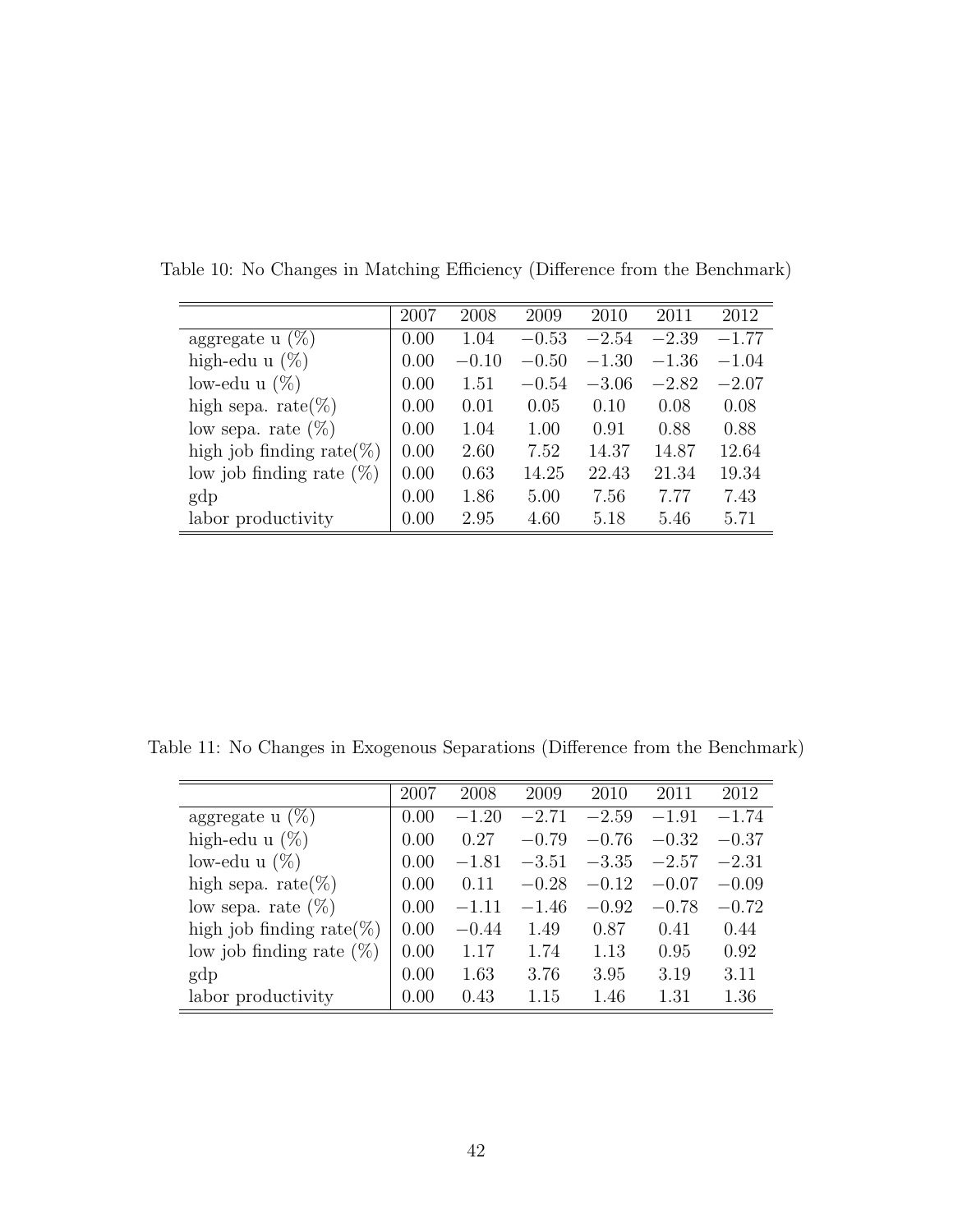|                              | 2007 | 2008    | 2009    | 2010    | 2011    | 2012    |
|------------------------------|------|---------|---------|---------|---------|---------|
| aggregate $u(\%)$            | 0.00 | 0.55    | 0.54    | 0.60    | 0.59    | 0.55    |
| high-edu u $(\%)$            | 0.00 | $-0.03$ | $-0.11$ | $-0.10$ | $-0.05$ | $-0.03$ |
| low-edu u $(\%)$             | 0.00 | 0.79    | 0.82    | 0.90    | 0.85    | 0.79    |
| high sepa. rate $(\%)$       | 0.00 | $-0.00$ | 0.01    | 0.02    | 0.02    | 0.02    |
| low sepa. rate $(\%)$        | 0.00 | 0.00    | 0.00    | 0.00    | 0.00    | 0.00    |
| high job finding rate $(\%)$ | 0.00 | 0.72    | 1.45    | 0.91    | 0.68    | 0.68    |
| low job finding rate $(\%)$  | 0.00 | $-7.20$ | $-3.48$ | $-2.26$ | $-2.28$ | $-2.45$ |
| gdp                          | 0.00 | $-0.02$ | 0.37    | 0.79    | 1.31    | 1.83    |
| labor productivity           | 0.00 | 0.54    | 0.92    | 1.46    | 1.98    | 2.47    |

Table 12: No Human Capital Loss (Difference from the Benchmark)

Table 13: Effects of Human Capital Depreciation (Difference from the Benchmark)

|                               | 2007 | 2008    | 2009    | 2010    | 2011    | 2012    |
|-------------------------------|------|---------|---------|---------|---------|---------|
| aggregate $u(\%)$             | 0.00 | $-0.02$ | $-0.04$ | $-0.08$ | $-0.08$ | $-0.08$ |
| high-edu u $(\%)$             | 0.00 | 0.00    | $-0.00$ | $-0.00$ | $-0.00$ | $-0.00$ |
| low-edu u $(\%)$              | 0.00 | $-0.03$ | $-0.06$ | $-0.11$ | $-0.12$ | $-0.11$ |
| high sepa. rate $(\%)$        | 0.00 | 0.00    | 0.00    | 0.00    | 0.00    | 0.00    |
| low sepa. rate $(\%)$         | 0.00 | 0.00    | 0.00    | 0.00    | 0.00    | 0.00    |
| high job finding rate( $\%$ ) | 0.00 | 0.00    | 0.00    | 0.01    | 0.01    | 0.01    |
| low job finding rate $(\%)$   | 0.00 | 0.29    | 0.29    | 0.31    | 0.35    | 0.37    |
| gdp                           | 0.00 | 0.09    | 0.28    | 0.53    | 0.79    | 1.01    |
| labor productivity            | 0.00 | 0.08    | 0.24    | 0.49    | 0.74    | 0.95    |
|                               |      |         |         |         |         |         |